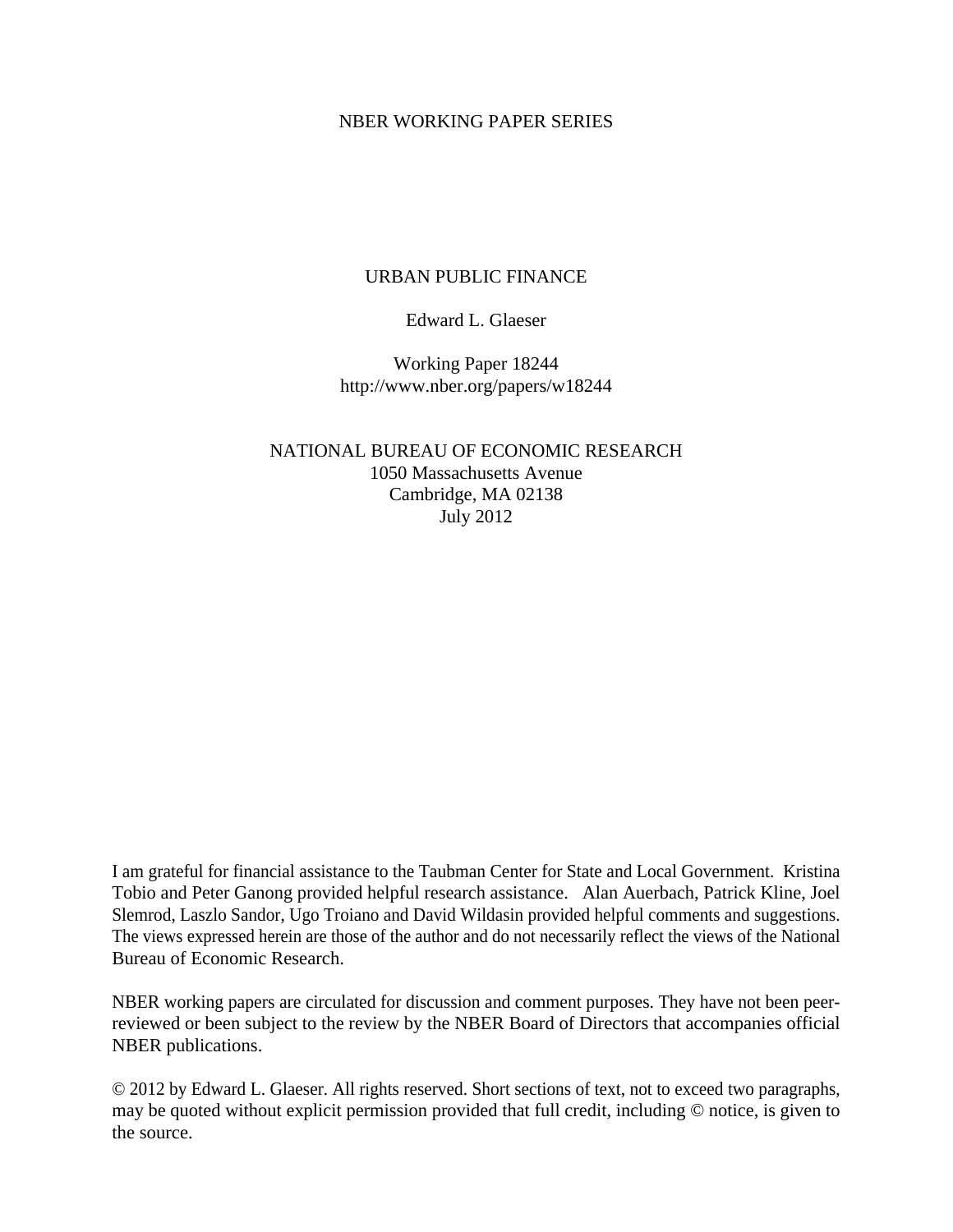Urban Public Finance Edward L. Glaeser NBER Working Paper No. 18244 July 2012 JEL No. H0,H2,H23,H71

## **ABSTRACT**

America's local governments spend about one-eighth of our national income, one-fourth of total government spending, and employ over 14 million people. This paper surveys the large and growing economics literature on local governments and their finances. A primary difference between local and national government is the ease of labor mobility within countries, which disciplines local governments and means that heterogeneous service levels can be beneficial, but mobility also challenges local attempts at redistribution. The empirical literature on mobility responses to local government is distinguished, but remains a pressing area for future research. We have sophisticated models of local spending, tax policy and institutional design, but research is often far less developed on even basic questions of costs and benefits of core local public services.

Edward L. Glaeser Department of Economics 315A Littauer Center Harvard University Cambridge, MA 02138 and NBER eglaeser@harvard.edu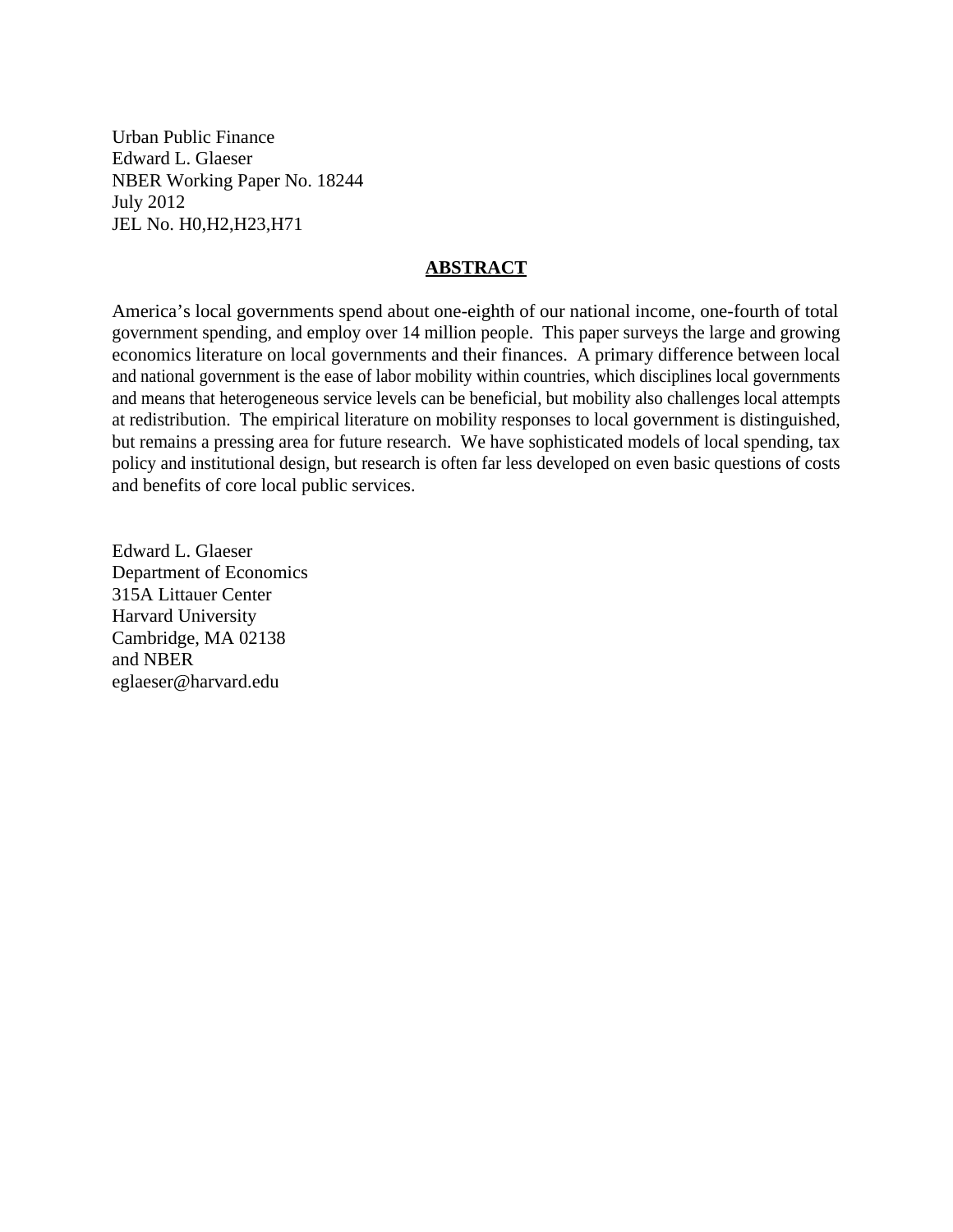#### I. **Introduction**

More than one-half of the world is urbanized and 84 percent of Americans live in metropolitan areas, which are typically anchored by significant cities. Urban proximity creates abundant externalities—good and bad—and urban governments expanded, long before their rural counterparts, partially to provide the infrastructure that can mitigate adverse urban externalities, like contagious disease. This essay will review the central tasks of local governments and how they are financed, primarily within the United States, with only pay limited attention paid to the rest of the world.

America's local governments spend about one-eighth of our national gross domestic product (GDP), one-fourth of total government spending, and employ over 14 million people. Local governments differ from state and national governments because there are vastly more of them and because they specialize in delivering quite tangible services, like public safety and education, to taxpayers who generally pay for them. In the U.S., there are three central features that make local government finance distinctly different from public finance at the national or even the state level: property taxes are responsible for the majority of local taxes, intergovernmental transfers provide about one-third of local revenues, and localities typically maintain relatively balanced budgets.

These core features of urban public finance are intimately connected with the nature of cities and the functions of urban governments. One essential feature of cities is that people and capital can readily leave them; greater factor mobility is a key feature of urban, as opposed to national, public finance (Wildasin 1986). Indeed, the modern economics literature on local public finance begins with Charles Tiebout's classic 1956 article, which argued that local governments provided an ingenious way of embedding choice and competition into the provision of public services. The local government dependence on property taxes reflects, in part, the fact that real estate is fixed in a way that labor income is not, which reduces the distortions that can come from mobility. The large role of intergovernmental transfers enables city governments to be tools for redistribution, especially through schooling, despite the fact that the threat of outmigration limits that natural ability to lower levels of government to redistribute.

 The discipline that mobility provides on local governments helps explain why these governments are typically far less ideologically partisan than their national equivalents. Ferreira and Gyourko (2009), for example, use a regression discontinuity approach to test whether Democratic or Republican mayors show significantly different spending patterns, as they do at the national or even state levels. Ferreira and Gyourko find little such urban partisanship, which corroborates the apparently similar approaches followed by mayors like Bloomberg and Daley, who were elected as representatives of different parties.

Mobility is one of the forces that create severe limits that constrain the action of urban governments; state laws provide another set of limits. Cities, within the U.S., are creations of state governments. With the sole exception of Washington, D.C., they have no independent constitutional status. As a result, states have generally restricted the taxing, borrowing and functional authority of local governments, usually by legislative action and occasionally by referendum. Typically, cities like states face at least a notional balanced budget requirement.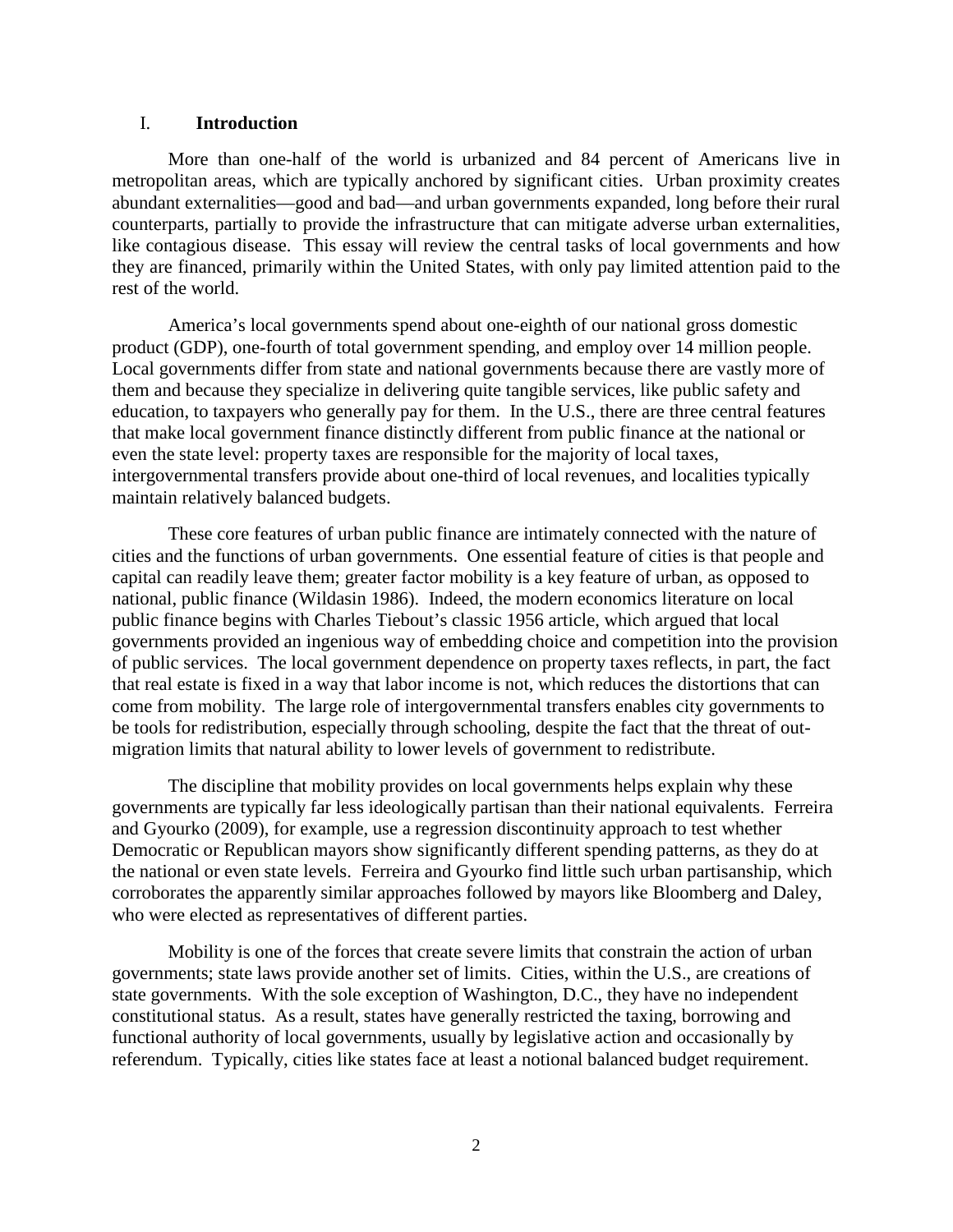Despite the formal limitations that appear to bind city governments, local leaders have often attempted to bypass those limits with different schemes to get around their budget constraints. Compensating workers with underfunded pension and health care benefits may be the most important example of bypassing the budget constraint, but there are many others. Privatizing city assets, such as selling the right to collect parking meter payments over future decades, recently created a cash windfall for Chicago.

There has also been a steady stream of governmental innovations that often create substitutes for traditional local government. There has been phenomenon growth, for example, in the number of special districts which provide services ranging from education to firefighting to public transit (Berry 2009). America has also seen an explosion in the number of private and often gated communities (Blakely and Snyder 1999), where corporations essentially take on the core tasks of local governments, and other nations have also followed this trend (Atkinson et al. 2007). Large cities have increasingly seen Business Improvement Districts (BIDs) where businesses pay fees for increased policing and improvements in public spaces.

 The constraints on local government financing become particularly obvious during cyclical downturns, such as the American recession that began in 2007. In response, the federal government has stepped in providing support both for urban infrastructure, like roads, and basic funding of local government services, like schools. Federally-managed revenue smoothing over the business cycle may have advantages relative to huge local spending cutbacks during downturns, but relying on federal support may also have costs, especially if the spending goes on services that have limited value, relative to a more locally-managed smoothing process.

 The American tradition of decentralized political authority is not unique but it does lie at the end of the global spectrum. At the other end are countries, such as the United Kingdom, where the national government maintains far more responsibility over local services. The Mayor of London's power, for example, extends primarily over transportation matters, while the home secretary and the education secretary have greater authority over London's safety and schools. India occupies a middle ground where large state governments control most urban services.

 Within the U.S., there are cross-state differences in the responsibilities allotted to cities and cross metropolitan area differences in the degree of political fragmentation. In some areas, such as Boston, the central city occupies a very small sliver of the metropolitan area and is surrounded by a vast number of smaller communities. In other metropolitan areas, such as Denver, the central city occupies a much larger spatial footprint. The spatial size of the central city can mean that it's government essentially enjoys more monopoly power within the region.

The costs and benefits of decentralization and political fragmentation have been debated by economists since Tiebout. Tiebout's core followers emphasize the benefits of diversity and competition. Their intellectual opponents argue that smaller areas cannot coordinate sufficiently to provide region-wide public goods or social services (Rusk 1993). Empirical attempts to uncover the benefits of local government competition (Hoxby 2000) have often met with serious debate (Rothstein 2007).

In this essay, I will begin by reviewing the basics of city services, regulatory powers and finance in Section II. I will also include some discussion of the history of American city governments and some discussion with government structures in other parts of the world. Every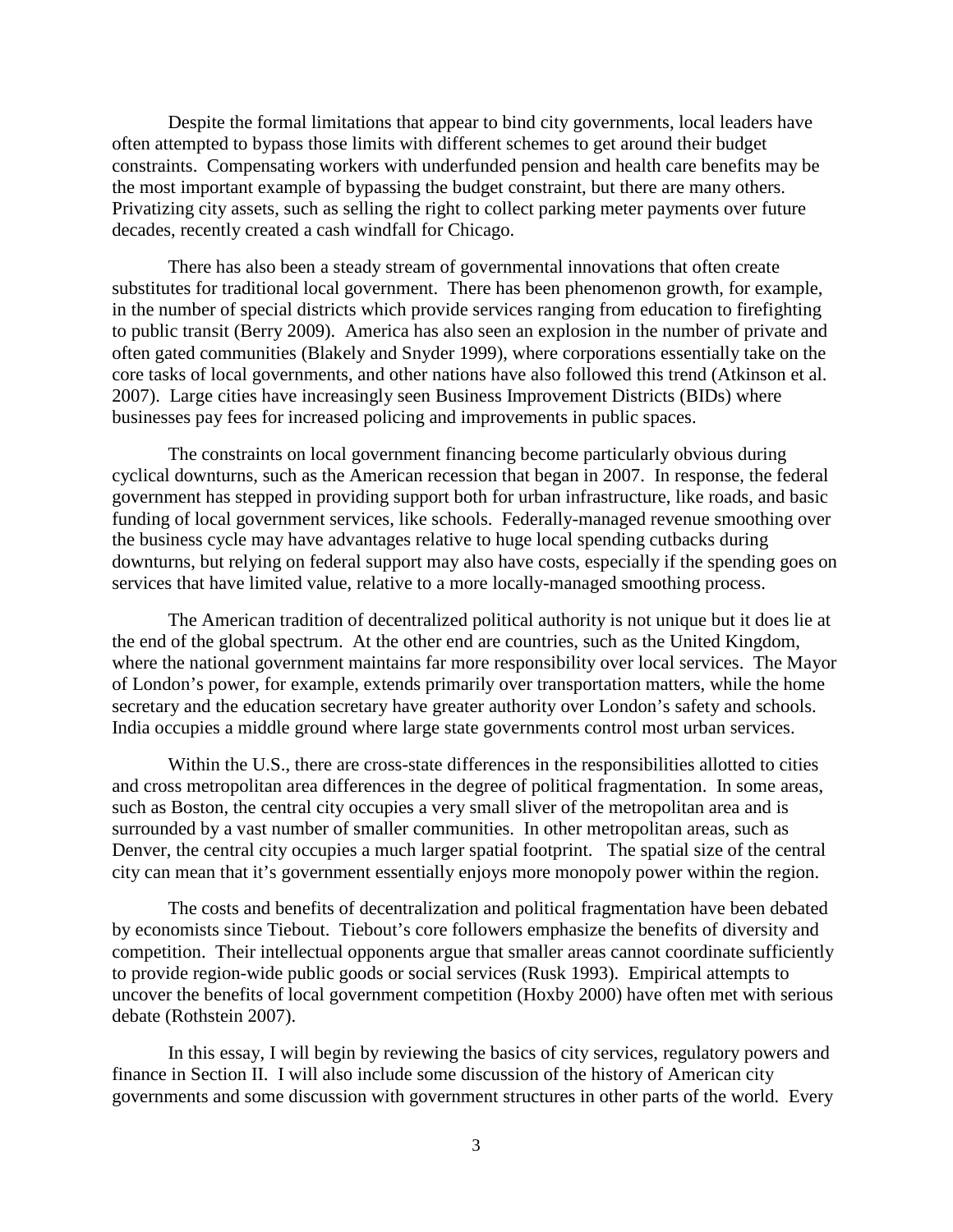country's approach to urban government is different, so it would be impossible to meaningfully survey the world's urban governments, but I will add a bit of international perspective mainly to emphasize the range of political options that are, at least in principle, available.

 In Section III, I will turn to the key features of urban governments: decentralized and limited authority, urban externalities and selective migration. As I have already argued, these elements of urban government interact in important ways. Moreover, they all must be understood if we are to better understand or even improve urban government.

In Section IV, I will present a model of urban taxation and city services. The model takes the existence of a city as given, and then presents the key conditions for optimal taxation and service delivery. In line with standard urban models, maximizing social welfare (globally) occurs when a locality makes choices that either maximize local population or land value.<sup>[2](#page-4-0)</sup> The model delivers the standard result that a land tax is essentially non-distortionary at the local level (although that depends on having no investments that improve the value of land), but that in the absence of a land tax, a modified Ramsey rule holds for taxing property and income. There is also a version of this rule that holds when labor is mobile, where second-best tax formulas change to reflect geographic mobility.

In Section V, I turn to the provision and financing of core city services, such as policing and education that is motivated by the results of the model. I discuss the ways in which the sources of revenue interact with the nature of service of provision. I will also use this section to discuss intertemporal aspects of city-budgeting.

Section VI turns to local taxes and redistribution. As the model in Section IV highlights, redistribution is a particular challenge for local governments because of mobility. Social welfare-related services were historically delivered by cities themselves, but since the New Deal these have been at least typically funded by higher levels of government, even when control over the services remained lodged at the city level. Other core urban services, like education, often have a redistributive component. There are also aspects of redistribution in some local regulations, like rent control and in some local tax systems.

 In Section VII, I turn to urban infrastructure. Cities have often built extremely expensive investments such as water and transit systems. These have rarely been financed with direct taxes, but have almost always involved borrowing and occasionally been supported with large transfers from other levels of government. The Transportation Aid Act of 1973, for example, initiated federal financing for local transit systems. User fees or the sale of impacted land can also help finance the investment. I will discuss, briefly, the literature on cost-benefit analysis and infrastructure.

Section VIII addresses urban politics and institutions. Even within the United States, there is substantial heterogeneity in the forms of city government, between weak mayor systems and strong mayor systems, and areas with city managers. There is far more heterogeneity outside the United States. At one time, political machines dominated many larger cities, but they are considerably rarer today. I will discuss the interplay between political forces and city finances and services. Section IX concludes.

l

<span id="page-4-0"></span> $<sup>2</sup>$  This result does not hold if the locality is being funded with taxes on the population outside its borders.</sup>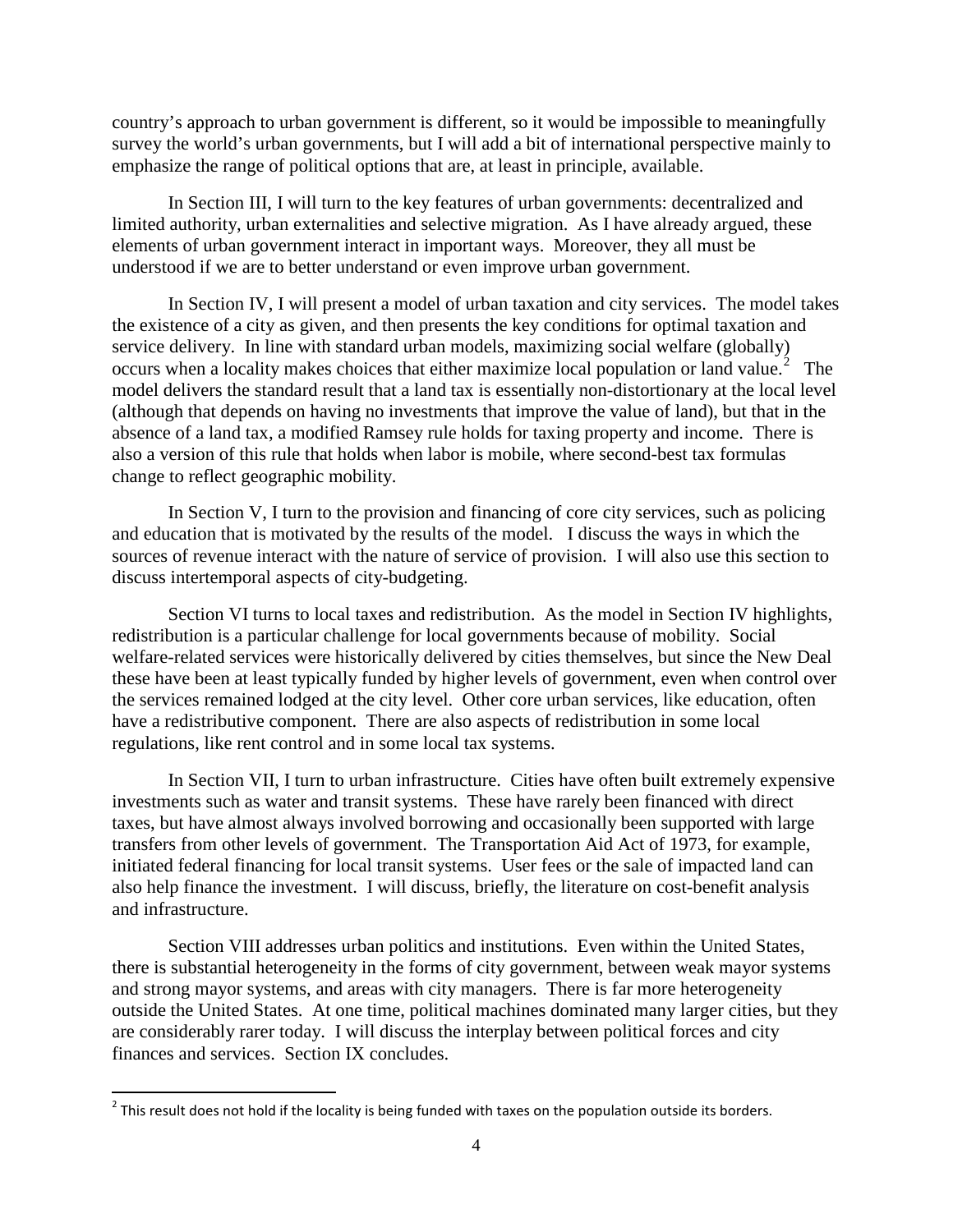### II. **The Functions and Powers of City Governments**

America has a vast number of local governments—more than 89,000 of them—which is quite close to the 91,000 local governments that existed in 1962. Of those, 19,492 are city governments, a number that is almost unchanged in fifty years. In 1962, there were 18,000 municipal governments. The number of county governments has stuck between 3,033 and 3,049 for the last fifty years, and the number of town governments is only slightly more volatile. The number of general purpose governments in the U.S. is quite static.

By contrast, the number of school and special districts—the other two major types of local governments—has shifted enormously. There were over 34,000 school districts in 1962 and consolidation of far flung districts means that there are only 13,000 today. The number of special districts has increased from 18,323 to 37,381 in 2007. These districts specialize in natural resources, like water, firefighting and housing. They typically have a single primary purpose, and are often led by appointed, rather than directly elected, boards.

Taken as a whole, local governments, which include special and school districts, and townships spend 235 billion dollars on capital outlays and 1.2 trillion on current operations. About 40 percent of local governments spending goes towards primary and secondary education, and more than one-half (7.9 million) of local governments workers. The next largest employment area is policing, which employs 909,000, followed by hospitals (644,000), higher education (606,000) and fire protection (429,000). These functions are also significant sources of local government spending, but local utilities are also a large expenditure category, with \$168 billion in local government spending nationwide.

There is considerable heterogeneity, however, in the spending patterns of individual large cities, in part because of the functions of government that are taken on by those cities. Taken as a whole, city spending can be grouped into three large bins: basic city services, many of which were meant to address urban externalities (including fire, policing and waste management); social welfare spending (including explicit social welfare spending, cities hospitals and housing); and education, which is a service unto itself. The basic services are almost all provided by city governments themselves. Social welfare spending and education are far less ubiquitous.

 The overwhelming majority of large cities do not have any spending on education, because that function is overseen by an independent, or quasi-independent, school board. Even in some cases where the mayor maintains a fair amount of control over schooling, such as Chicago, the schools are not an official budget item. Only six of the thirty-five largest cities spend more than 2 percent of their budgets on education. Likewise, public welfare (which is typically not handled at the city level) involves more than 10 percent of the budget items for only four of the largest thirty-five cities (New York, Philadelphia, San Francisco and Washington, D.C.); the majority of large cities spend nothing in this category.

By contrast, every large city has some spending on police, fire, highways and "parks and recreation." Almost every city has some spending on "housing and community development," solid waste management and sewers, and the overwhelming majority spend on health and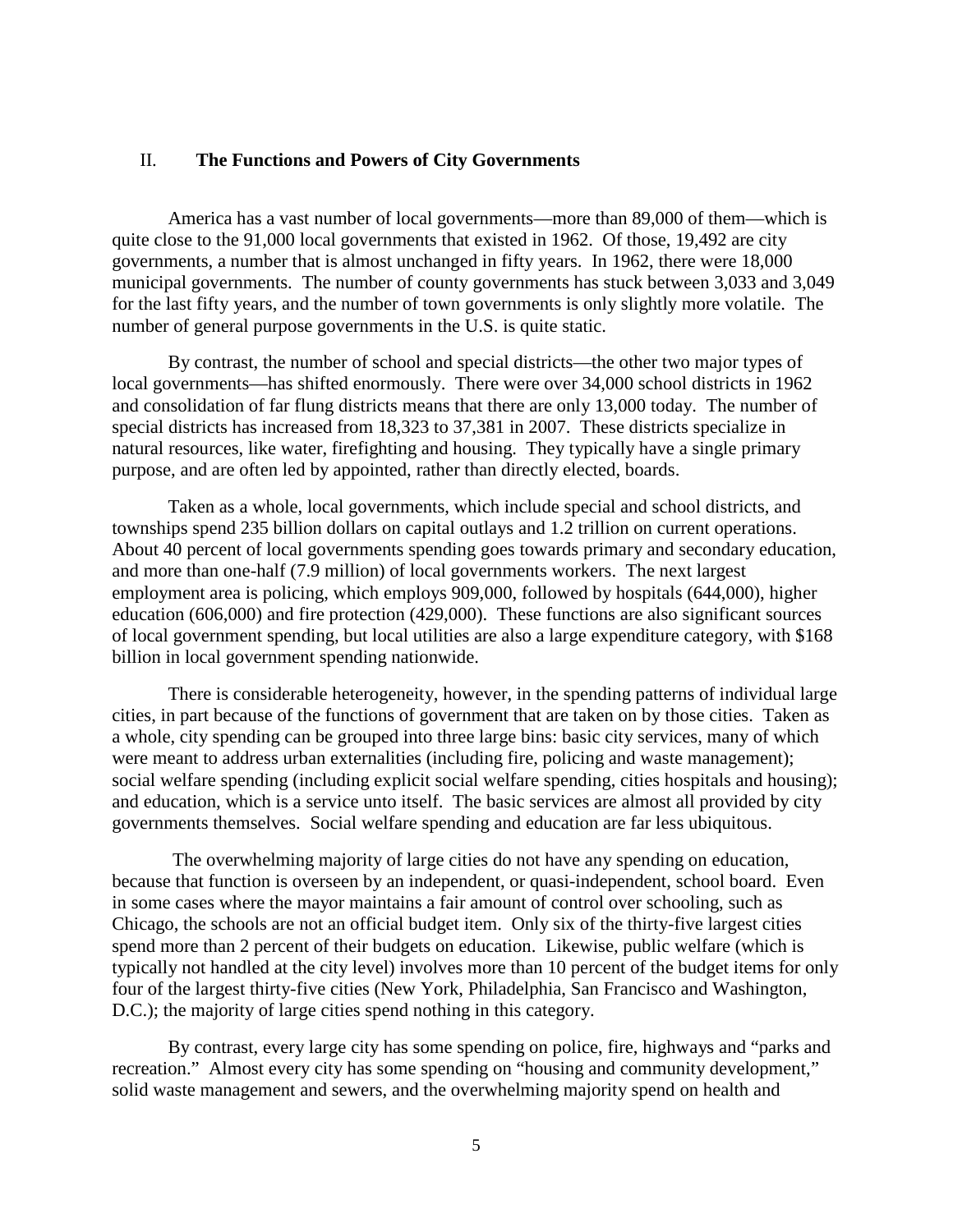hospitals. The different tasks assigned to city governments make it extremely difficult to make sense of total city expenditures of tax levels. Figure 1 shows the relationship between the logarithm city population and per capita expenditure levels in 2000 for cities with more than 200,000 people. The relationship is positive, but at this level, it is hard to know if the relationship represents the greater cost of delivering government services at the city level or just the greater range of services typically provided by city governments, relative to other overlapping jurisdictions.

It is somewhat more sensible to discuss differences in spending on particular categories. Figure 2 shows the relationship between per capita spending on police in 2000 and the logarithm of city population for the same sample of larger cities. In this case, the relationship is still potentially troubled by the role that other levels of government often play in policing (e.g. state troopers), but the relationship is closer to have some meaning. Larger cities do typically have higher labor costs and larger crime problems (Glaeser and Sacerdote 1999) and that combination leads to more police spending.

On the revenue side, local governments as a whole receive the lion's share of their revenues from intergovernmental transfers and local property taxes. Out of the \$1.5 trillion of total revenues shared by America's local governments in 2008, \$524 billion come from intergovernmental transfers and \$397 billion came from property taxes. Sales taxes produced another \$90 billion of revenue, but local governments, taken as a whole, rely very little on income or business taxes. The other two significant sources of revenues are user fees for utilities and hospitals, but these revenues fall significantly below the costs of providing these services.

The dominance of the property tax is among the most salient aspects of local government, and this has been the topic of significant amounts of academic research. Property tax rates differ in nominal rates, typical assessment rates (relative to true market values) and overall effective tax rates. For example, Philadelphia and Indianapolis both have quite high effective tax rates of 2.64 percent and 2.75 percent respectively, but Philadelphia's nominal tax rate is 8.24 percent and Indianapolis' nominal rate is 2.75 percent. The difference, of course, is that while Indianapolis typically assesses at full market value, Philadelphia typically assess at 30 percent of market value. New York City has one of the most bizarre systems, and one of the lowest effective tax rates of .62 percent, which is accomplished with a nominal rate of 16.7 percent and an average assessment value of 3.7 percent.

The overall revenue picture for individual large cities can be quite different than the aggregate for local governments. New York City is *sui generis*. With \$70 billion in general revenue, New York City's government is approximately ten times larger than the governments of Los Angeles and Chicago. The transfers the city receives from other levels of government, \$26 billion, are twenty times larger than the two next largest cities, reflecting the larger range of services, especially education and social welfare, which are performed by the city of New York.

Property taxes provide less than one-fifth of New York City's revenues, but while that is unusual for local governments as a whole, it is not that unusual for large cities to have less dependence on the property tax, which the model of Section IV can help explain. Outside of Texas, every one of the ten largest American cities depends on property tax revenue at less than half the standard 40 percent level for local governments. The only large cities where property taxes account for anything like that share of revenues are Honolulu (44%), Indianapolis (49%),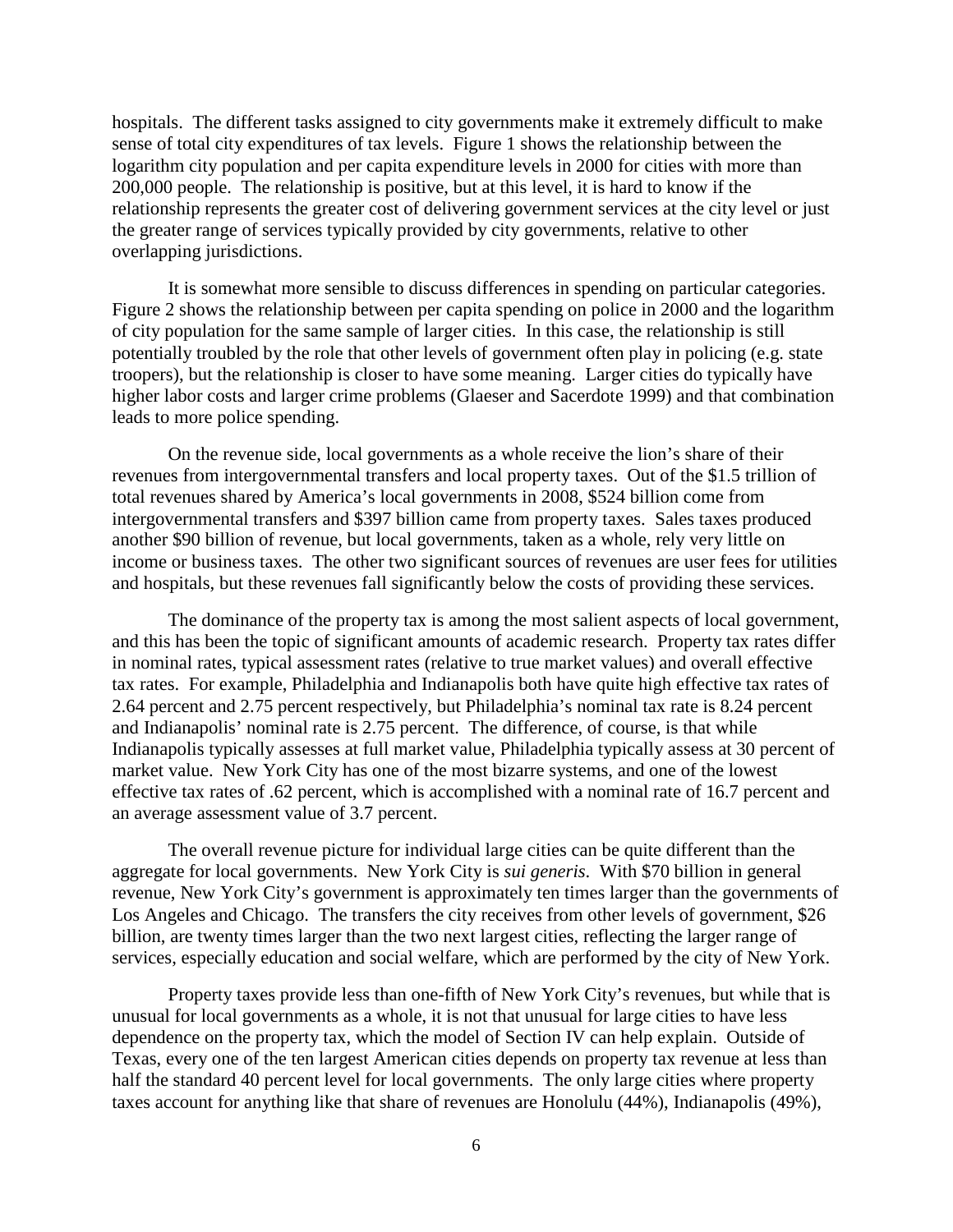Boston (40%) and Nashville (37%). Sales taxes are also a significant source of revenues, but general sales taxes are typically less significant than property taxes in all but a few western cities, like Phoenix, Tucson and Albuquerque. Taxes on utilities, and direct utility revenues, also form a substantial part of big city revenues.

In addition, some cities, like New York and Philadelphia, also have income or wage taxes that generate significant revenues. Typically smaller jurisdictions are not granted the authority to levy these taxes, and many would not want to anyway, given the fears of repelling businesses and wealthier individuals. Indeed, Haughwout et al. (2004) estimate that the elasticity of earnings in cities with respect to the tax rate is so high that income tax rates quickly become counter-productive for producing revenue.

While there is a great deal of disparity in the revenue sources, and spending patterns of local governments, local governments do tend to share a fair amount of authority over the built environment and business formation. The right of localities to regulate structures predates the U.S. constitution. Indeed, Michael Novak (1982) argues that the view of  $19<sup>th</sup>$  century America as a laissez-faire nation is mistaken, because there was so much regulation going on at the local level. Fire-related building regulations were common in American history for quite understandable reasons.

The Progressive Era saw a great spread of local regulations of both businesses and structures. New York City imposed the first city-wide zoning plan in 1916, which was focused largely on preserving light by requiring building set-backs. Zoning that restricted uses of land to commercial, residential and industrial purposes in different parts of the city, became widespread (apart from Houston) after the Supreme Court deemed it legitimate in the Euclid Case (hence Euclidean Zoning). Every city, including Houston, engages in some form of control over land use.

While there are a number of studies that claim that local land use restrictions can severely distort property values and urban growth (e.g. Glaeser, Gyourko and Saks 2005), it also seems clear that there is a great deal of heterogeneity in the severity of these restrictions across space. Typically, large cities are less restrictive than their suburbs (Gyourko, Saiz and Summers 2008). Cities with less restrictive building environments tend, unsurprisingly, to have more housing and population growth (Glaeser and Gyourko 2009) and lower housing prices. Only recently have some locations begun to directly monetize their permitting power by charging explicit impact fees for new projects.

Urban governments also typically have the power to restrict new business formation, particularly if that business has any health consequences. Restaurants and bars, for example, usually require licenses, although sometimes the authority to issue those licenses is lodged at the state, rather than the local level. Business owners often complain that individual cities are extremely hard to start a business in, but so far there is little cross-city research comparable to the cross-country work on the ease of starting a new enterprise and this is a pressing area for empirical work.

While the economics literature on local public finance has been considerably less developed in Europe than in the United States, there have been a number of fine survey essays highlighting the key features of local public finance in several European countries. For example,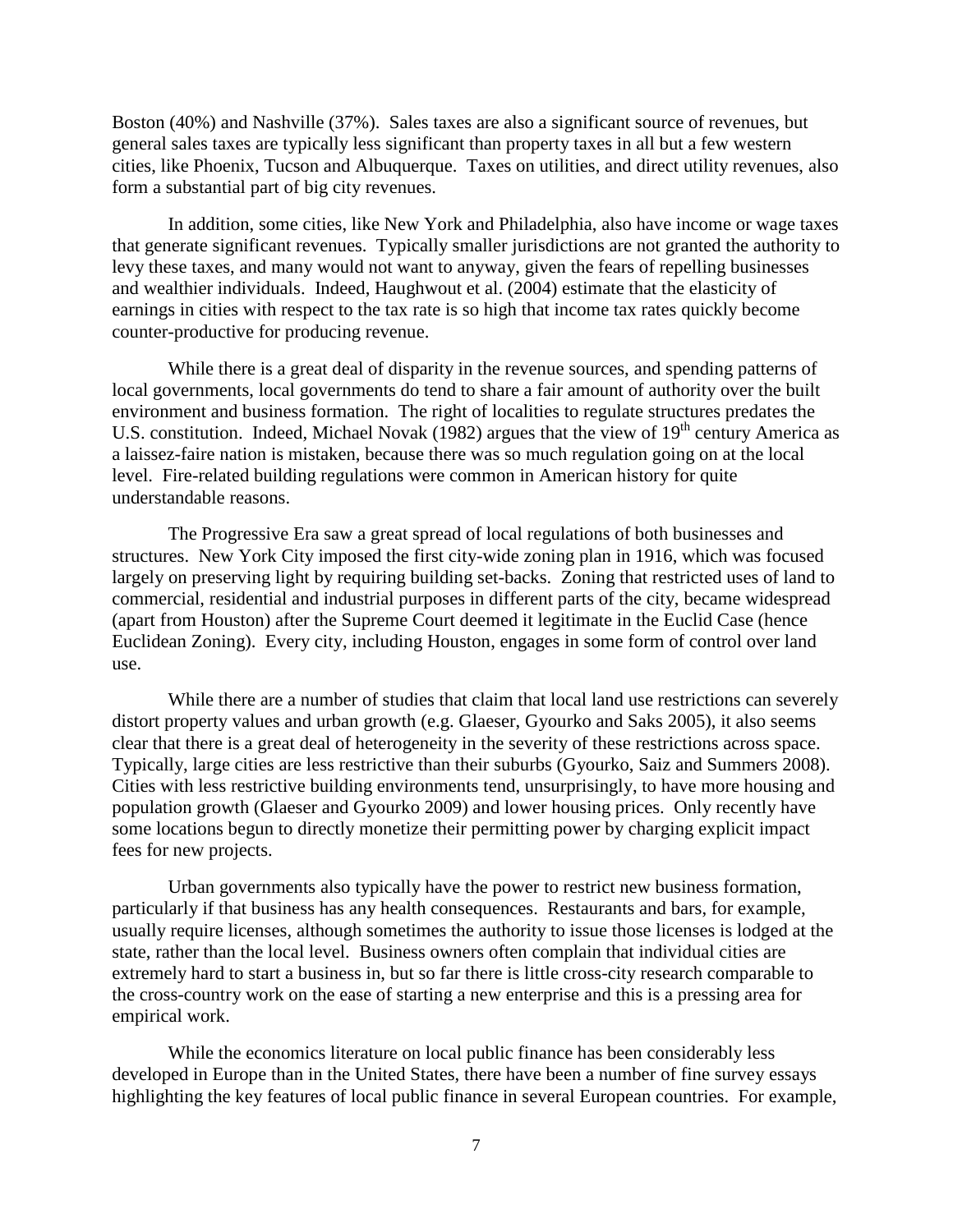Friedrich, Gwiazda and Woon Nam (2003) discuss the public finance systems in Germany, Switzerland, Poland and the United Kingdom, and provide comparisons in the share of spending done by local governments across the developed world. Municipal governments in France, for example, spend only 5.5 percent of GDP, but in Sweden local government spending accounted for 27.5 percent of GDP, which reflects both the large role of local governments in Sweden and the relatively large size of the Swedish state.

But the size of local government spending often provides a relatively misleading characterization of the overall importance of local governments, because that spending may be significantly constrained by central government. Ebel and Yilmaz (2003) sagely warn of the difficulties of using simple measures to capture the degree of fiscal decentralization. These empirical difficulties make cross-country work on local public finance (see e.g. de Mello 2000) extremely difficult.

If anything, local public finance becomes even more difficult in the developing world, where institutional arrangements are often even more opaque. Moreover, these political institutions are notably fluid. For example, China has moved from having an extremely high level of political centralization, during the 1970s and earlier, to allowing considerably more local autonomy. Yet it is hard for outsiders to really understand how much freedom of operation actually exists at the local level in the People's Republic. India, typically, has fairly strong states but quite weak governments within those states.

Latin America has historically had many highly centralized governments, such as Chile (Glaeser and Meyer 2002), but it also has provided some textbook examples of the problems that can result from fiscal decentralization. Argentina, famously, allowed provincial governments to borrow by issuing obligations that became national government debts (Krueger 2002). Brazil's decentralization has also led to significant amounts of sub-national debt and a number of other problems (Dillinger and Webb 1999).

On one level, the dizzying array of local governmental institutions across the world should make international comparative work on fiscal federalism enormously enlightening. However, there are so many ways in which institutions differ that the international literature on local public finance has been slow to mature. Often the best work (like Dillinger and Webb 1999) focuses on just two countries, so that the authors can acquire the rich institutional detail that is necessary to say anything useful.

Moreover, it is unlikely that institutions have a homogeneous impact throughout the world. More decentralization is likely to be beneficial in some areas, and less so in others. Certainly, the competence of the federal government, the strength of local social institutions and the advantages that are likely to accrue from local variety will all play into the benefits of localization and these certainly differ internationally. So, while the theory of urban public finance should hold internationally, it is likely to be most commonly used within particular large countries.

# III. **The Core Economics of Urban Government**

.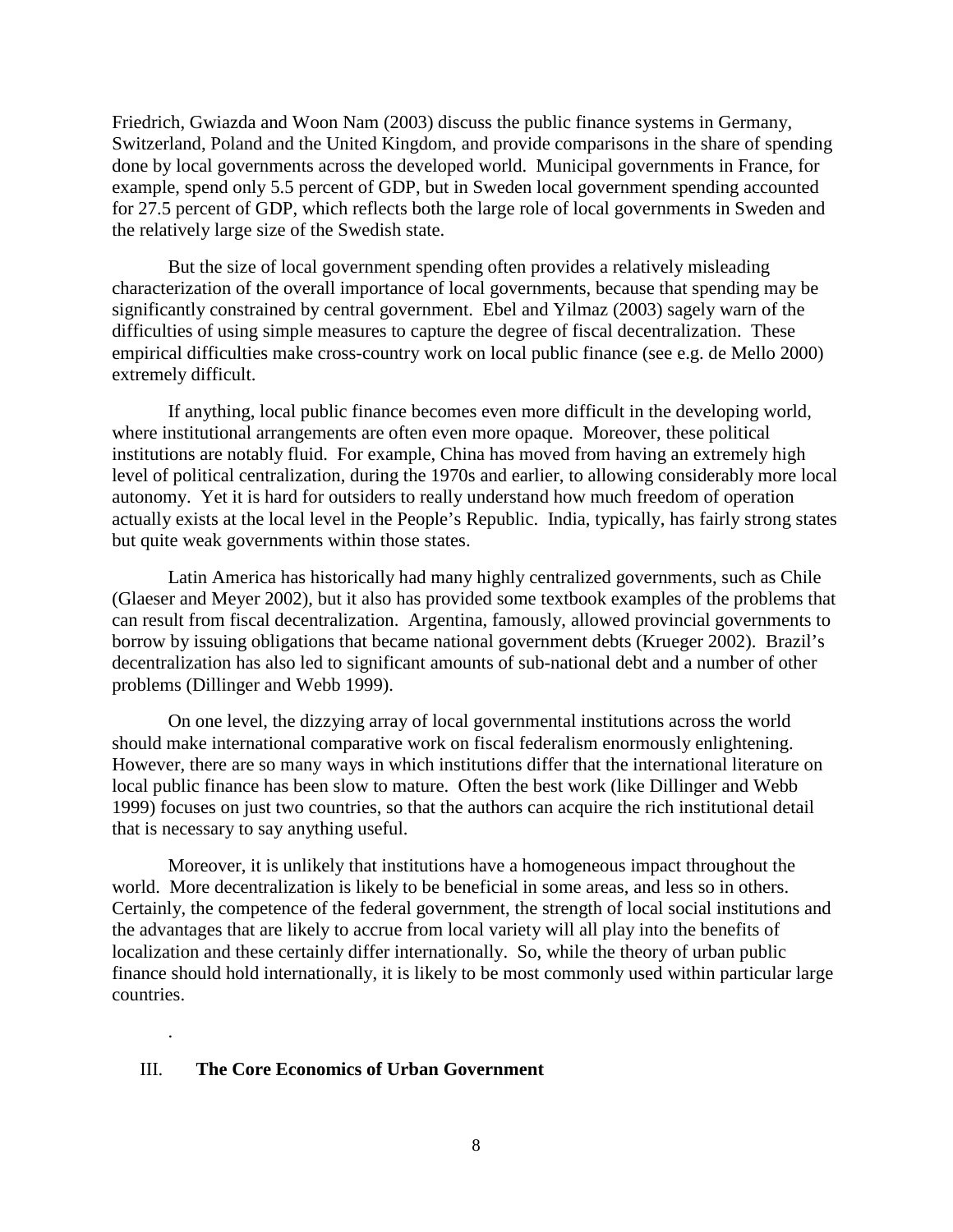Before turning to the key empirical findings on urban public finance, this section discusses the core economics of cities and their governments. I begin with discussing why cities exist and then turn to the externalities that are so common in dense communities. Those externalities explain why cities governments emerged early. The final subsection discusses local vs. higher control over public functions in cities.

#### *The Formation of Cities and their Economies*

At their core, cities are the absence of space between people and firms. They are defined by their density. They exist because people either want to be close to each other or close to some fixed geographic characteristic that exists in a place, such as a port, a court or a coal mine.

 Historically, urban theory can be roughly split into agglomeration-based theories of cities and everything else. Agglomeration-based theories, which were clearly described in Marshall (1890) and formalized by Krugman (1991) among others, explain the rise of cities with purely endogenous factors, such as the desire to eliminate the costs of transporting goods, people and ideas. As it is costly to ship products over space, firms cluster in one area. The concentration of potential employers in a place provides a form of insurance for workers who can easily find a new job if their employer has an idiosyncratic shock (see e.g. Diamond and Simon 1990)—the resulting matching of worker-to-firm enhances overall productivity. Some recent theories have borrowed from Marshall (1890) and Jacobs (1968) and emphasized the role of spatial proximity in facilitating learning and innovation (Glaeser 1999, Duranton and Puga 2005).

 While these agglomeration theories now dominate the literature, they are not the only theories of urban concentration. Indeed, the simplest theory of urban density is that an area has an exogenous advantage and people come to be close to that advantage. Those urbanists who claim that geography can explain the location of certain cities have often been derided as geographic determinists, but it is not obvious that they were historically wrong. Waterways played an outsized role in determining the growth of American cities, because shipping was so much cheaper over water than by land. In 1900, every large American city was on a waterway, and Bleakley and Lin (2010) finds that the fall lines of rivers still greatly predict urban density today.

Harbors and agglomeration effects are two economic forces that drive city size, but politics also matters. Cities from ancient Rome to modern Kinshasa have been shaped by powerful central governments that have disproportionately favored residents close to the corridors of power. People cluster around kings and courts, especially when those leaders provide either favors or safety. The tendency of a single mega-city (the capital) to dominate a country's urban form is much stronger in dictatorships than in stable democracies (Ades and Glaeser 1995) which may reflect the tendency of democratic regimes to check the favoritism shown to the capital city.

Indeed, American political history shows an acute awareness of the potential advantages going to the capital city and repeated attempts to restrain that tendency. For example, many states and the country as a whole located their capitals far away from large, existing urban centers. One reason for that decision was to limit the flow of funds to any existing city. Other British offshoots, but not Great Britain itself, such as Canada and Australia, also chose to locate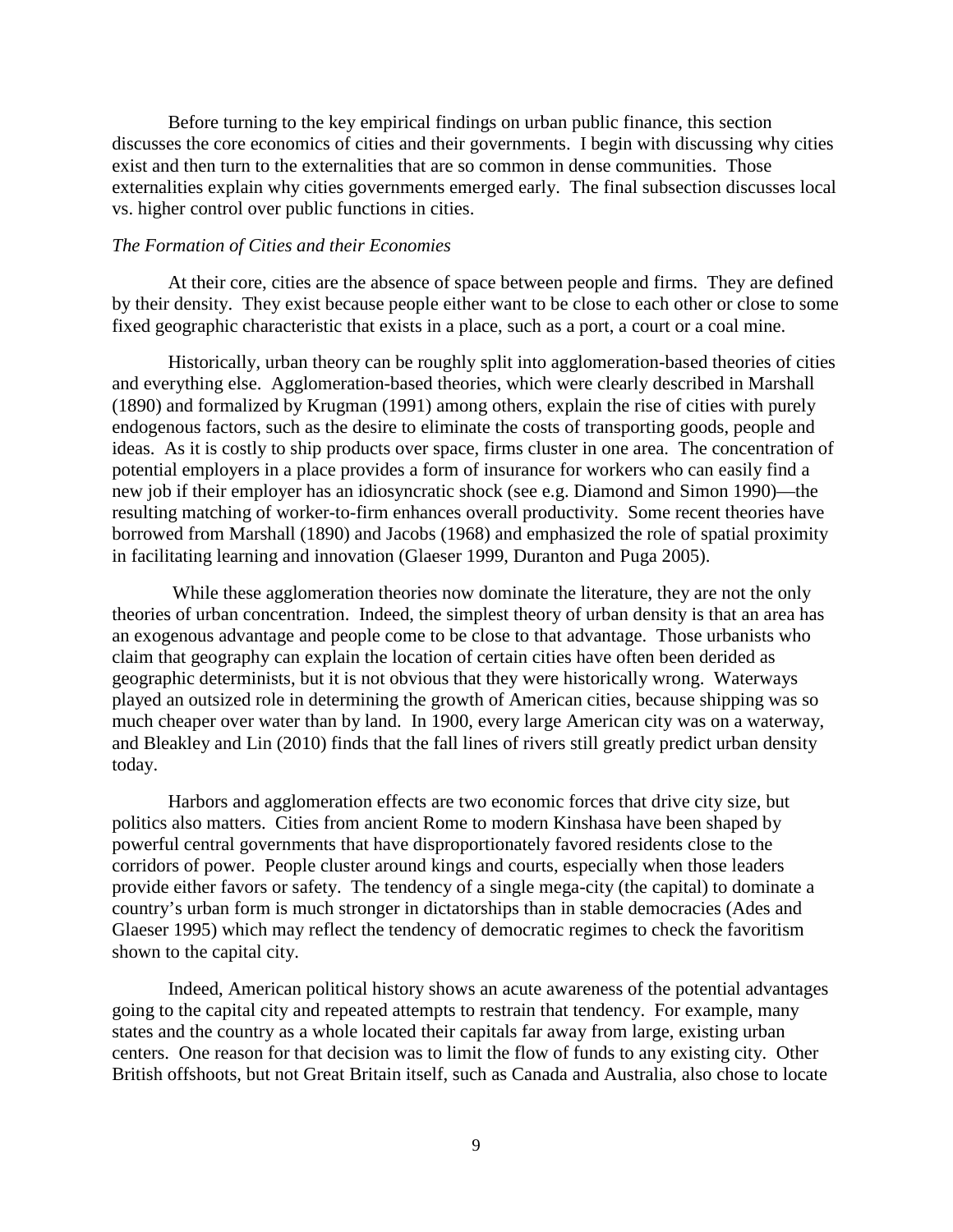their capitals away from large cities for similar reasons. In addition, institutions, such as the Senate, explicitly favored less populous areas within the U.S.

 The fact that cities reflect both innate production advantages of a place and agglomeration economies often complicates the task of actually estimating the economic advantages of density. If people move to areas where productivity is innately greater, then regressing productivity on density will yield biased results. The empirical problem is only exacerbated by the fact that more innately able people may sort into higher density locales.

 Scholars have attempted to improve on cross-sectional estimates of the densityproductivity relationship in three ways. First, they have used historical variables like density or rail networks in the  $19<sup>th</sup>$  century (Ciccone and Hall 1996). This approach is valid only if these instruments are themselves uncorrelated with omitted productivity or individual ability levels, which is of course debated. Those who believe in agglomeration economists argue that harbors may have mattered in the 19<sup>th</sup> century but are essentially irrelevant today. A similar approach is followed by Rosenthal and Strange (2008) who use geographic variables, such as bedrock, that make it easier or harder to build up as instruments for density and also estimate sizable agglomeration effects.

A second approach estimates urban area effects with individual fixed effects looking at the wage changes for migrants (Glaeser and Mare 2001). These approaches may be able to eliminate some of the impact of omitted individual ability, yet it does little to distinguish between agglomeration economies and omitted area-level productivity variables. Glaeser and Mare do however argue that urban wage pattern for migrants, which shows little immediate wage gain for new migrants but faster wage growth over time, is probably more compatible with a learning-based agglomeration theory than any geographic advantage based model.

The third approach examines the impact of a seemingly exogenous increase in local employment on the wages and productivity of other works in the city. Greenstone, Hornbeck and Moretti (2010) use the location decisions of million dollar plants and compare areas that attract these plants with their competitors that just lost. They also estimate sizable agglomeration economies. The natural criticism against this type of work is that winning the plant may not be orthogonal to unobserved area level characteristics. Kline and Moretti (2011) demonstrate the impact of the Tennessee Valley Authority on manufacturing development and estimate that these effects also suggest significant agglomeration economies. While any one approach is certainly subject to many criticisms, personally, I tend to find the mass of evidence that agglomeration economies exist, taken as a whole, to be fairly compelling, but taking the opposite view is not unreasonable.

Moreover, the selection of people into cities is not obviously a huge confound, at least based on observables, because cities seem to attract a wide variety of residents. In particular, they tend to attract people at both the top and bottom of the human capital distribution (Glaeser, Resseger and Tobio 2011). Inequality tends to be higher in denser areas. There has been relatively little written on the attraction that some rich people have for cities. The presumption is that they are there to take advantage of urban agglomeration economies, but it is also quite possible that many of them enjoy the consumption advantages made possible by urban scale, density and occasionally historic investments (Glaeser, Kolko and Saiz 2001). Much more has been written on the urbanization of the poor.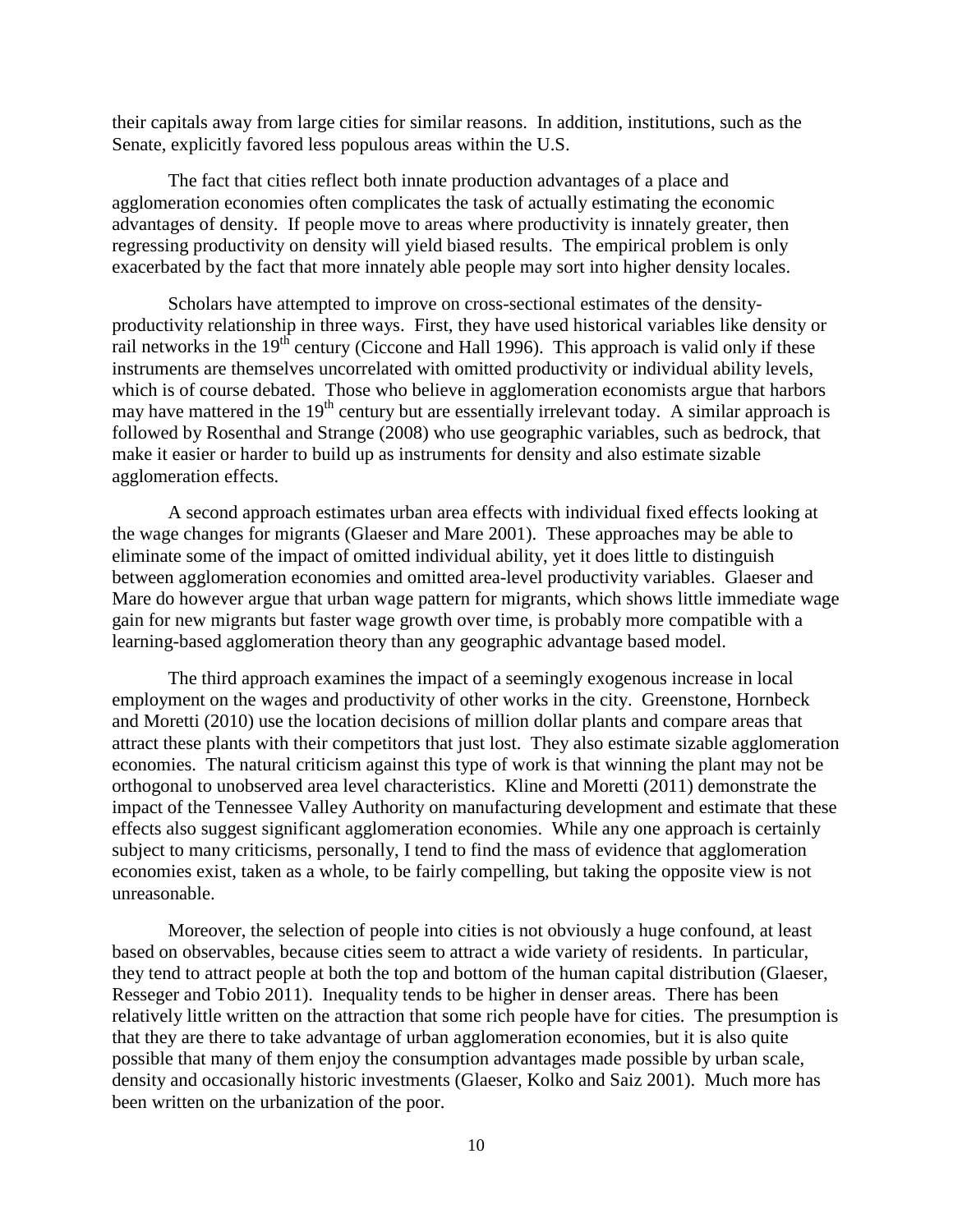Poverty rates are typically higher inside cities than in suburbs. Glaeser, Kahn and Rappaport (2008) find a 10 percent difference in poverty rates in the 2000 Census. Becker (1965) provided one explanation for this tendency. If the income elasticity of demand for land is sufficiently high, then rich people will tend to live where land is cheap outside the urban core and poorer people will live closer to the center. Glaeser, Kahn and Rappaport (2008) argue that the income elasticity of demand for land is actually pretty modest, and that access to public transit is a dominant force explaining the urbanization of poverty, at least within the United States.

Cities have also traditionally been magnets for immigrants. Public transit may be one reason for the attraction of cities to recent migrants, but there are surely many other factors. Ethnic neighborhoods have traditionally been gateways into a new country. Urban governments have also often been friendlier to immigrants than suburban areas.

These arguments rely on purely economic factors, but social and political forces also help explain the urbanization of poverty. America's system of local schooling, for example, pulls many wealthier parents outside of cities. If there is any local tendency to want to locate near similar people, this will exacerbate the power of public transportation or the demand for land. No matter what the cause, cities will continue to have to struggle with their tendency to attract poorer people. The massing of poverty in cities can exacerbate the great challenge of urban externalities, which are discussed next.

#### *Urban Externalities*

 $\overline{\phantom{a}}$ 

When people locate near one another, externalities become more severe. Human noise and refuse, accidental fire and bacteria will inflict more damage on people who are close than people who are distant. Transportation becomes more difficult on crowded city streets. Crime becomes easier when there are more targets to rob. Addressing urban externalities is the core function of city government, and historically the fight against blights like contagious disease and fire have consumed much of the public sector's energy in cities.

 The most important role of urban government is to provide clean water, for if the water supply becomes polluted death occurs on a large scale. Even the recent history of cities is replete with outbreaks of cholera and yellow fever, which are water-related diseases.<sup>[3](#page-11-0)</sup> Major cities have typically been built on rivers, for transportation purposes, but those rivers may not provide a clean source of water, at least once the city population also starts using the river as a dumping spot for refuse. At low population levels, wells can then supplement rivers and, indeed, Boston's location south of the Charles River owes something to the presence of a usable well. But again, if waste is not properly disposed of, wells can also become easily infected. The signal triumph of modern epidemiology occurred when John Snow traced a London cholera epidemic in 1854 to a water pump that was dispensing disease.

 In principle, especially in advanced economies, one could imagine the water problem being essentially handled by private providers. Companies can and do sell clean water and many consumers are willing to pay for water that is not infected. Yet there are three principle reasons

<span id="page-11-0"></span><sup>&</sup>lt;sup>3</sup> Yellow Fever is of course mosquito carried, not waterborne, but water vectors are still related to the spread of the disease.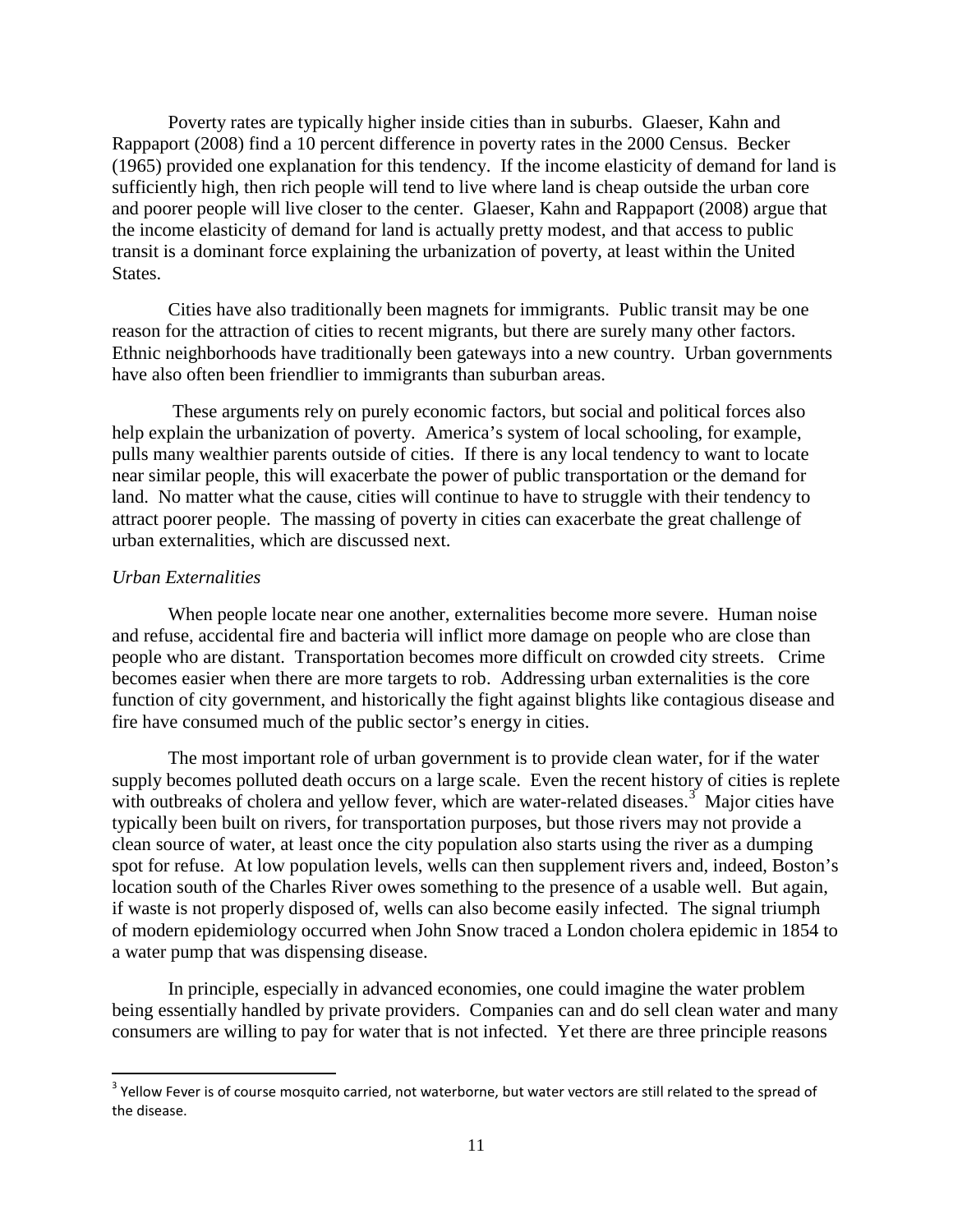why private water provision historically failed to eradicate disease: (1) information asymmetries; (2) contagious disease externalities; and (3) large returns to scale in major infrastructure provision. The quality of water has historically been fairly hard to assess and that means that private providers will often have an incentive to provide dodgy water and claim that it is clean.

In some cases, reputational concerns may be enough to guard against this tendency, but the highly imperfect link between bad water provision and disease limits the power of this reputation mechanism in settings where testing is difficult. In addition, individual consumers do not face the right incentives to buy clean water, since they bear only the costs of disease on themselves, not the costs their illness may impose through contagion on the rest of the city. Finally, the vast scale required for investments, like aqueducts, have been beyond the scope of most private investors historically.

 A growing literature is focusing on the impacts of clean water in the U.S. and elsewhere. Werner Troesken and Rick Geddes (2003) have done impressive work showing the health benefits of municipal water provision in early  $20<sup>th</sup>$  century cities; African-Americans particularly benefitted from the public provision of water. Ferrie and Troesken (2008) document that Chicago's investments in water made a significant impact on that city's mortality transition, causing reduction in a wide range of diseases, even those that are not waterborne. Figure 3 shows the remarkable reductions in mortality within New York City, which have typically been associated with the decline in communicable diseases, many of which are water-related. Gamper- Rabindran et al. (2010) find that piped water significantly reduces infant mortality in modern Brazil.

The large expense of water investments creates a close tie between municipal public finance and clean water. Cutler and Miller (2006) argue that widespread water improvements only became possible as American cities got robust access to credit markets in the early  $20<sup>th</sup>$ century. They point out that American cities in the early  $20<sup>th</sup>$  century were spending as much on clean water as the federal government was spending on everything except for the post office and the army.

 Cities continue today to be involved with water and sewage by management. Even when these utilities are private, they are highly regulated, both for safety reasons and because they are often seen as natural monopolies. It remains an open question whether private utilities and city governments are spending enough to maintain this infrastructure and certainly some critics allege that they are not. $4$ 

While city hospitals are also tools for diminishing the negative externalities associated with disease, their origins lie in charity or redistribution rather than fighting urban externalities. In the  $18<sup>th</sup>$  century, wealthier people received their health care (such as it was) at home, while public hospitals, such as New York City's Bellevue, had their origins as almshouses for the poor. In some cases, city hospitals, such as New York's Riverside Hospital on what is now called Roosevelt Island, were use to isolate the ill and reduce the spread of contagious diseases like typhoid. Nevertheless, I will address city hospitals at greater length when I turn to the topic of cities and redistribution.

l

<span id="page-12-0"></span><sup>4</sup> http://www.infrastructurereportcard.org/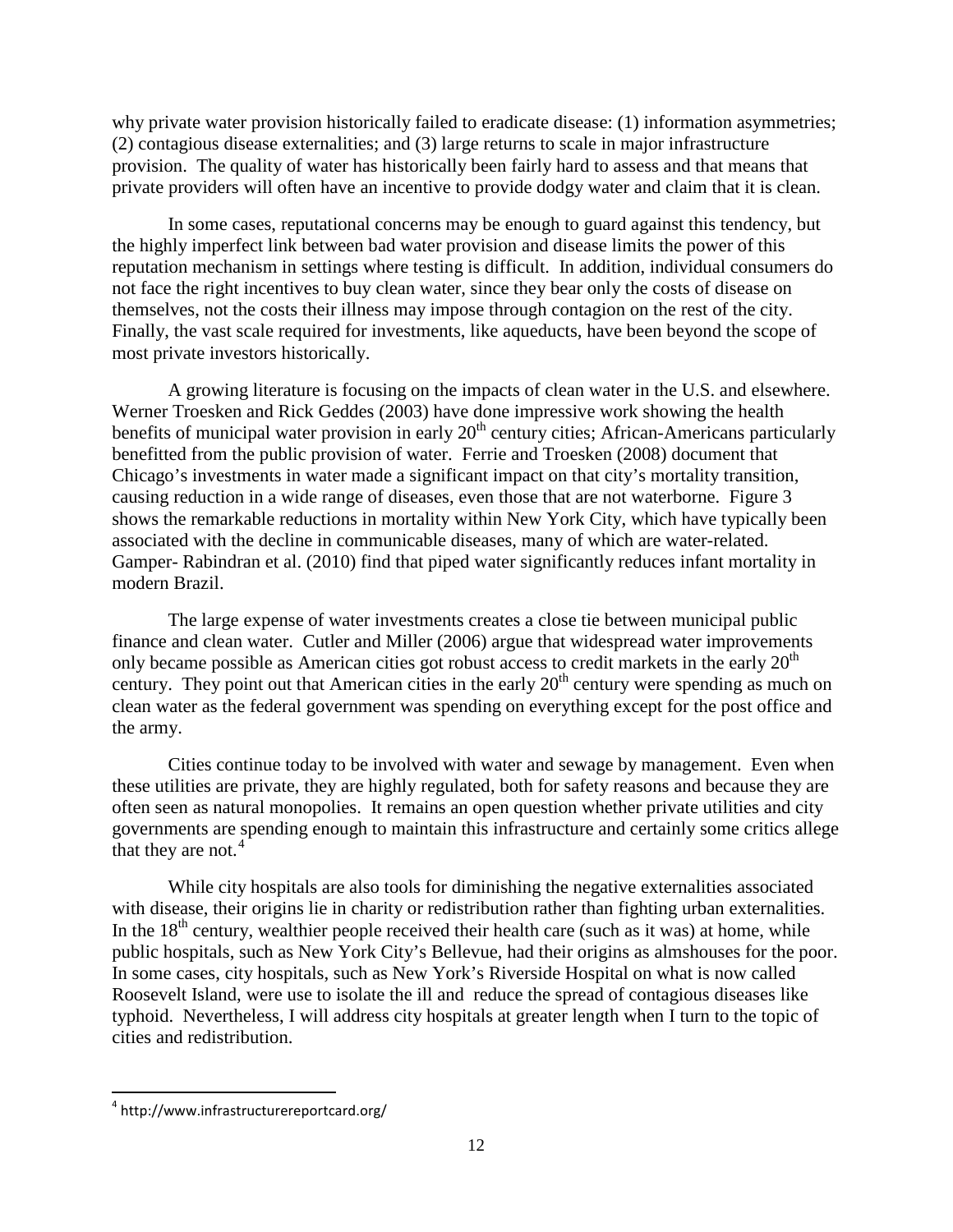Traffic congestion is another primary urban externality and it has existed far longer than automobiles. The provision of public pathways is a classic form of government. Again, in principle, such roads could be provided privately and some private turnpikes have certainly existed. Yet the fragmented nature of land ownership means that hold-up problems can easily occur, such as the classic case of robber barons that extorted travelers on their roads. Moreover, lightly used, unpaved roads are close to being public goods. They are non-rival, when used lightly, and the cost of charging consumers was high relative to the value of the service.

 The public nature of roads meant that cities were closely involved with the private entrepreneurs who initially brought public transportation to cities. America's first omnibus ran in New York City in the 1820s, and at the point it seemed to be a small business that was naturally a private sector activity. Initially, the earliest transit systems had none of the large scale economies that later helped create local monopolies, and no one could advocate for subsidizing public transit to reduce the congestion externalities from driving, since the primarily alternative was walking. The early omnibuses seemed like convention private sector enterprises, except for the fact that they used publicly-owned city streets.

Omnibus operators were soon eager to lay down rails to ease the path of their horse drawn carriages. Later in the  $19<sup>th</sup>$  century, private entrepreneurs like the Wideners in Philadelphia, Jay Gould in New York City and Charles Yerkes in Chicago, laid more extensive systems over existing public thoroughfares. While these systems were not typically given overt subsidies, transit operators often managed to appropriate formerly public spaces for nominal costs. Allegations of corruption were ubiquitous.

In the  $20<sup>th</sup>$  century, these private operations faced tougher fee regulations and lost riders to competing modes of transport. In city after city, transportation became public. Today, public transit systems are typically separate from local government itself, but they still impose significant costs on taxpayers as well as riders. Even the federal government started subsidizing urban transit after the Federal Highway Aid Act of 1973. While these subsidies have been justified as a tool for fighting traffic congestion, Baum-Snow and Kahn (2005) have found that new subway stops typically have had a minimal effect on the share of population commuting by car to work.

While the logic of having free public roads for low density communities is easy to see, the practice of free road use can lead to problems as urban densities increase. Since individuals do not internalize the externalities created by their travel on others, the roads can become overused and slow to a crawl. Rotemberg (1985) provides a classic analysis of the economics of traffic jams.

 The most typical means of addressing traffic congestion is to build more roads, yet this approach creates a behavioral response that can easily undo the benefits of new construction. Duranton and Turner (2009) empirically investigate the "fundamental law of road congestion," which says that vehicle miles travelled increase one-for-one with highway miles built. That law suggests that construction on its own is unlikely to eliminate the congestion externality, at least at reasonable levels of construction. Likewise, subsidizing alternative modes of transport is, on theoretical grounds, a highly inefficient means of reducing traffic congestion, and empirically does not seem to solve the problem (Baum-Snow and Kahn 2005).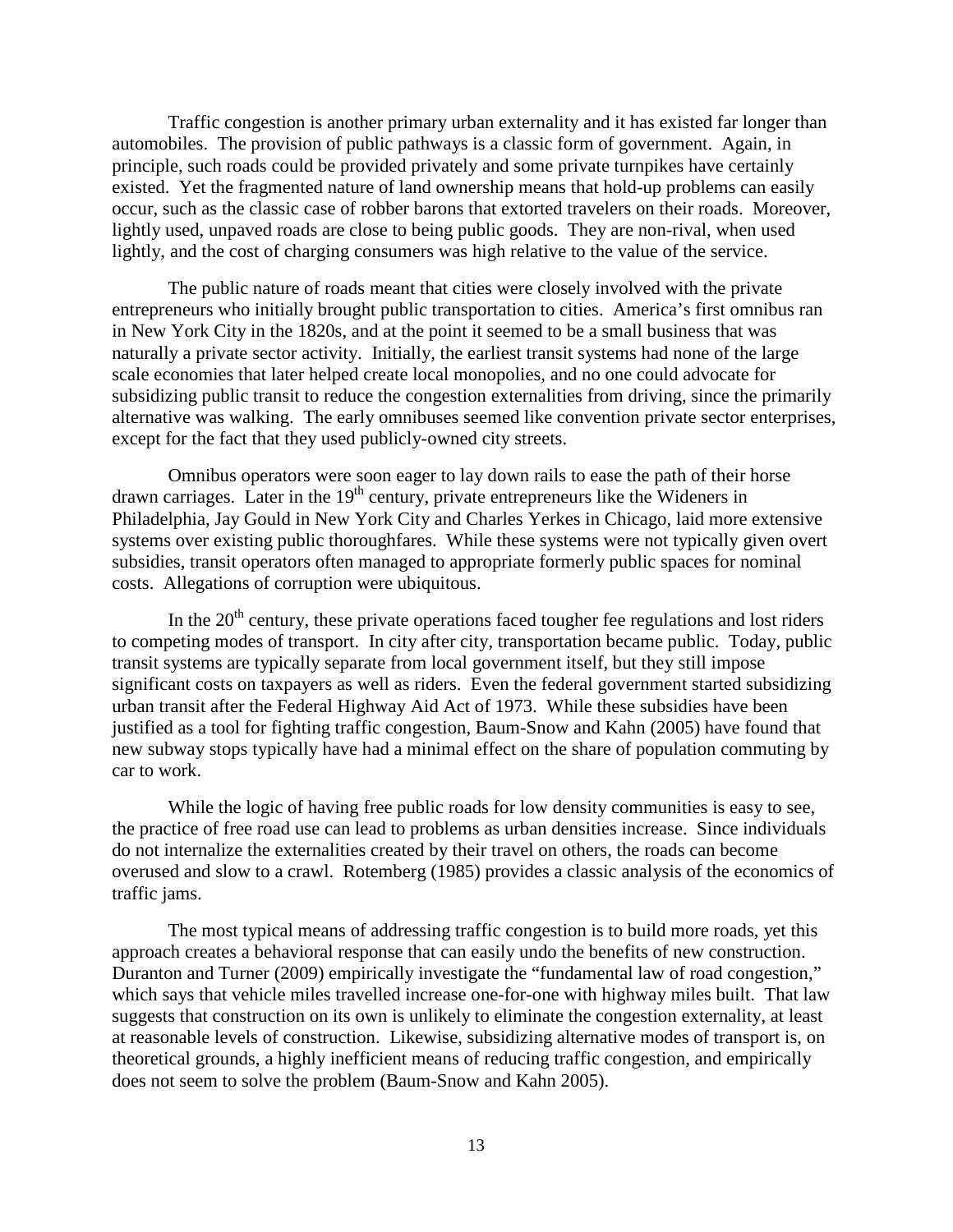Economists since William Vickrey have typically advocated some form of congestion pricing to induce drivers to internalize the costs of these externalities. These schemes can reduce congestion considerably, as seen in Singapore and London. Yet they are often politically unpopular and have met with little success in the United States. New York City's attempt to introduce a congestion charge was stymied by the state legislature.

 Instead, cities have turned to alternative tools such as lanes dedicated to cars with more than one or two commuters. Outside the U.S., cities have used schemes such as allowing cars with odd license plates to drive on some days and car with even license plates to drive on other days. Rarely have these plans been seen as significant success stories.

Perhaps the most draconian tool that cities have used against congestion is to limit the physical crowding of the city with building regulations. In the  $19<sup>th</sup>$  century, fire was fought, in cities like St. Louis, by regulations that limited the use of wood in construction. During the Progressive Era, it became more common to require ventilation in buildings to prevent the spread of disease. Euclidean zoning, which restricted industrial uses in residential areas, was also meant to improve urban health. Finally, as land use restrictions became stricter, height requirements became tools that were limiting the overall growth and density of the city.

 The limits on building do seem to have had a significant impact on urban growth and pricing. Glaeser, Gyourko and Saks (2005) argue that without these restrictions, the cost of an apartment would be close to the physical cost of building up, since higher construction does not typically require any more land in the absence of land use regulations. They estimate that these restrictions have effectively doubled the cost of a Manhattan apartment, which can be seen as the effective "congestion tax" being imposed on people who want to live in the city. They also argue that this "tax" seems far too high relative to the externalities that might occur in the city.

Building heights also relate to crime, as street crime appears to be higher in lower income neighborhoods with taller buildings (Glaeser and Sacerdote 2000). Crime is not a classic externality, but it has many of the features of congestion and contagious disease. It imposes costs on people who are not criminals and it is typically more severe in cities (Glaeser and Sacerdote 1999). The maintenance of rule of law is a central role of government, and this remains a significant function for many cities.

 The historian Erik Monkonnen provides us with a long time series of murder rates in New York City, which gives us a sense of the changes in that most serious form of crime over time. Figure 4 shows the long time series of murder rates, which experienced tremendous volatility during the  $19<sup>th</sup>$  century. As the police force became professionalized, murder rates declined in the first decades of the  $20<sup>th</sup>$  century and then soared again after 1960. Cullen and Levitt (1999) estimate the rising crime levels reduce urban growth, and the dangers in our cities may have been one reason for their post-1960 decline.

 While the high crime rates of the 1970s made cities seem ungovernable, there have been significant improvements in safety since then. Levitt (2004) looks at the crime decline in the 1990s and argues that increased expenditures on policing and high incarceration rates help explain the drop. It is possible that improvements in policing techniques were also helpful. While the decline in big city crime is hardly the only reason why many cities have experienced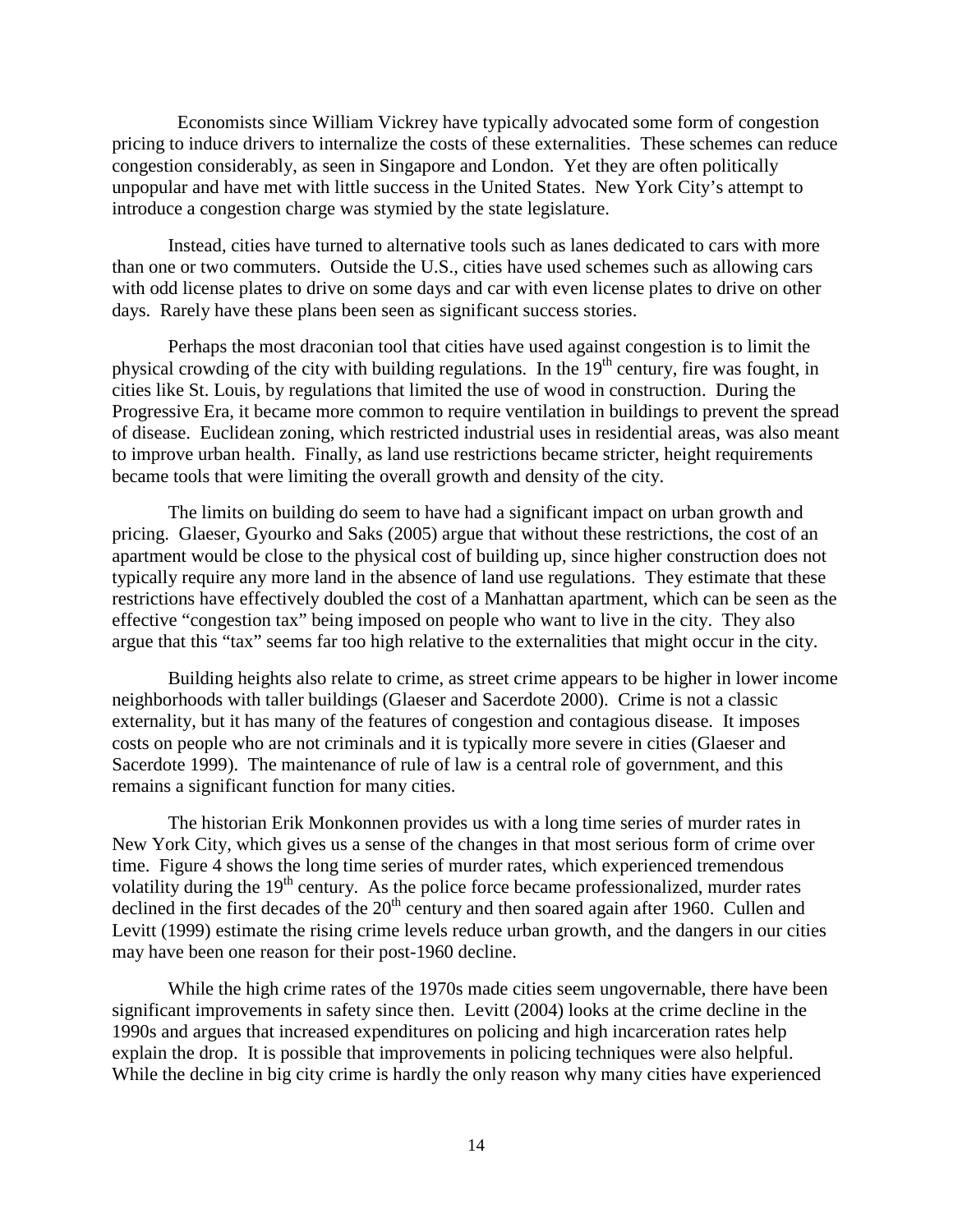comebacks, increased spending on safety did help people to see cities as places of pleasure rather than fear.

# *Decentralization and Local Government*

While the existence of urban externalities means that cities often need government, it is not necessarily obvious that they need local government. Services could be provided by either state or federal governments, and indeed, in many parts of the world higher levels of government manage many of the affairs of their urban areas. Even within the U.S., particular city services, like policing, have occasionally been run by state governments. In 1857, for example, New York's state legislature abolished the municipal police board and replaced with a state-appointed metropolitan police board, which led to a pitched battle between the two police forces in front of City Hall. Transit systems have been administered by state appointed officials. In extreme cases, the fiscal distress of particular cities has led to a complete takeover by state-appointed control boards.

Economists have long actively debated the relative merits of decentralized control; Oates (1999) provides a classic summary. Tiebout, most famously, emphasized the benefits of local diversity which enables citizens to vote with their feet and choose the public services that fit their own needs. Alesina, Baqir and Easterly (2004) find that more racially and financially heterogeneous counties have split into more school districts. Oberholzer-Gee and Strumpf (2002) provide support for Tiebout by documenting that states with more heterogeneity in local preferences have decentralized control over alcohol policy. Besley and Coate (2003) emphasize that this argument presupposes some limit to the benevolence, or competence, of a national government. If a national government had the right incentives and abilities, it could produce the same city services that are currently provided by local governments. It could allow the same spatial heterogeneity that now exists in service levels. This work reminds us that incentives and information are crucial ingredients in any theory of decentralized control.

In reality, it is often quite difficult for the federal government to allow all that much local diversity in its programs. One could plausibly argue that higher density areas need more schooling assistance, while lower density areas need more help with roads. Yet legislative realities mean that transportation and other budget items are handled as a bundle, which means that cities received public transit support in an attempt to create more support for national highway spending. Moreover, it would be extremely difficult to have different federal tax rates for different areas in order to finance the different levels of desired government spending.

Given that city governments grew large before the federal government had a major peacetime role, it is perhaps more reasonable to ask about whether it makes sense to centralize authority given that starting point. Before the rise of the federal government, there seemed to be several attractive elements to America's decentralized system. There was certainly considerable heterogeneity in the size of government across space, and local taxpayers typically paid for their government themselves. This created a certain pressure to ensure that funded services delivered meaningful benefits.

Highly localized governments may also have been more in touch with their constituents and their interests. Urban machines catered to the poorer citizenry, and especially the needs of recent immigrants. Reform, good-government groups were more likely to be favored by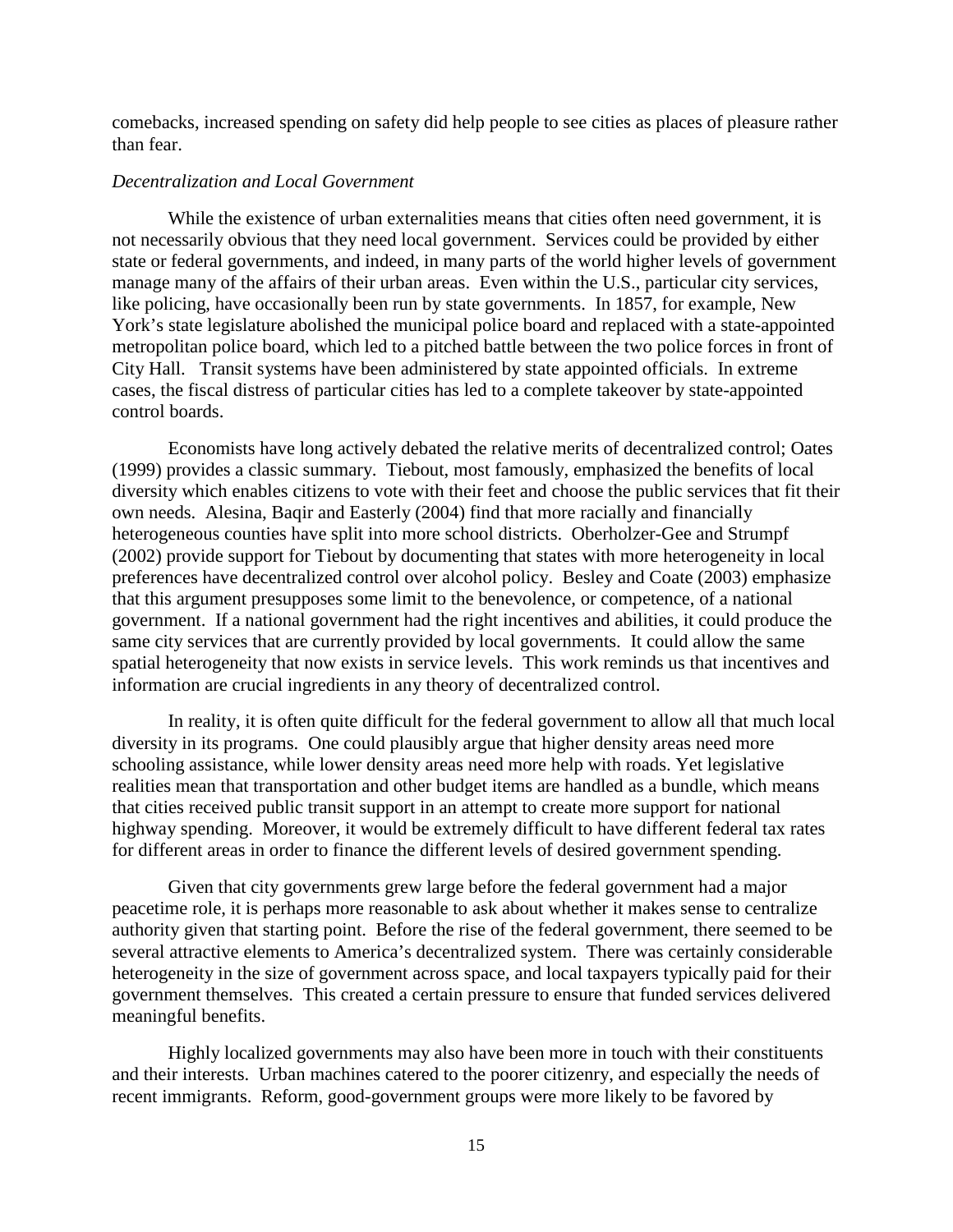wealthier citizens. In some cases, relatively localized power structures have made it easier for local groups to influence decision-making. The local nature of government also meant that governments themselves often had relatively good information about local conditions. When he was a police commissioner, Theodore Roosevelt would prowl New York City's streets looking for policemen who were shirking at their jobs.

Despite these seeming advantages, local governments were increasingly seen as inadequate by reformers including abolitionists, populists, progressives and New Dealers, and there are several arguments that favor centralization. Larger scale governments may attract more talented leaders and enable those leaders to influence a wider range of locations. Boffa, Piolatto and Ponzetto (2012) present a model where there are decreasing returns to voter information. More informed voters discipline leaders by voting corrupt ones out, as shown in Brazil by Ferraz and Finan (2008), but this has less of an impact as information increases since leaders have fewer rents to forgo when they are ousted. If localities have heterogeneous levels of informed voters and the relationship between information and good political behavior is concave, then Jensen's inequality implies that the level of discipline rises when politicians are elected by larger jurisdictions, since multiple jurisdictions average out local heterogeneity.

Perhaps the most egregious failing of localized authorities is that they are poorly set up to accomplish redistributive goals. If a locality tries to heavily redistribute, then wealthier citizens and businesses have an incentive to flee. In a sense, there is a fiscal externality because the generosity of one jurisdiction attracts beneficiaries from other jurisdictions thereby reducing the fiscal burden on the taxpayers of those other jurisdictions (Wildasin 1991). More often, the local government just fails to achieve these redistributive aims.

Likewise, in the  $20<sup>th</sup>$  century, attempts to redistribute income increasingly involved the national government. The populists wanted redistribution through bimetallism, but during the New Deal, the government embraced a more extensive program of social welfare, which required federal action. One side benefit of this federalization is that an increasingly bureaucratic system involved more paper work and ultimately less corruption (Fishback 2007). When the welfare state expanded during the war on poverty, federal intervention into local matters, like housing, expanded as well. When Richard Nixon tried to move away from the welfare state, he championed "New Federalism" meant to return power to more local governments. If local governments do not want to attract poorer people, then local control may mean less redistribution, since less generous systems may be one way to repel the poor.<sup>[5](#page-16-0)</sup>

Today, cities are still entwined in a number of social welfare programs that are federally funded but that operate at the local level. Cities typically have housing authorities which interact with the federal government in the operation of housing projects and the administration of Section 8 housing vouchers. Medicaid provides significant funds for city hospitals. These systems are cobbled together to allow local management and federal largesse.

The federal government's role also expanded because of perceived inter-jurisdictional externalities often linked to transportation infrastructure. While the Erie Canal was itself an

l

<span id="page-16-0"></span><sup>&</sup>lt;sup>5</sup> The switch from AFDC to TANF essentially replaced matching grants with lump-sum grants, following the Nixonera move to Community Development Block Grants, and that structure should also decrease the incentive to redistribute, especially if localities are wary of attracting lower-income individuals.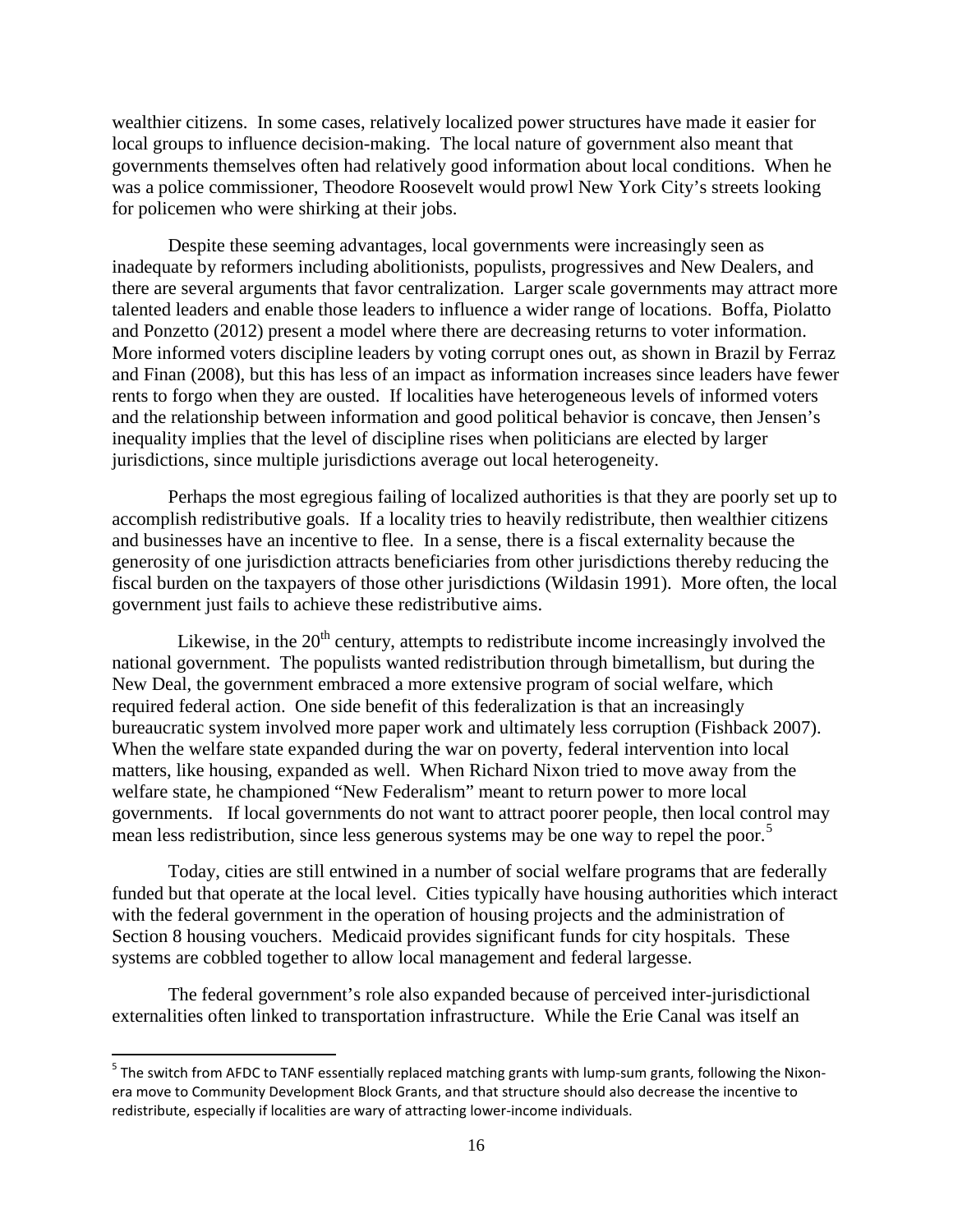undertaking of New York State, the federal government itself began funding later canals and Federal support for such infrastructure projects was a major plank of the Whig party. When the Republicans took over this aspect of Whiggery, the inter-continental railroad system was subsidized with grants of federal land. Starting in the 1920s, and the expanding radically in the 1950s, the federal government began to pay for a national highway system.

While these federal interventions are easy to justify as means of solving coordination problems between jurisdictions, they also remind us that there can be costs of moving expenditures to the federal level. As the gap between a project's beneficiaries and its funders increase, it becomes increasingly possible to fund very expensive projects that yield relatively little benefit. For example, it is impossible to imagine that Detroit would have funded its People Mover Monorail without federal aid. Given that system's low ridership levels, non-funding would have surely been the right answer. Transportation projects have only rarely been subject to cost-benefit analysis at the federal level which reinforces suspicions about their wastefulness.

The Interstate Highway System, seemingly the poster child for benevolent federal intervention in infrastructure, has itself been subject to heavy criticism. Many urbanists have argued that highways have badly damaged the cities that they were supposed to serve. Nathaniel Baum-Snow (2007) found that a city's population declined on average by 18 percent when two rays of a highway were built into its center. While the decline of urban population is by no means proof of inefficient infrastructure, the Office of Management Budget relates that highway "funding is not based on need or performance and has been heavily earmarked."<sup>[6](#page-17-0)</sup>

Between 2009 and 2012, spending on local infrastructure has been tightly tied to moves to reduce recession. For economists who believe in Keynesian anti-recessionary spending, there are good reasons to think that localities will be unlikely to perform the right level of stimulus on their own. If generating extra aggregate demand creates nationwide externalities, these are unlikely to be internalized at the local level.<sup>[7](#page-17-1)</sup> This provides one explanation why the federal government's share of total expenditure soared during the Great Depression and has risen during the recent downturn.

The potential cost of these interventions is that the federal government may not spend in ways that deliver social value at the local level. Again, the Besley and Coate (2003) insight remains—a fully capable and benevolent government would not have such problems. But it is certainly possible that a federal government, facing strong incentives to move money quickly, might spend in ways that are not particularly valuable. The willingness of some states to walk away from proposed federal spending for high speed rail is just one example of a federal project that does not seem well-matched to local needs.

 The problems of inefficient spending may be mitigated if the federal government acts primarily by giving money to localities and letting them spend as they like. Indeed, recent federal largesse has helped states and cities face budget shortfalls created by the downturn. One potential cost of this approach is that it means that local governments have less incentive to budget for the future.

<span id="page-17-0"></span><sup>&</sup>lt;sup>6</sup> http://georgewbush-whitehouse.archives.gov/omb/expectmore/summary/10000412.2007.html

<span id="page-17-1"></span> $\frac{1}{2}$  Moretti (2010) and Serrato and Wingender (2011) both find quite high local multipliers, relative to those found at the national level, which suggests that the interjurisdictional leakages may not be that important.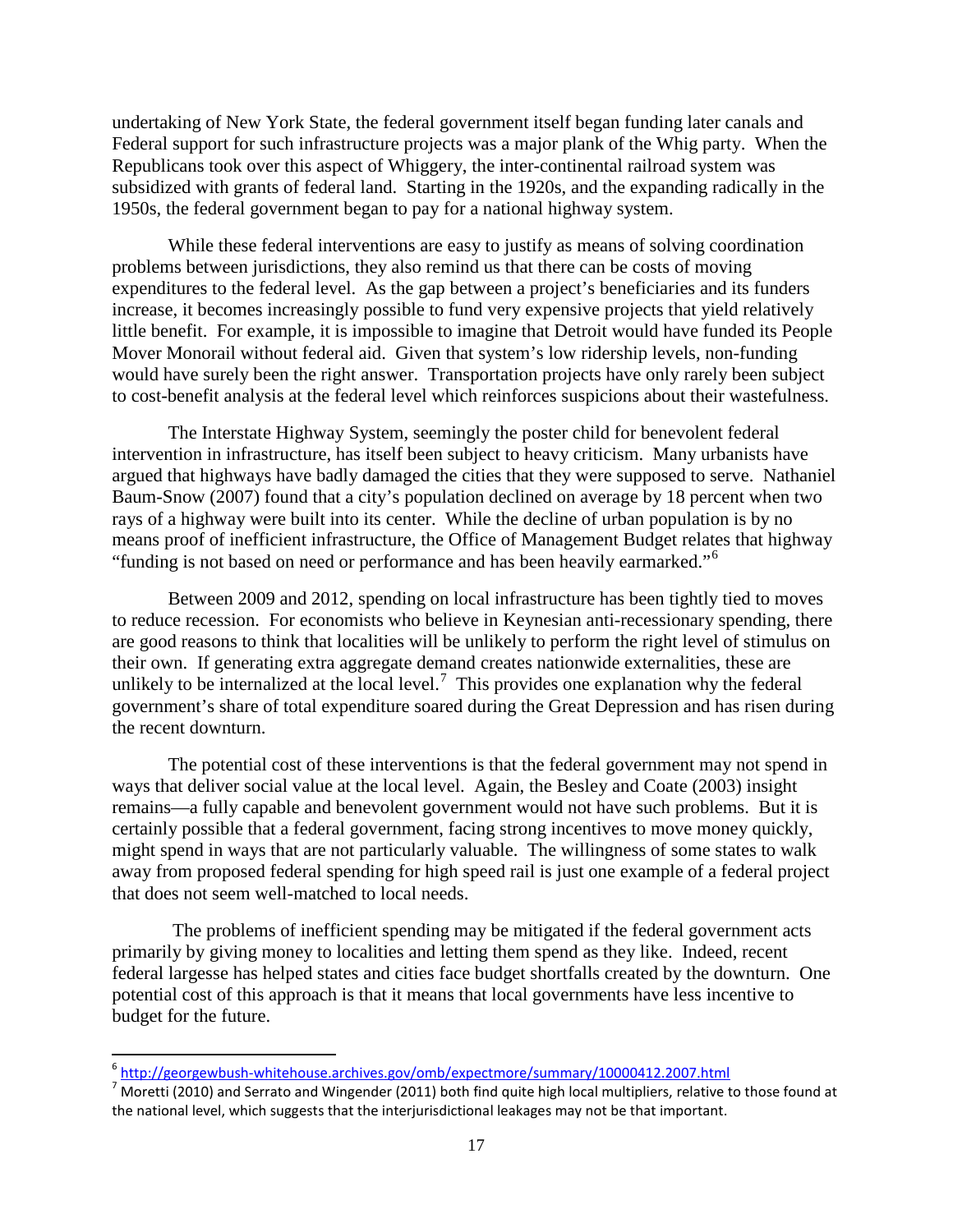While it may be easy to laud the benefits of local control, one potential cost of decentralization is that segmentation of the population along race or income. Indeed, Tiebout clearly thought that certain types of segregation, based perhaps on the tastes for public services, were highly desirable. But it is less clear that all forms of segregation are so benign. Cutler and Glaeser (1997) show a strong correlation between the degree of political fragmentation and racial segregation across metropolitan areas and find that African-American outcomes are relatively worse in more segregated areas. For equity reasons, it may also not be desirable to have wealthier children segregated from poor children because of heterogeneity in local school districts. Local control will inevitably mean some degree of sorting and that surely has both benefits and costs. I now turn to a formal model of the financing and provision of core urban services.

# IV. **A Model of Local Government Spending and Finances**

I now turn from facts about government finance and spending, and theories about agglomeration economies and negative externalities to a simple benchmark model that nests several of the key results in local public economics. Initially, I assume homogeneous consumers and then extend the model to allow two different human capital levels, which permits the discussion of redistribution and selection of different types of individuals. In the model, individuals choose their location and then choose housing quality, effort levels, and an interactive activity level, such as driving or polluting local water supplies.

The government produces a local amenity with the function  $A_i(S_i, N_i, \hat{a}_i)$ , where  $S_i$ represents aggregate public spending, and  $\hat{a}_i$  represents the average level of the interactive activity in the community. The first derivative of  $A_i$  with respect to  $S_i$  is positive and the second derivative is negative. Individuals do not internalize the impact of their interactive behavior on the level of public amenity. The government derives income to pay for the spending potentially with a tax on labor earnings,  $t_j^W$ , a tax on housing that is proportional to total housing spending  $t_j^H$ , a tax on land  $t_j^L$  and a tax on the interactive activity  $t_j^A$ .

Gross earnings equals  $W_j^T e$ , where  $W_j^T$  is the wage of type T individuals in location j and e is individually chosen effort. Following the previous discussion, I allow the possibility of negative consumption amenities, but I exclude the possibility of agglomeration economies. In principle, there could be positive consumption externalities, which would function like agglomeration economies. I allow only one externality from city size to simplify algebra, and I select consumption externalities rather than agglomeration economies in production, to tie the model with the externality discussion above and to eliminate interactions with taxes on labor income.

I will gloss over differences between renting and owning and assume, in this static situation, that everyone is an owner, and that everyone occupies one unit of housing, although I allow the housing to be of different quality levels.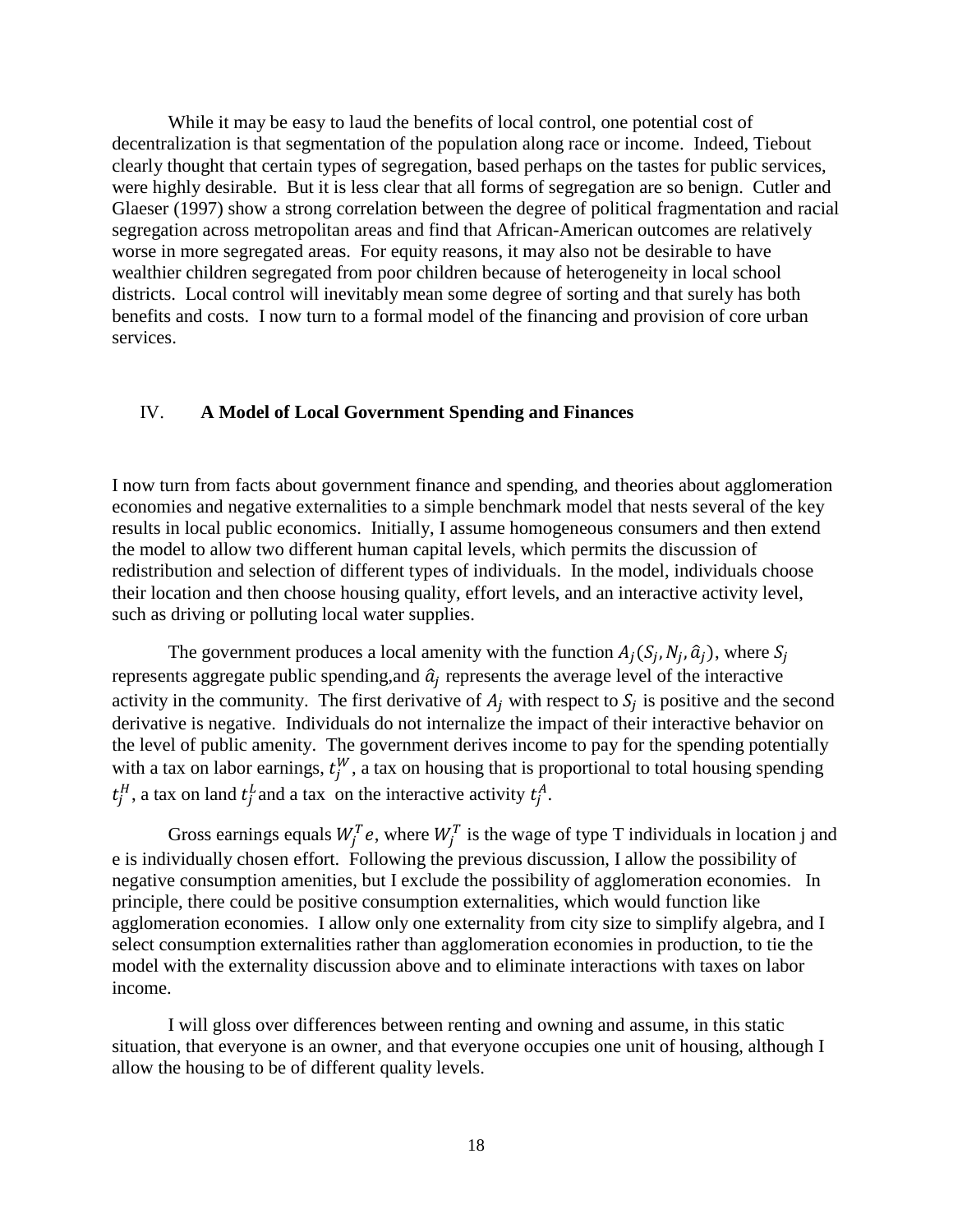The total cost of producing a building of height H is  $C_j(H)L + P_j^L L + K_j(q)HL$ , where H is height,  $C_j(H)$  denotes construction costs (which are convex), L is land area and  $P_j^L$  is the equilibrium price of land in city j. The total number of units produced in HL. The builder must also pay  $K_i(q)$  as a function of the quality of the units, to deliver a unit of quality q. I also assume that the builder pays the land tax equal to  $t_j^L P_j^L L$ . In this static model, it would be equivalent to assume that the land tax is paid directly by the final user. Contrary to the Alonso-Muth-Mills model, I assume all land within the metropolitan area is identical, which is a purely simplifying assumption. There is a fixed amount of land available in the area of  $\overline{L_i}$ .

The equilibrium housing price, before paying for this quality upgrade, is  $P_j^H$ , so developers will choose H, L and q to maximize  $P_j^H(q)HL - C_j(H)L - K_j(q)HL - (1 + t_j^L)P_j^L L$ , which implies that  $P_j^H(q) = K_j(q) + C'_{j}(H), P_j^{H'}(q) = K'_{j}(q)$  and  $C'_{j}(H)H - C_{j}(H) = (1 +$  $(t_j^L)P_j^L$ . Housing prices will equal the marginal cost of building up and land rents will equal the gap between prices and construction costs.

The utility of residents is separable and quasi-linear and equals:

(1) 
$$
(1-t_j^W)W_j^Te + -(1+t_j^H)P_j^H(q) - t_j^A a + A_j(S_j, N_j, \hat{a}_j) + U_a(a) + U_q(q) - \theta(e)
$$

where  $\pi^T$  represents unearned income for type T,  $U_a(a)$  and  $U_a(q)$  are the welfare from housing quality and the interactive activity (which are strictly concave),  $\theta(e)$  represents the cost of effort (which is strictly convex) and  $\pi^{T}$  represents unearned income from ownership of land. The separability assumption ensures that housing quality will be independent of changes to the land tax or the earnings tax and that effort levels will be independent of the land or housing taxes.

Three first order conditions determine the level of effort, housing equality and amenityrelated behavior:  $(1 - t_j^W)W_j^T = \theta'(e)$ ,  $(1 + t_j^H)P_j^H'(q) = U'_q(q)$  and  $t_j^A = U'_a(a)$ . I denote the optimal effort as  $\hat{e}^T(t_j^W)$ , and the optimal activity level as  $\hat{a}(t_j^A)$ . By using the developer's price function, housing quality satisfies  $(1 + t_j^H)P_j^H' (q) = (1 + t_j^H)K'_j (q) = U'_q (q)$ , which gives us a unique value  $\hat{q}(t_j^H)$ . Differentiation tells us that every endogenous choice is strictly decreasing in the tax rate related to that choice. If N denotes the total population of the city, then  $N = HL_j, P_j^H = K_j(\hat{q}(t_j^H)) + C'_{j}(N/L_j),$  and  $C'_{j}(N/L_j)N/L_j - C_{j}(N/L_j) = (1 + t_j^L)P_j^L$ .

Urban economists have often distinguished between "open city" and "closed city" models, and I will do so here. In closed city models, the population of the city is fixed, which means that tax and spending results for a city are essentially identical to those of a nation. In open city models, the population adjusted so that welfare in the city equals the reservation utility available elsewhere. In closed city models, Pareto optimality typically involves choosing tax policies to maximize the welfare of residents. In open city models, some attention must also be paid to the welfare of outsiders. I will start by considering how optimal tax policies differ for closed city models, with homogenous individuals, and then compare those results with an open city model. .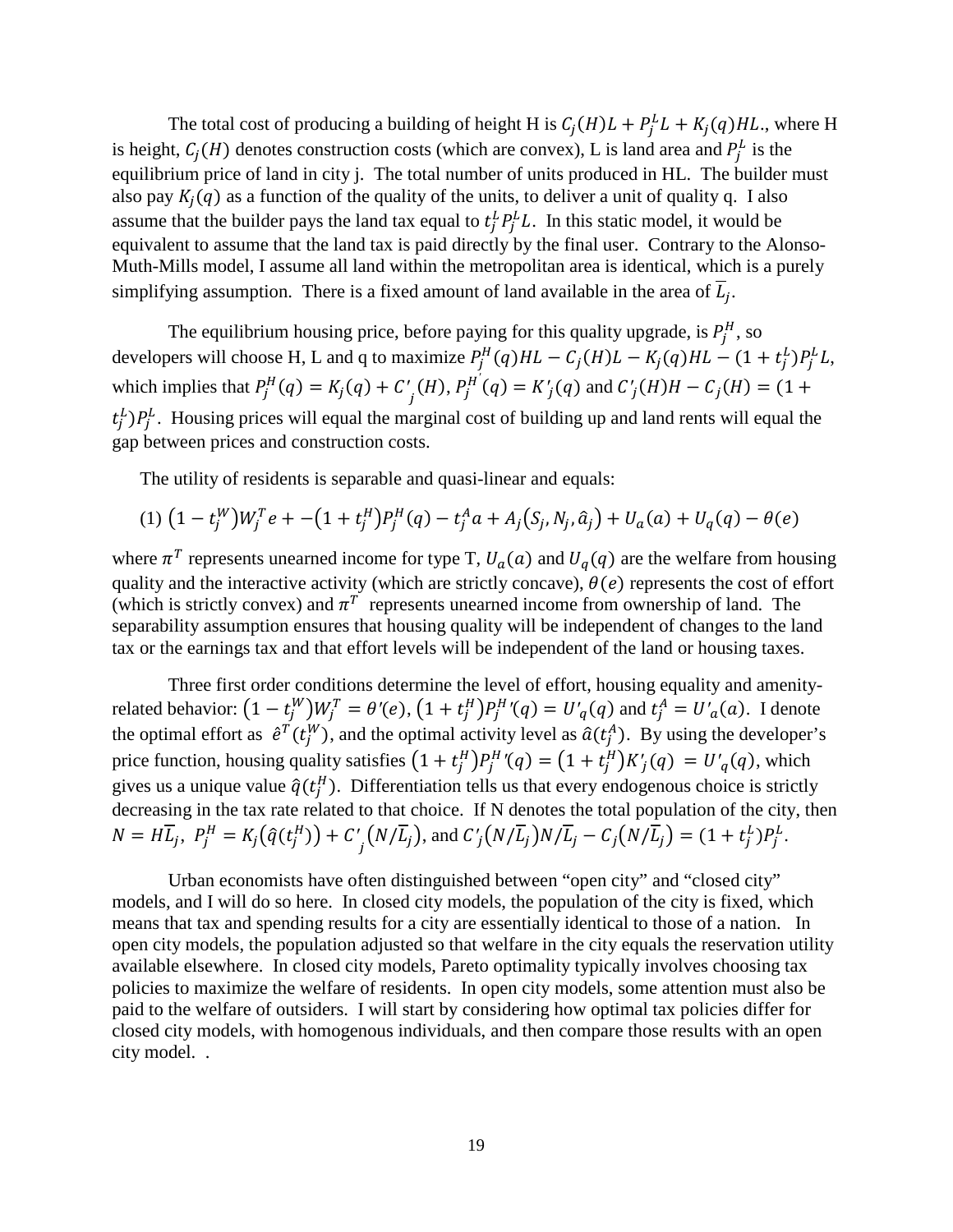In all cases, I need to make some assumption about the distribution of revenues from land sales, and in the closed city model I assume that the profits from land sales are shared equally among the residents of the city, so that each resident receives  $\frac{C'_{j}(N/L_j)-C_{j}(N/L_j)L_j/N}{1+\epsilon}$  $\frac{C_1(x/2)}{1+t^L_j}$ . In the open city model, it is more natural to assume that the profits accrue to individuals whether they move into the city or not. If the total population sharing in the land profits equals T, then each person receives  $\frac{N}{T}$  $C'_{j}(N/L_j)-C_{j}(N/L_j)L_j/N$  $\frac{C_1(x_1, y_1, y_2, y_3, z_4)}{1+t_j^L}$ . Developers compete away any profits, so their ownership is irrelevant.

In the closed-city model, with homogenous workers, each person's welfare is identical and equal to:

$$
(1) \left(1 - t_j^W\right) W_j^T \hat{e}^T(t_j^W) + \frac{c_j(N/\overline{L}_j) - c_j(N/\overline{L}_j)\overline{L}_j/N}{1 + t_j^L} - \left(1 + t_j^H\right) \left(K_j(\hat{q}(t_j^H)) + C_j(N/\overline{L}_j)\right) - t_j^A \hat{a}(t_j^A) + A_j(S_j, N, \hat{a}(t_j^A)) + U_a(\hat{a}(t_j^A)) + U_q(\hat{q}(t_j^H)) - \theta(\hat{e}^T(t_j^W))
$$
  
Total spending equals total taxes or  $S = t_j^L \frac{c_j\left(\frac{N}{L_j}\right)N - c_j\left(\frac{N}{L_j}\right)\overline{L}_j}{1 + t_j^L} + N\left(t_j^W W_j^T \hat{e}^T(t_j^W) + t_j^H\left(K_j\left(\hat{q}(t_j^H)\right) + C_j'\left(\frac{N}{L_j}\right)\right) + t_j^A \hat{a}(t_j^A)\right).$  This leads to the first result.

Claim # 1a: If the city contains a fixed number of homogenous people, and if the tax rate on land satisfies N  $\partial A_j \left( t_j^{L} \frac{C'_j (N/L_j)N - C_j (N/L_j) L_j}{1 + t^L} \right)$  $\left( \begin{matrix} 1+t_j^L \\ 1+t_j^L \end{matrix} \right)$  + Nt<sup>A</sup> $\hat{a}(t_j^A)$ , N,  $\hat{a}(t_j^A)$  $\frac{\partial s_j}{\partial s_j}$  = 1 and  $-\frac{\partial A_j (s_{j,n},\hat{a}(t_j))}{\partial \hat{a}}$  $\frac{\partial}{\partial \hat{a}}(t) = t_j^A$ , then welfare is maximized by setting the other tax rates equal to zero.

When these conditions hold, then the derivative of welfare with respect to the other tax rates is zero, since the benefits of higher taxes (more spending on the public service) are perfectly offset by the cost (less income for private citizens). The second derivative of welfare with respect to all of the taxes is negative, so welfare is maximized when these other taxes are zero.

Claim # 1a essentially represents the thinking of Henry George. If a land tax is available, then in a closed city world, then taxing land is the optimal revenue-raising tool since it is nondistortionary. George also thought that the land tax would have desirable redistributive effects, although those are not present here. The result, of course, depends on the assumption that no actor has the ability to make investments the increase the market value of land. If developers could build infrastructure that made land more valuable, or even if there were externalities from one development to the value of neighboring land, then a land tax has the potential to create distortions.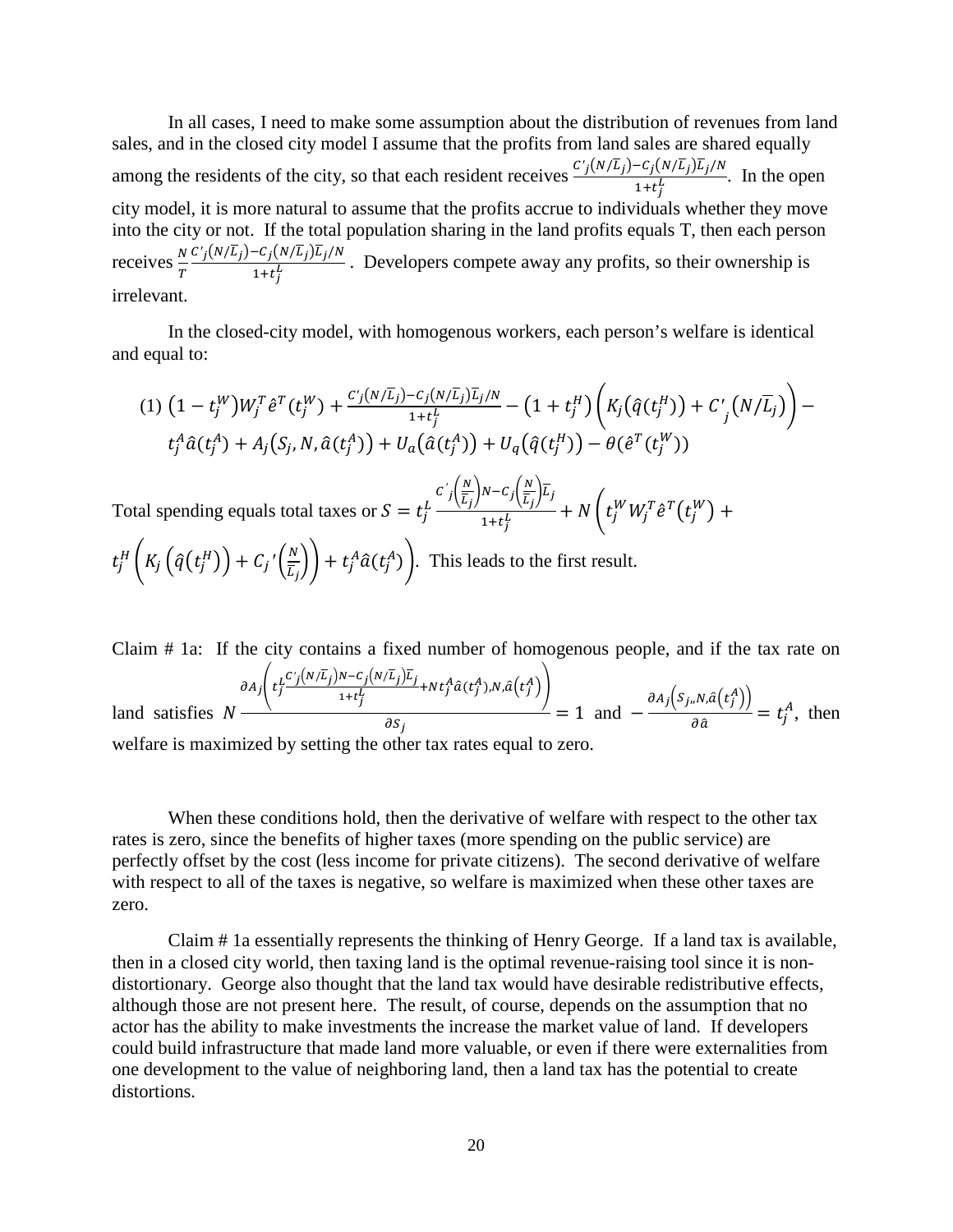The amount of the tax should equate the marginal benefit of spending on the public service times the number of people (who all benefit from the spending) with one, which represents the welfare cost of the lost income. Cost benefit analysis is essentially about determining whether this equality is satisfied.

Naturally, the land tax does little to address the externality from social behavior and that is why there needs to be a second tax on that behavior as well. A natural example of the model is urban traffic congestion, where providing an optimal level of road access would require both public spending and a congestion tax. The tax can, of course, be negative if the behavior yields a positive spillover.

As the political history of congestion pricing illustrates, political barriers may prevent policies that appear to be desirable. New York City's attempt to introduce congestion pricing in 2007, for example, was stopped by the closed door session of the Democratic leadership of the New York State Assembly, led by Queens Representative Sheldon Silver. Queens has a significant number of middle income individuals who drive into Manhattan. Taxing other urban externalities, like contagious disease, faces even more formidable obstacles.

If the tax on socially-relevant behavior is unavailable, then there is still no use for earnings or housing taxes in this model, since earnings and housing consumption are independent of the externality creating behavior. The condition for the optimal land tax, and optimal

$$
\partial A_j \left( t_j^L \frac{C_j \left( N/\overline{L}_j \right) N - C_j \left( N/\overline{L}_j \right) \overline{L}_j}{1 + t_j^L} N, \hat{a}(0) \right)
$$

spending, becomes: N  $\frac{1}{\partial s_j}$  = 1. If the behavior is harmful, so that the relevant externality tax generates positive revenues, then an inability to tax the externality will push towards higher land taxes to offset the loss in revenue from the externality-reducing tax. The overall impact on spending also depends on the sign of  $\frac{\partial^2 A_j}{\partial s}$ os<sub>j</sub>oa , whether spending

complements or substitutes for the social behavior. If higher levels of the externality-related behavior increases the returns to spending, then the inability to tax the externality will increase the optimal level of overall public spending. If higher levels of the externality reduce the returns to spending, then this will lead to a decline in the overall level of public spending.

In the case of roads, the sign of the cross effect is unclear. Higher spending on roads may ease traffic congestion, but it also may mean that extra roads bring less benefit, because they are overused.

Land taxes may also be unused for political or administrative reasons, such as the difficulty of evaluating the value of land that sits under structures. As a historical matter, there has been relatively little willingness to tax the urban land underlying buildings, so I now turn to optimal taxation when the land tax is not available.

Claim # 2a: When the land tax is set at zero, then the optimal conditions for the housing and earning taxes satisfy:  $\frac{t_j^W \hat{e}^T'(t_j^W)}{2(T \cdot W)}$  $\frac{d^{\mathit{r}}\hat{e}^{\mathit{T}}(t_j^W)}{d^{\mathit{r}}(t_j^W)} = \frac{t_j^H K_j(\widehat{q}) \widehat{q}'(t_j^H)}{P_j^H}$  $\frac{q\eta q\left(t_{j}\right)}{P_{j}^{H}} = \frac{1}{\frac{\partial A_{j}}{\partial S_{j}}}$  $\frac{\partial}{\partial s_j}N$ − 1.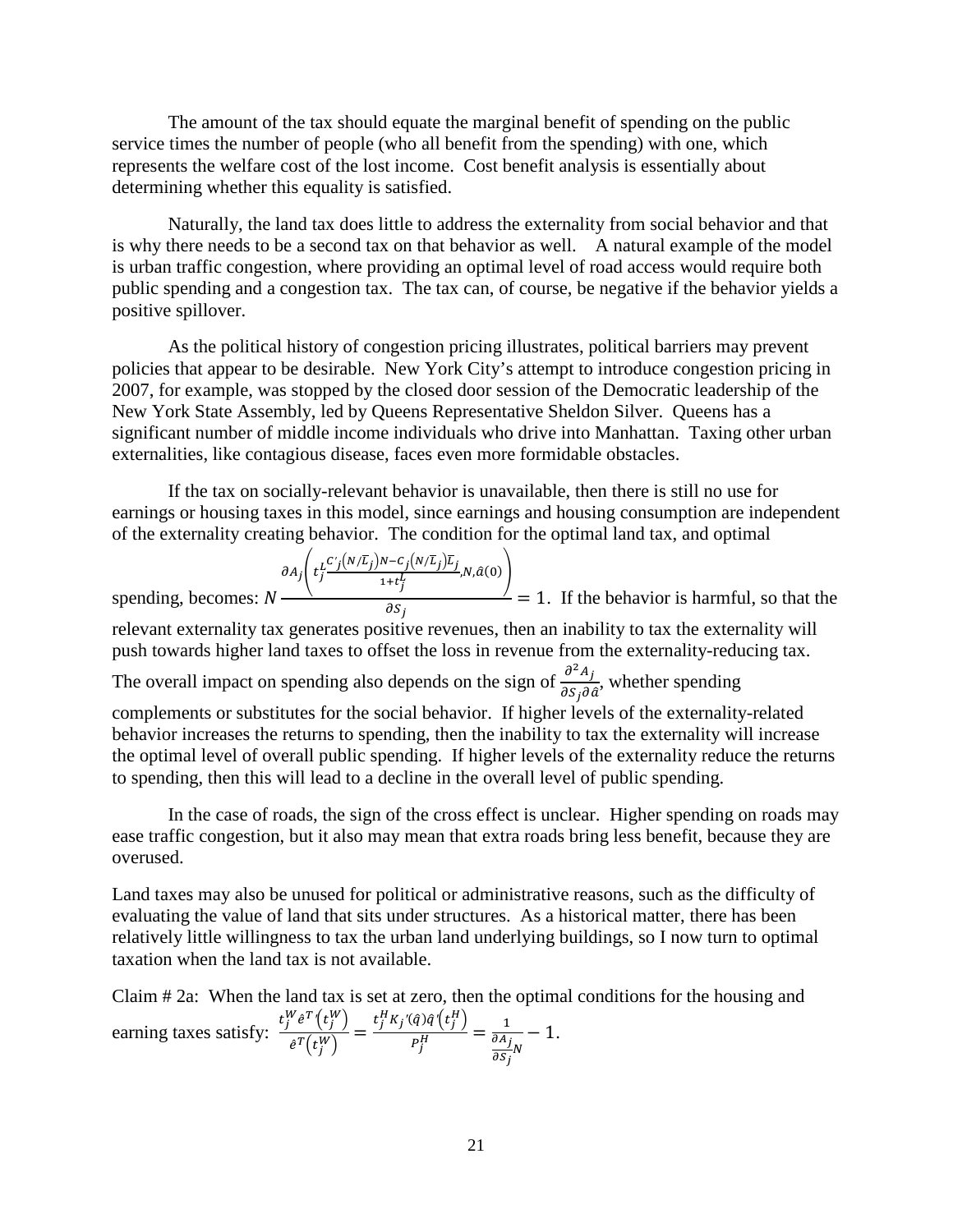The claim follows from differentiation and it is a slightly variation of the classic Ramsey rule. If  $\varepsilon_A$  denotes  $-\frac{t_j^A \hat{a}'(t_j^A)}{\hat{a}(t_j^A)}$  $\frac{\partial^4 a'(t^A_j)}{\partial(t^A_j)}$  and  $\varepsilon$  denotes  $\frac{t^W_j e^T'(t^W_j)}{\partial e^T(t^W_j)}$  $\frac{\partial^{\alpha} \theta^{T}(t_{j}^{W})}{\partial t^{T}(t_{j}^{W})}$  (or  $\frac{t_{j}^{H} K_{j}(\hat{q}) \hat{q}'(t_{j}^{H})}{P_{j}^{H}}$  $\frac{P_1}{P_j^H}$ ) the condition for the optimal tax on social behavior satisfies  $-\frac{\partial A_j}{\partial \hat{a}}$  $\frac{\varepsilon_A - \varepsilon_A \varepsilon}{\varepsilon_A - \varepsilon} = t_j^A$ . This condition tells us both that the behavioral response elasticity for the negative behavioral must be higher than the behavioral response elasticity for the other commodities, since the tax is both serving to raise revenue and limit behavior. The tax will equal the negative amenity times  $\frac{\varepsilon_A - \varepsilon_A \varepsilon_B}{\varepsilon_A - \varepsilon_B}$  which is a measure of how elastic this behavior is relative to the other goods.

If  $K_i(q) = kq$ , so the cost of housing quality, like the cost of leisure, is linear, and assume that  $U_q(q) = u_0 q^{\alpha}$ , and  $\theta(e) = \theta_0 e^{\beta}$  then:  $\frac{t_j^W}{1-t^W}$  $\frac{t_j}{1-t_j^W} = \frac{\sigma - 1}{1 - \alpha}$ <u>kq</u>  $P^H_j$  $t^H_j$  $\frac{y}{1+t_j^H}$ . The tax rates depend on the elasticities, and if either labor supply or housing quality demand is more elasticity, this will push towards higher rates on the other commodity. But if the elasticities are equal  $\frac{t_i^H}{t}$  $\frac{y}{1+t_j^H}$  will be higher than  $\frac{t_j^W}{1-t_j}$  $\frac{f}{1-t}$  because the flexibility housing dimension is only a small part of the total cost of housing. The relatively fixed components in housing supply push towards greater taxation of that commodity, which may be one reason why localities have typically tax housing more assiduously, although this does not explain why localities should rely on housing taxes more than any other level of government, since this same logic would also operate at the state and federal level.

I now turn to the open city model. In this case, N is a parameter determined by the spatial equilibrium. I let T denote the total size of the population, and assume that individuals outside the city receive welfare equal to  $U + \pi$ , where U is unearned income and  $\pi$  represents land rents.

The spatial equilibrium requires that:

$$
(2) \left(1-t_j^W\right)W_j^T\hat{e}^T\left(t_j^W\right) - \left(1+t_j^H\right)\left(K_j\left(\hat{q}\left(t_j^H\right)\right) + C\left(\frac{N}{L_j}\right)\right) - t_j^A\hat{a}\left(t_j^A\right) + A_j\left(S_j, N, \hat{a}\left(t_j^A\right)\right) + U_a\left(\hat{a}\left(t_j^A\right)\right) + U_q\left(\hat{q}\left(t_j^H\right)\right) - \theta\left(\hat{e}^T\left(t_j^W\right)\right) = \underline{U}
$$

Since everyone is identical and all receive the same utility, overall utility will equal  $U + \pi$ , where  $\pi = \frac{N}{T}$  $C'_{j}(N/L_{j})-C_{j}(N/L_{j})L_{j}/N$ 1+ . This fact leads to one of the more curious claims in local public finance:

Claim # 3a: With homogenous individuals in a spatial equilibrium, maximizing social welfare is equivalent to maximizing total land value.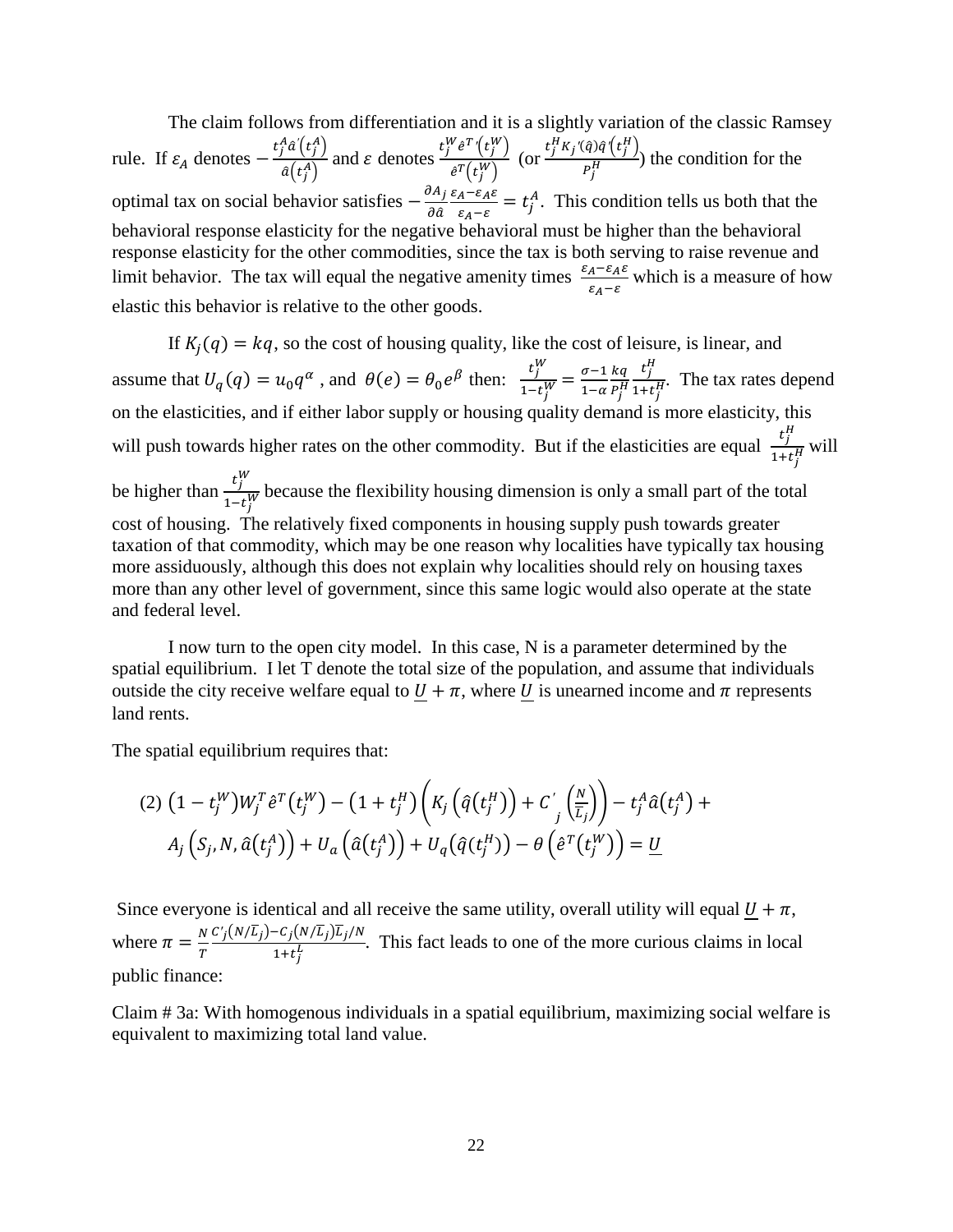This claim is typically associated with Arnott and Stiglitz (1979) who called it the Henry George Theorem. It follows because  $\pi$  just equals total land value divided by T. A second result follows:

Claim # 3b: Socially optimal choices for all taxes, other than the land tax, maximize local population as well as land values.

This claim follows from the fact that welfare equals the reservation utility plus land values, so maximizing land value is sufficient to maximize welfare. Moreover, as land value equals  $\frac{C'_{j}(N/L_j)N - C_{j}(N/L_j)L_j}{1 + t^2}$  $\frac{1+t_j^L}{1+t_j^L}$  the derivative of land value with respect to any policy parameter, x, other than  $t_j^L$ , yields first order condition  $\frac{\partial N}{\partial x} C''_j (N/\overline{L}_j) N/\overline{L}_j = 0$ , which will be satisfied when  $\frac{\partial N}{\partial x} = 0$ , or when N is maximized.

This fact will be useful when I turn to policy choices beyond the land tax, but in the case of the open city, there is again a result that is similar to the closed city results about the land tax.

Claim #1b: In an open city model, if  $-\frac{\partial A_j(S_jN,\hat{a}(t_j^A))}{\partial \hat{a}}$  $\frac{dN}{d\theta a} \frac{dF_j(t)}{dt} = t_j^A$  and if  $\frac{\partial A_j}{\partial N} = -t_j^A \frac{\partial (t_j^A)}{N}$  at that tax rate, then if the land tax is set so that  $N \frac{\partial A_j}{\partial S_j} = 1$  and, then welfare is maximized by setting the other tax rates equal to zero.

The proof this claim is similar to the proof of claim #1a. The condition for the optimal externality related tax is the same as in the closed city model. The condition  $N \frac{\partial A_j}{\partial S_j} = 1$  is also the same as in the open city model, but critically now I must assume that  $\frac{\partial A_j}{\partial N} = -t_j^A \frac{\hat{a}(t_j^A)}{N}$ , for this spending rule to be optimal. That condition means that the tax on the externality creating behavior is also sufficient to eliminate the distortions that come from city size. The most natural assumption that produces this result is that  $A_j(S_j, N, \hat{a}(t_j^A)) = A_j(S_j N \hat{a}(t_j^A)),$  so that the size of the externality equals the number of people times the average externality produced by each person. In that case,  $\frac{\partial A_j}{\partial N} = \frac{\hat{a}(t_j^A)}{N}$  $\boldsymbol{N}$  $\sigma A_j$  $\frac{\partial A_j}{\partial \hat{a}}$  and if  $t_j^A = -\frac{\partial A_j}{\partial \hat{a}}$ , then  $\frac{\partial A_j}{\partial N} = -t_j^A \frac{\hat{a}(t_j^A)}{N}$ . In this case, the externality-related tax handles the population size externality, and it is sufficient to use a land tax to pay for the spending on the public amenity. Given these conditions, the derivative with respect to the other taxes is zero, when these taxes are zero, which given our earlier assumptions related to convexity and concavity proves the condition.

If there was an externality associated with city size that was not corrected for by the general tax on externality, then in principle, this externality could be handled with a lump-sum tax or subsidy on city residents. Alternatively, if the externality is negative, then this can be addressed with fixed limitations on city size, such as the growth controls that many communities have adopted. Alternatively, if more people increased the well-being of the city, then the optimal policy would be to subsidize movement into the urban area.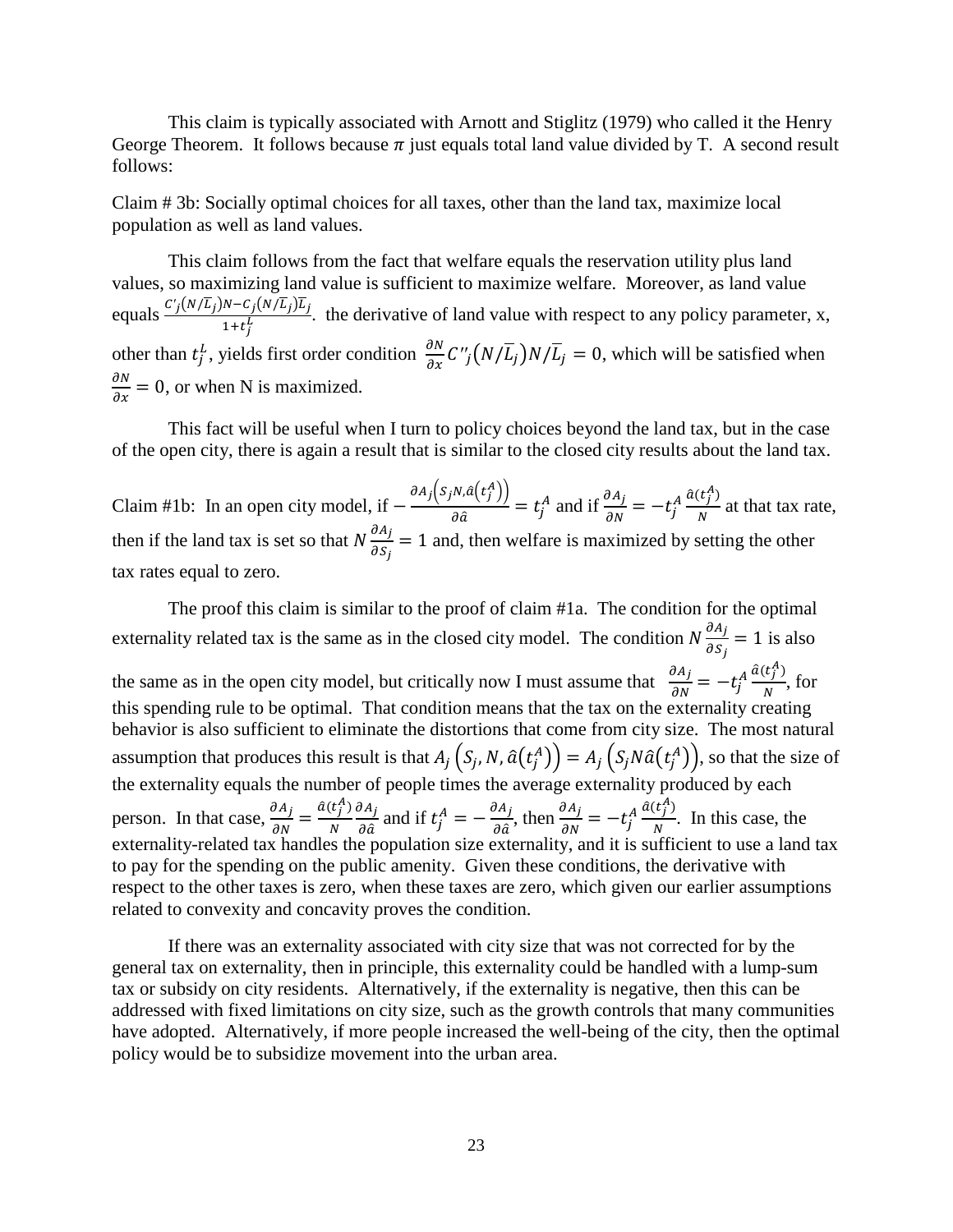To see this, temporarily assume  $A_j(S_j, N, \hat{a}(t_j^A)) = A_j(S_j, N)$ , and allow the government to impose a lump sum tax of  $t_j^{LS}$  is imposed on city dwellers but that the tax revenues from this tax are spread evenly throughout the population. In that case, maximizing social welfare is equivalent to maximizing  $\frac{C'_j(N/L_j)N - C_j(N/L_j)L_j}{N/L}$  $\frac{1+t_j^{L}}{1+t_j^{L}}+t_j^{L}N$ 

Claim # 1c: If  $A_j(S_j, N, \hat{a}(t_j^A)) = A_j(S_j, N)$ , then welfare is maximized if the land tax is set so that  $\frac{\partial A_j}{\partial s}$  $\frac{\partial A_j}{\partial S_j} N = 1$  and  $-N \frac{\partial A_j}{\partial N} = t_j^{LS}$ .

This claim implies that a local entity cannot reach the right population size on its own if there are positive externalities from in-migration. The subsidy for in-migration would have to come from the city's own coffers, which would mean that there is no way to really have a viable subsidy for coming to the city. $8$  If the city was too large, the city could, in principle, tax its own residents and transfer the funds to non-residents, but it is hard to imagine that being politically palatable. A more reasonable approach to negative externalities from in-migration, would be to use land use regulations that can be used to limit N. In that case, the optimum could be achieved by just setting N at the optimal quantity and setting the land tax so that  $\frac{\partial A_j}{\partial s}$  $\frac{\partial n_j}{\partial s_j}N = 1.$ 

This fact that cities can't handle induce agents to internalize positive agglomeration effects (in consumption or production) underpins various attempts at place-making policies (Glaeser and Gottlieb 2008). But while economics can help create a logical for place specific subsidies there are grave difficulties in actually administering such a system since we cannot adequately measure local externalities. Moreover, I have assumed that there are no externalities from the other locales, while there is every reason to expect externalities from every location. As a result, the optimal subsidy ways that gain of moving to one place from another, and that requires far more than just a sense of the overall size of agglomeration economies. Implementation would require us to know the relative impact of extra and fewer residents in each locale.

Before turning to a multi-type model, I will drop the assumption that land taxes or lump sum taxes can be used and focus on the revenue raising case where only income and housing quality taxes can be used. In this case, optimal taxes again will again maximize population size.

Claim # 2b: When the population is homogenous and mobile and the land tax is set at zero, then the optimal housing and earning taxes again satisfy:  $\frac{t^W_i e^T(t^W_j)}{2T_i(W_j)}$  $\frac{d^{\mathcal{V}}\hat{e}^{T}\left(t_{j}^{\mathcal{W}}\right)}{d^{\mathcal{V}}\left(t_{j}^{\mathcal{W}}\right)}=\frac{t_{j}^{\mathcal{H}}K_{j}^{\prime}\left(\widehat{q}\right)\widehat{q}\left(\left(t_{j}^{\mathcal{H}}\right)\right)}{P_{j}^{\mathcal{H}}}$  $\frac{P_f^H}{P_j^H} = \frac{1}{\frac{\partial A_j}{\partial S_i}N}$  $\sigma s_j$ − 1.

Claim 2b implies that the optimal tax on earnings and housing wealth with a mobile population is identical to the optimal tax when the population is immobile. As such, all of the earlier discussion remains relevant whether people are mobile. The key reason for this consistency is that maximizing the welfare of existing residents in the closed city model is

l

<span id="page-24-0"></span> $^8$  If there was heterogeneity within the city between marginal residents and fixed residents, then it would be possible to tax the fixed residents to subsidize the marginal residents. While that could, in principle, cause migrants to internalize the social benefits of moving to the city, such a program would be difficult politically.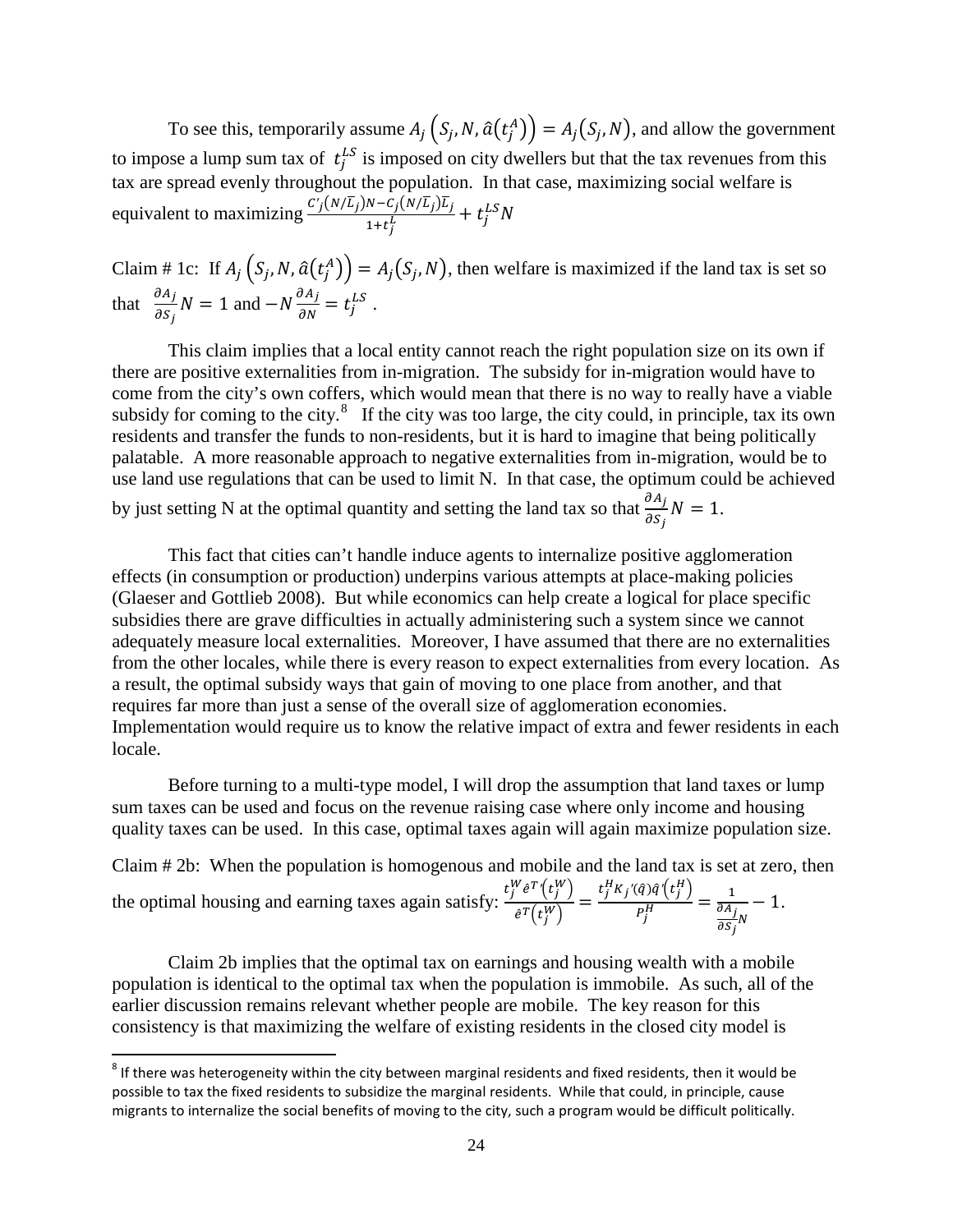identical to maximizing the size of the city in the open city model which is identical to maximizing the land value and general social welfare in the open city model. Good government in a closed city is identical to good government in an open city, when workers are homogeneous, but this will not be true when there are heterogeneous workers. Just as before, the case for housing taxes, relative to income taxes, must depend on a difference in their elasticities not in anything about migration.

The importance of migration appears once I introduce individual heterogeneity, but to impact the results the heterogeneity needs to be of a specific type. One type of heterogeneity is to assume that everyone is identical except in their tastes for living within this specific locale. In that case, we might assume that everyone in the city receives the baseline welfare from living in the city plus a term  $\mu_i$  that is a person specific benefit from living in the city, which is distributed with density function f(.) and cumulative distribution F(.). This heterogeneity makes the supply of residents in the city less elastic, but it also complicates the social welfare function.

One particularly simple assumption is that the social planner maximizes expected welfare across the population as a whole. In this case, welfare becomes  $1/T$  times:  $NB + (T - N)U +$  $TR + T \int_{\mu=\mu^*}^{\infty} \mu f(\mu) d\mu$ , where B represents the baseline welfare in the city (everything except the idiosyncratic taste parameter and transfers such as land earnings, R represents total per capita transfers (including land earnings and transfers from a lump sum tax) and  $\mu$  \* represents the idiosyncratic welfare for the marginal resident of the city. Since the spatial equilibrium equates welfare inside and outside the city, the first derivative of welfare with respect to any policy instrument "X" will set  $\frac{dB}{dx} + \frac{dR}{dx} = 0$ . If the policy has no direct impact on transfers, but impacts transfers only by changing N, then since N is determined by  $\mu$  \*, the policy instrument will be optimal only if its optimizes baseline welfare.

If the city size externality either doesn't exist, or is multiplicative and is handled through the direct tax on the externality, or is handled through a lump sum tax on locating in the city, then the optimal condition for the land tax is again  $\frac{\partial A_j}{\partial s}$  $\frac{\partial H_j}{\partial s_j}$  N = 1, because at that spending level, increases in N have no impact on baseline welfare plus transfers (assuming the externality has been addressed) and the direct benefit of the tax on baseline welfare is exactly offset by the reduction in property earnings associated with higher property taxes.

This framework also allows us to consider the impact of different social welfare functions. Perhaps the most obvious is to assume that the city government only cares about welfare in the city, which would equal:  $B + \frac{1}{N} \int_{\mu=\mu^*}^{\infty} \mu f(\mu) d\mu + R$ , if property is evenly dispersed. The derivative of the expression with respect to any policy variable X would yield:  $\frac{dB}{dX} - \frac{dW}{dX}$  $\int_{N}^{f(\mu*)} \left(\frac{1}{N}\int_{\mu=\mu*}^{\infty} \mu f(\mu) d\mu - \mu * \right) + \frac{1}{T}$  $dR$  $rac{du}{dx} = 0$ . For policy interventions that only impact transfers through N, the total condition becomes:  $\frac{dB}{dx}\left(1+f(\mu*\frac{dR}{dN}-\frac{f(\mu*)}{N}\left(\frac{1}{N}\int_{\mu=\mu*}^{\infty}\mu f(\mu)d\mu-\frac{f(\mu)}{N}\right)\right)$  $(\mu * )$  = 0. As long as  $1 + f(\mu * ) \frac{dR}{dN} > \frac{f(\mu*)}{N} \left(\frac{1}{N} \int_{\mu = \mu *}^{\infty} \mu f(\mu) d\mu - \mu * \right)$ , then optimal policy will still maximize baseline welfare and maximize N. This condition means that even though the changed welfare function creates an incentive to reduce population, thereby increasing the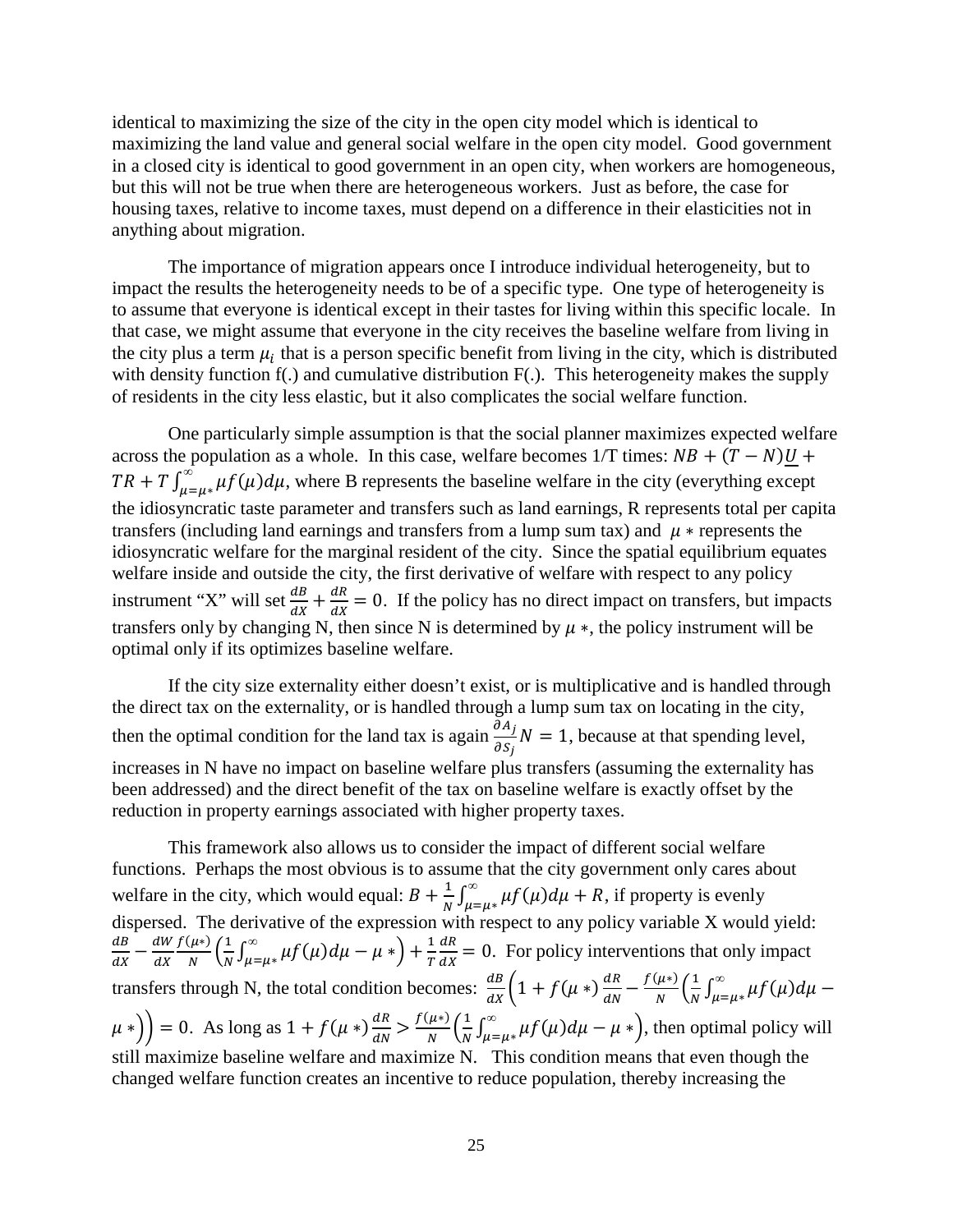welfare of the average citizen, that effect is not strong enough to overcome the basic incentive to increase well-being in the city.

The basic result on land taxes, however, depends on whether there are absentee owners or not. If property ownership is spread throughout the population evenly, then this will lead to higher levels of property taxation relative to the prior results, because the local government doesn't internalize the costs borne by non-residents. If property is held only by infra-marginal residents, then the core result returns, where  $\frac{\partial A_j}{\partial c}$  $\frac{\partial H_j}{\partial s_j}N = 1$  (excluding the externality related effects), because the costs are all born by citizens.

There will, however, be quite different results if the locality is able to impose a growth control that limits the size of the city. There is a strong incentive to reduce new growth, if the city can achieve that result without lowering welfare in the city, because new residents will typically be less happy than existing residents, which means that maximizing average well-being in the city leads to limits of expansion. This provides one of the possible explanations why localities may go too far, from a global perspective, in limiting the amount of construction within their areas.

A more interesting form of heterogeneity is to allow for individuals with more and less human capital. I now assume that there are two types of individuals, labeled S and U, for skilled and unskilled. I continue to assume heterogeneity in the taste for the community within groups, which is categorized by density functions  $f_s(\mu)$  and  $f_{\mu}(\mu)$  and cumulative distribution functions  $F_S(\mu)$  and  $F_U(\mu)$ , for the skilled and unskilled groups respectively.

I assume that  $A_j(S_j, N, \hat{a}(t_j^A)) = A_j(S_j, N\hat{a}(t_j^A))$ . Following the literature on human capital externalities, I assume that wages in the city for group S equal  $W_j^S + \varphi(N_S)$  and wages for U group equal  $W_j^U + \varphi(N_S)$ , where  $N_S$  reflects the number of skilled people in the area. The number of unskilled people in the area is denoted  $N<sub>U</sub>$  and the total populations of both groups are denoted  $T_S$  and  $T_U$ . I also assume that the two types have difference reservation utilities of  $U_S$ and  $U_{U}$ . I furthermore assume that the taste for housing quality is  $K_{i}(q)$  for the U-types and  $\gamma_q K_j(q)$  for the S-types. I assume that welfare from the amenity is  $A_j$  for U-types and  $\gamma_A A_j$  for S types. I assume that amenities are only a function of spending and that  $W_j^S > W_j^U$ ,  $U_S > U_U$ ,  $\gamma_q > 1$  and  $\gamma_a > 1$ . Skilled individuals own  $\frac{\gamma_L L_j}{T_S + T_U}$  units of land each and unskilled individuals own  $\left(1-(\gamma_L-1)\frac{T_S}{T_H}\right)$  $\frac{\partial}{\partial u} L_j$  $\frac{U}{T_S+T_U}$  units of land each.

The new spatial equilibrium conditions for the skilled is now:

$$
(2') (1-t_j^W)(W_j^z + \varphi(N_S))\hat{e}^S(t_j^W) - (1+t_j^H)\left(\gamma_q K_j\left(\hat{q}(t_j^H)\right) + C_j'\left(\frac{N}{\overline{L}_j}\right)\right) - t_j^A \hat{a}(t_j^A) + \gamma_a A_j\left(S_j, N\hat{a}(t_j^A)\right) + U_a\left(\hat{a}(t_j^A)\right) + U_q(\hat{q}(t_j^H) - \theta\left(\hat{e}^T(t_j^W)\right) + \mu^{S*} = \underline{U}_S
$$

and the condition for the unskilled is identical except for appropriate subscripts and superscripts.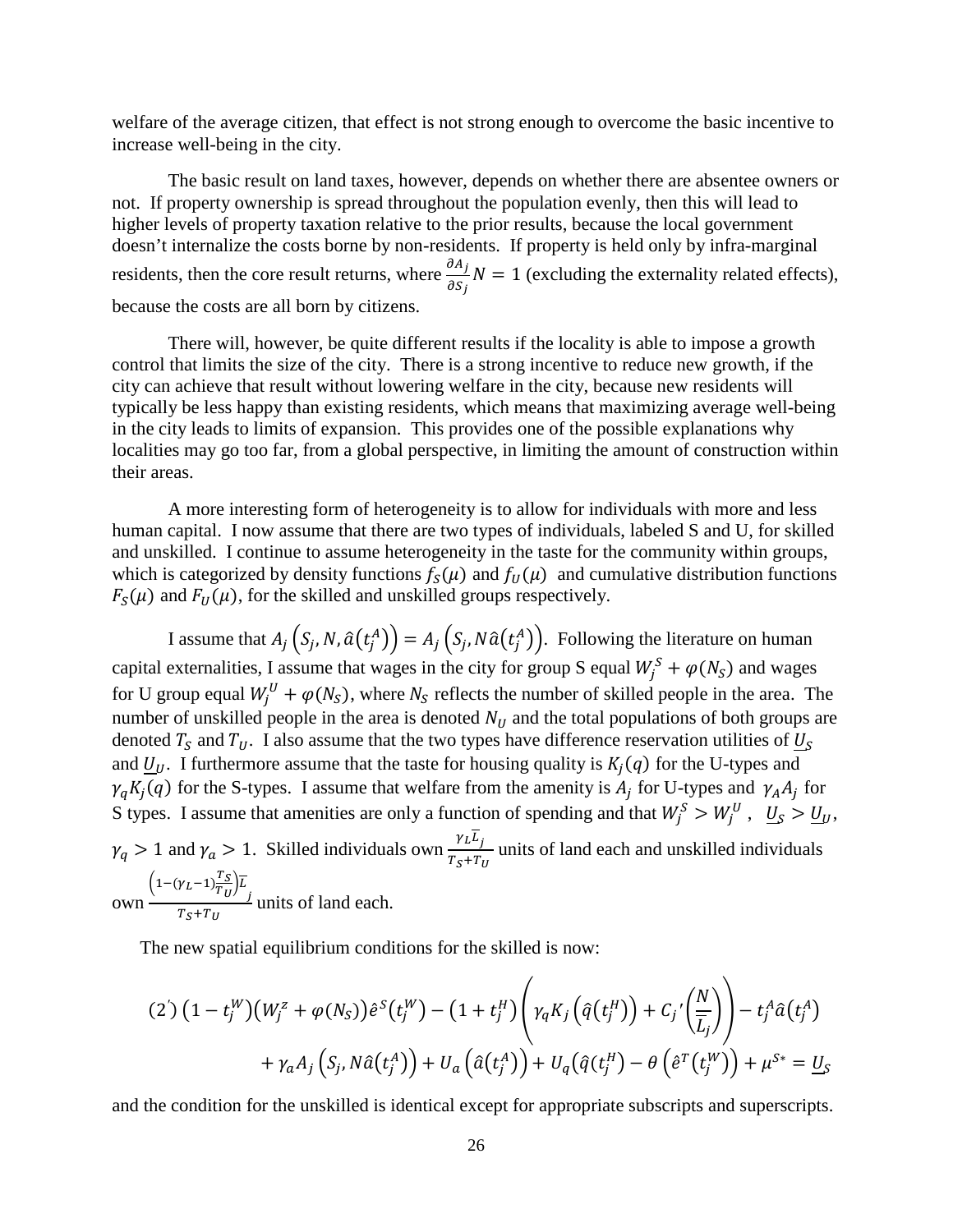I assume a linear social welfare with potentially different weights, denoted  $\lambda_s$  and  $\lambda_u$ , for groups S and U respectively. If the baseline utility (excluding the  $\mu$  terms) in the city are denoted  $B_j^S$  and  $B_j^U$  and per capita transfers (land taxes and any public payouts) to each group are  $R_s$  and  $R_u$ , then total welfare can be written:

(3) 
$$
\lambda_{S}T_{S} \left( \frac{N_{S}}{T_{S}} B_{j}^{S} + \frac{T_{S} - N_{S}}{T_{S}} \underline{U}_{S} + R_{S} + \int_{\mu = \mu^{S*}}^{\infty} \mu f_{S}(\mu) d\mu \right) + \lambda_{U}T_{U} \left( \frac{N_{U}}{T_{U}} B_{j}^{U} + \frac{T_{U} - N_{U}}{T_{U}} \underline{U}_{U} + R_{U} + \int_{\mu = \mu^{U*}}^{\infty} \mu f_{U}(\mu) d\mu \right)
$$

Given this welfare function, if  $\lambda_s = \lambda_u$ , and if the government has access to a land tax, an externality tax and a lump sum tax/subsidy on skilled and unskilled workers in the city, then the next claim follows:

Claim # 1e: If 
$$
\lambda_S = \lambda_U
$$
, then if  $(N_S \hat{e}^S(t_j^W) + N_U \hat{e}^U(t_j^W)) \varphi'(N_S) = -\tau^S$ ,  $t_j^A = -(\gamma_a N_S + N_U) \frac{dA_j}{d(N\hat{a})}$  and if  $(\gamma_a N_S + N_U) \frac{dA_j}{dS_j} = 1$ , then welfare is maximized with no other taxes.

In a purely utilitarian setting with multiplicative externalities, three taxes are necessary to maximize welfare. The tax on land must be set so that the value of cash equals  $\gamma_a N_s + N_U$  times the value of spending on the public amenity. The tax on the externality must equal  $-(\gamma_a N_s +$  $N_{II}$ ) times the welfare cost of the externality. The subsidy to the skilled to live in the community must equal the wage benefits of having the skilled around.

In a more complicated setting with non-utilitarian social welfare function, these basic results would go through, as long as there was some other means of redistributing income between the two groups in the country as a whole. Naturally, the human capital externality only implies a subsidy because it exists within the city and not outside. If human capital externalities were equal everywhere, there would be a case for subsidizing education as a whole, but not for providing incentives for individuals to move across areas. .

I now assume that the government only has access to labor and housing taxes, which are spent solely within the city. I will now admit the possibility of different welfare weights on the two groups, but eliminate the role of amenity-related externalities, letting  $A_j(S_j, N, \hat{a}(t_j^A)) =$  $A_i(S_i)$  and  $0 = U_a(a)$ . I also assume  $\varphi(N_S) = 0$ . Skilled individuals own a share,  $\gamma_L$ , of the land (altogether) and unskilled individuals own the remainder.

Claim 2c: If  $\lambda_s = f_s(\mu^{S*})/F_s(\mu^{S*})$  and  $\lambda_U = f_U(\mu^{U*})/F_U(\mu^{U*})$  then welfare is maximized when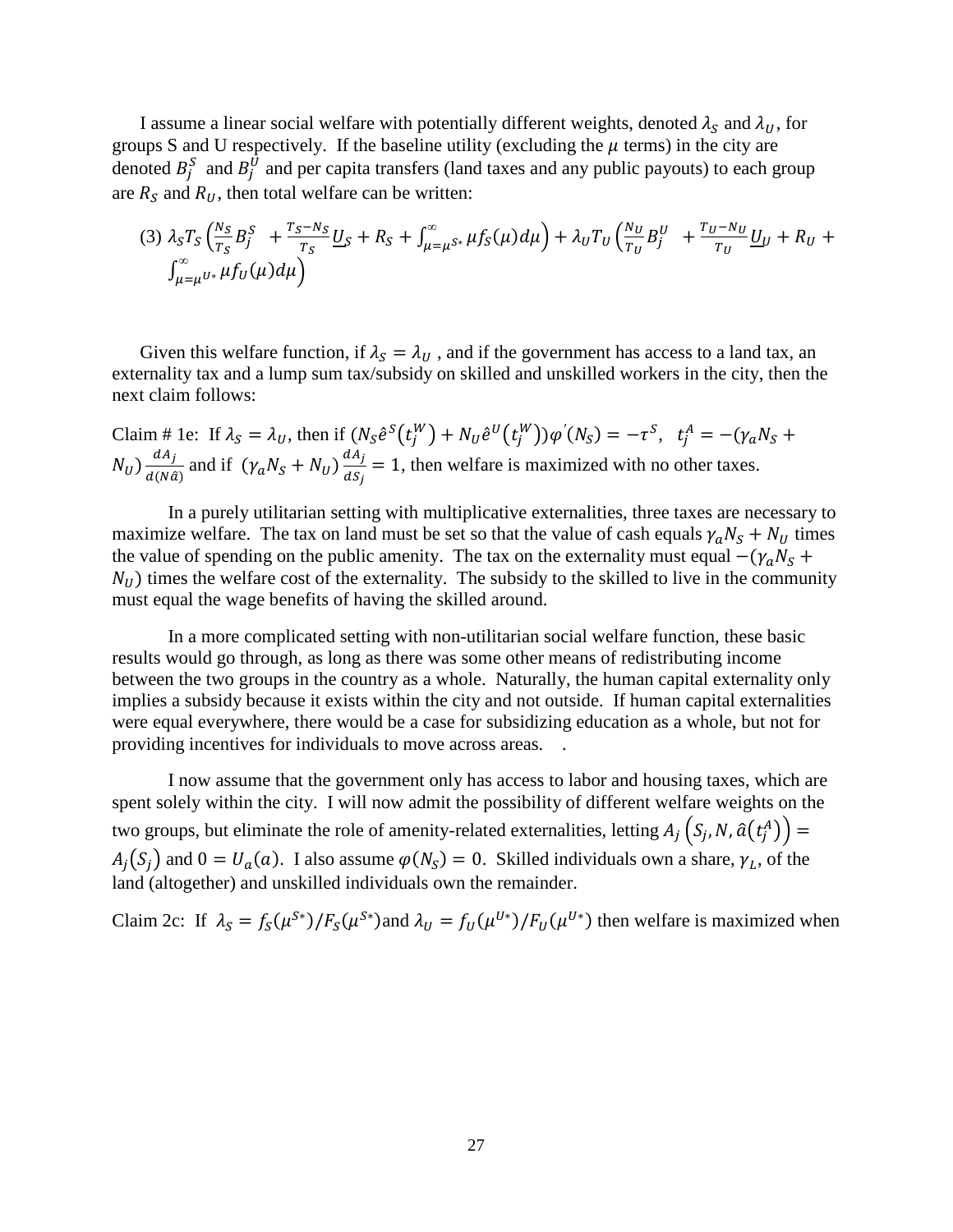$$
\frac{\lambda_S \sigma_E^S + \lambda_U (1 - \sigma_E^S)}{\partial A_j} - 1 = t_j^W \left( \sigma_E^S \frac{\hat{e}^{S'}(t_j^W)}{\hat{e}^S(t_j^W)} + (1 - \sigma_E^S) \frac{\hat{e}^{U'}(t_j^W)}{\hat{e}^U(t_j^W)} \right)
$$
\n
$$
= t_j^H \left( \sigma_H^S \frac{K_j'(\hat{q}_S(t_j^H)) \hat{q}_S'(t_j^H)}{K_j(\hat{q}_S(t_j^H)) + C_j'(\frac{N}{\overline{L}_j})} + (1 - \sigma_H^S) \frac{K_j'(\hat{q}_U(t_j^H)) \hat{q}_U'(t_j^H)}{K_j(\hat{q}_U(t_j^H)) + C_j'(\frac{N}{\overline{L}_j})} \right)
$$

where  $\sigma_H^S$  is the share of housing spending done by the skilled and  $\sigma_E^S$  is the share of earning done by the skilled. This essentially represents a weighted version of the standard elasticity formula. The benefits are weighted by the Pareto weights and the population shares, and the costs and elasticities are similarly weighted. The key condition for this relatively simple formula is that the welfare weights equal the migration elasticity for each group. This condition means that the migration-related effects for favoring one or the other group ends up being the same as the welfare-related forces favoring one or the other group. There is no particular reason why this condition should hold, as it is quite possible that the skilled are more mobile but the unskilled are valued more in the welfare equation. But this extreme case illustrates one setting where introduction migration of different groups has little impact on the overall results.

The more general formula is considerably more complicated, even with a utilitarian welfare function, which I assume. Using the notation  $\theta_U = \frac{f_U(\mu^{U*})}{F_U(\mu^{U*})} C_j$ <sup>"</sup>  $\left(\frac{N}{L_j}\right)$  $\frac{N}{L_j} \frac{\partial}{\partial L_j}$  and  $\theta_S =$  $f_S(\mu^{S*})$  $\frac{f_S(\mu^{S*})}{F_S(\mu^{S*})}C_j$ "  $\left(\frac{N}{\overline{L}_j}\right)$  $\frac{N}{L_j}\bigg)\frac{N}{L_j}$ , the first order condition for the optimal earnings tax is that  $(\theta_S + 1)N_S W_j^S \hat{e}^S + (\theta_U + 1)N_U W_j^U \hat{e}^U$  $\frac{1}{N_S W_j^S \hat{e}^S + N_U W_j^U \hat{e}^U}$  = dΑ<sub>j</sub>  $\frac{\partial A_j}{\partial s_j}(\gamma_a(1+\theta_S)N_S + (1+\theta_U)N_U)\left(1 + t_j^W\left(\sigma_E^S\frac{\hat{e}^{S^\prime}(t_j^W)}{\hat{e}^{S}(t_j^W)}\right)\right)$  $\frac{\hat{e}^{S^\prime}\!\left(t_j^W\right)}{\hat{e}^{S}\!\left(t_j^W\right)} + (1-\sigma_E^S) \frac{\hat{e}^{U^\prime}\!\left(t_j^W\right)}{\hat{e}^{U}\!\left(t_j^W\right)}$  $\frac{(\cdot)}{e^U(t_j^W)}\bigg)$  + <u>0Aj</u>  $\partial S_j$  $(\gamma_a N_S(1-\sigma_E^S)-N_U \sigma_E^S)$  $\lambda$  $\mathsf{L}$  $\mathsf{L}$  $\mathsf{L}$  $\mathsf{L}$  $f_{S}(\mu^{S*})$  $\frac{f_S(\mu^{S^*})}{F_S(\mu^{S^*})}\Biggl(t_j^WW_j^S\hat{e}^S+t_j^H\Biggl(K_j(\hat{q}_S)+C_j\Biggr)\Biggl(\frac{N}{\overline{L}_j}\Biggr)$  $L_j$  $\left[\begin{array}{c} 1/L_j \end{array}\right]$  $-\frac{f_U(\mu^{U*})}{F(U^{\mu^{\vee}})}$  $\frac{f_U(\mu^{U^*})}{F_U(\mu^{U^*})}\Bigg( t_j^W W_j^U\hat{e}^U+t_j^H\bigg(K_j(\widehat{q}_U)+C_j^{\;\prime}\bigg(\frac{N}{\overline{L}_j}\bigg)$  $\left(\frac{1}{L_j}\right)^{L_j}\Big)\Bigg)\Bigg\}$  $\overline{\phantom{a}}$  $\blacksquare$  $\overline{\phantom{a}}$ ⎞

The term before the equal sign reflects the direct cost of raising taxes, where the  $\theta_i$  terms essentially put more weight on the costs of the more mobile group. The first term after the equality reflects the benefits of spending more, where the benefits are weighted towards the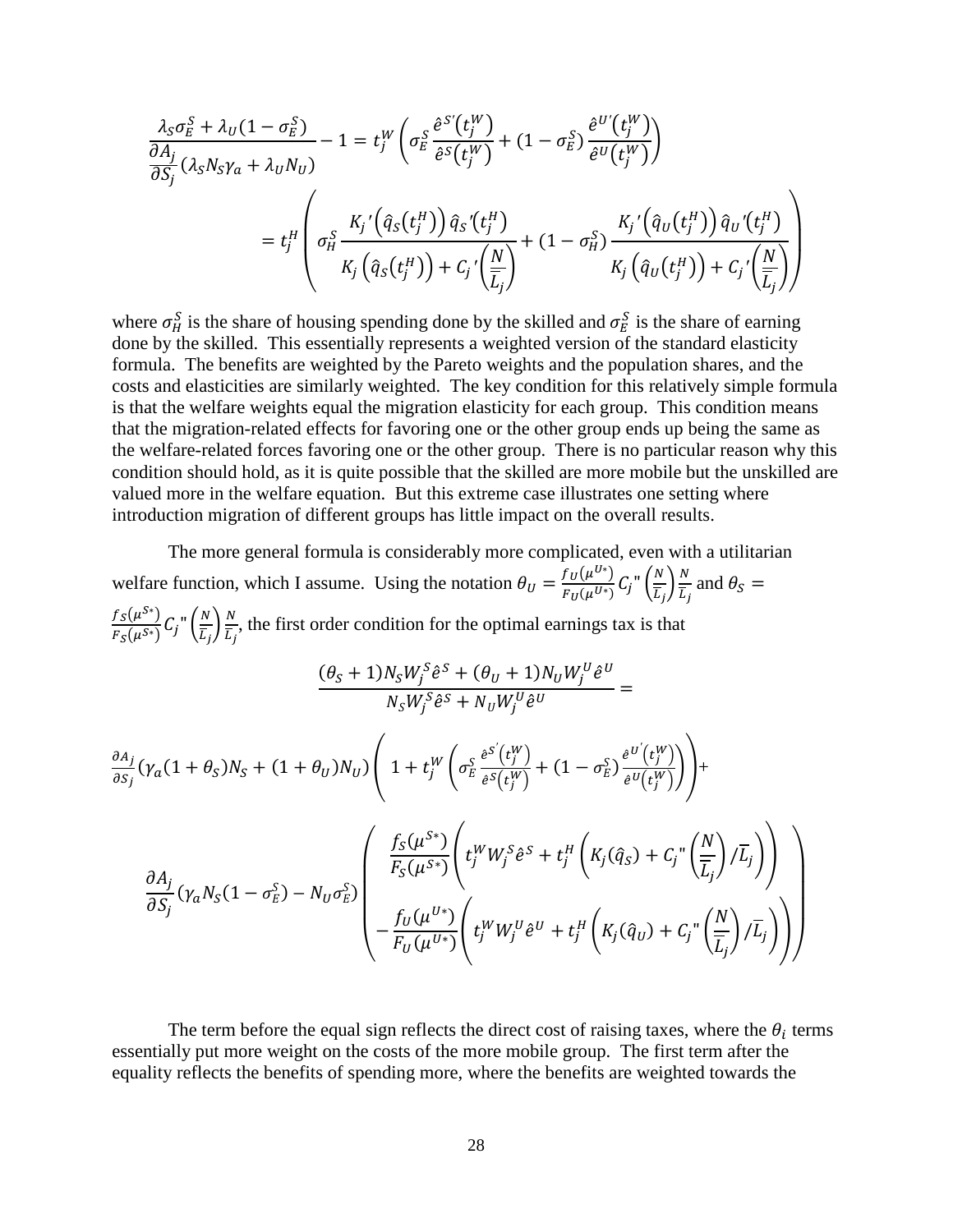tastes of the more mobile group through the  $\theta_i$  terms, and there is a variant of the usual effort adjustment in optimal tax terms. .

The final term is another mobility related term. This term will be positive (and therefore raise the effective benefit of taxation) if  $\frac{W_2^S \hat{e}^S(t_y^W)}{W_1^T(M \times W)}$  $\frac{W_j^v e^{S}(t_j^W)}{W_j^U e^U(t_j^W)} < \gamma_a$  and  $\frac{f_S(\mu^{S*})}{F_S(\mu^{S*})} \Big( t_j^W W_j^S \hat{e}^S(t_j^W) +$  $t_j^H\left(K_j\left(\widehat{q}_S\left(t_j^H\right)\right)+C_j^{\prime\prime}\left(N/\overline{L}_j\right)/\overline{L}_j\right)\right) > \frac{f_U(\mu^{U*})}{F_U(\mu^{U*})}\left(t_j^W W_j^U\hat{e}^U\left(t_j^W\right)+t_j^H\left(K_j\left(\widehat{q}_U\left(t_j^H\right)\right)+C_j^{\prime\prime}\left(N/\overline{L}_j\right)/\overline{L}_j\right)\right)$  $C_j''(N/\overline{L}_j)/\overline{L}_j$ ). The first inequality implies that the ratio of incomes is less than the ratio of the taste for the public good between the two groups. If this inequality holds, then wealthier people actually like taxes more than poor people do, because the taxes are being spent on goods that they prefer. The second inequality gives us that increasing the attractiveness of the community to the wealthy increases total taxable income more than increasing the attractiveness of the community to the poor. This will occur as long as the rich pay more taxes, which is generally going to be true, and if the number of rich people on the margin of moving in isn't too much lower than the density of poorer people on the margin of moving into the community.

If the first inequality fails, but the second inequality holds, then higher taxes will tend to repel the wealthy and this create a break on local spending. The case of redistributive spending can be considered, which could be seen as spending on a good that the wealthy do not value at all  $(y_a = 0)$ . In that case, the mobility of the wealthy will act as a break on local spending, and as long as the second condition holds (so the rich pay more and are not dramatically less mobile), then mobility will act as a break on local spending. This last term provides the strongest explanation of why income taxes are likely to be less attractive at the local level than at the national level. This extra mobility effect, even when there are not human capital spillovers, will make earnings taxation less attractive because it repels the rich and they contribute more to the funding of public goods.

There is an equivalent condition for housing taxes, which finally enables a discussion of the impact of mobility on housing vs. property taxes. The housing tax will have less of an impact on the migration of the wealthy as long as housing expenditures increase less than one for one with income. Overall housing expenditure income elasticities are close to one (Glaeser, Kahn and Rappaport 2008), but much of this strong relationship reflects the tendency of richer people to live in more expensive communities. If the within-community elasticity is significantly less than one, then this implies that property taxes will do less to induce outmigration of the rich, which may explain why localities tend to use them more than income taxes.

Using this framework as a starting point, I now turn to discuss the financing and provision of core public services.

## V. **The Financing and Provision of Core Urban Services**

This section addresses the provision and financing of core urban services, including education, police, fire, parks and the operational expenses of public sewage. These are areas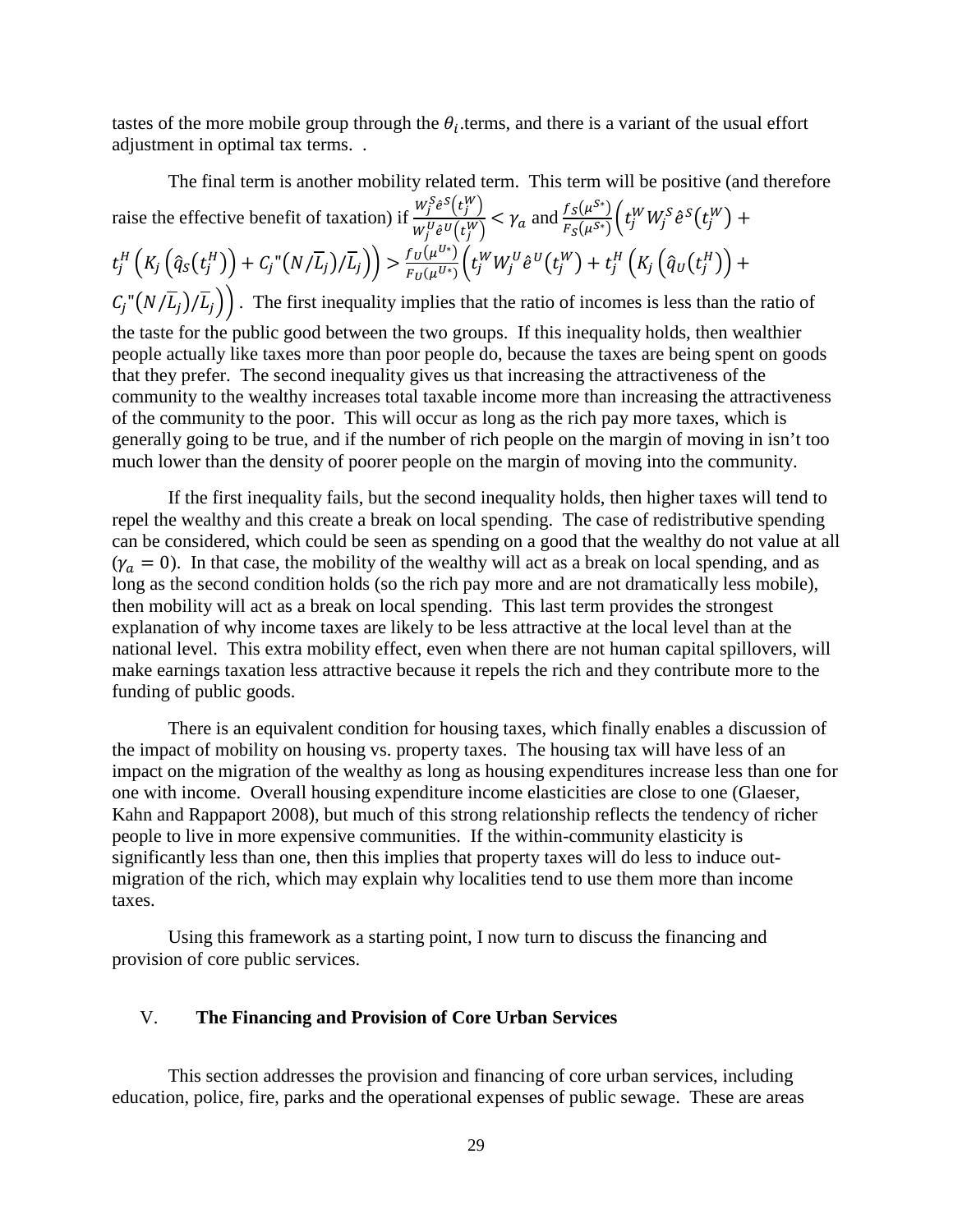where government intervention is typically justified because of externalities rather than redistribution (with the possible exception of education). These are also areas which typically lack a sizable substantial temporal component to them, except in the area of deferred forms of compensation like pensions, which I will address in Section VI.

 I will first discuss the appropriate level of city service and then turn to the public private mix in provision. I will then discuss the financing of these services, whether through property taxes or user fees or other city-specific sources. Finally, I will address inter-governmental transfers from either the state or federal government.

## *The Appropriate Level of City Services*

Before turning to how the services are to be provided and paid for, it would presumably be desirable to understand both the positive and normative economics of these city services. For education and crime, the normative economics have been well studied even though there is a lack of consensus. In the other areas of municipal service, the economics literature is relatively sparse, although there are certainly accepted standards for appropriate provision of fire safety and sewage. The costs and benefits of parks remain distinctly under-studied.

 Economists have been engaged in estimating the costs and benefits of education for over half a century (see e.g. Wiseman 1965). The literature has become quite sophisticated about general equilibrium effects (see Heckman, Lochner and Taber (1998)), but there is still uncertainty about the core parameters needed for any serious analysis. There remains a moderate debate about the private returns to schooling, and a far larger debate about the social returns to schooling (Acemoglu and Angrist 2001, Moretti 2004). Moreover, it is not all that obvious the more spending alone achieves meaningful increases in test scores (Hanushek 2000).

 Much of the debate has moved instead toward specific institutional reforms, which are then evaluated one-by-one. For example, the remarkable effects of the Perry Pre-School Effects have led many scholars to believe that investments in early education can easily cover their costs (Belfield et al. 2006). While the Tennessee STAR experiment showed that smaller class sizes can improve test scores, the economic benefits of that intervention seem closer to costs (Krueger 2003). We are, of course, in a golden era of randomized experiments in education and while the economists evaluating these interventions are still focused primarily on what achieves results; cost-benefit analysis will surely follow close behind.

 One approach to the optimal level of a public service is to rely on cost-benefit analysis; another is to trust the opinions of voters. There is also a growing literature on how much parents value school quality. For example, Black (1999) looks at property values on two sides of attendance district borders and finds that parents are willing to pay substantially more to live in areas with access to better primary schools. Hilber and Mayer (2009) argue that homeowners without children support public education precisely because it raises the value of their homes.

 Overall, it is hard to come to a meaningful conclusion about whether municipalities spend too much or too little on schooling. While it is easy to point to programs, like Perry Pre-School, that have been successes, many scholars doubt the advantages of just increasing total education expenditures (e.g. Hanushek 2003). At this point, the schooling literature is far more focused on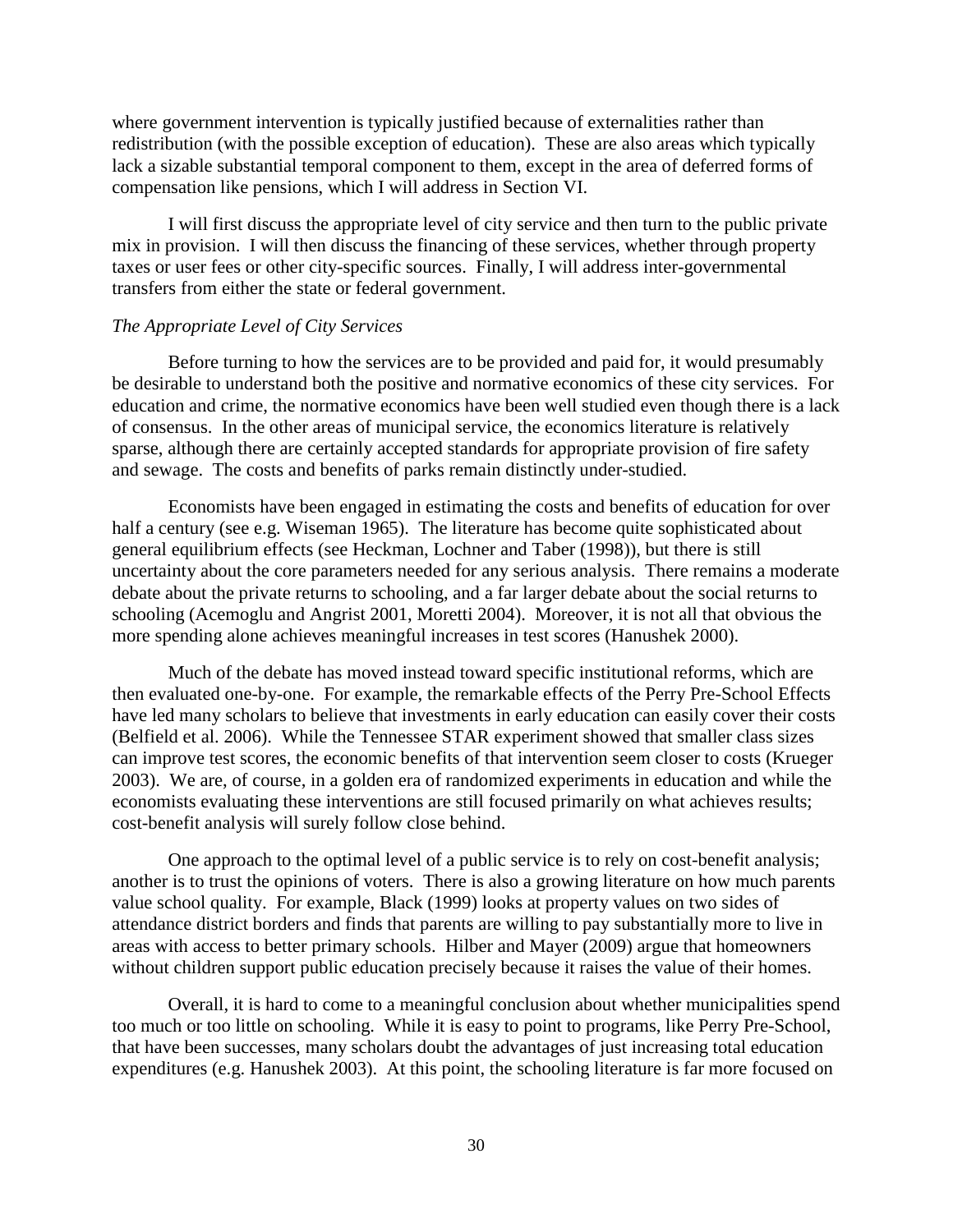delivering better outcomes at essentially current spending levels rather than changing the overall level of spending.

There is also a robust cost-benefit literature relative to policing and crime prevention (e.g. Welsh and Farrington 2001). The technologies involved in policing are more transparent than schooling, so it is more straightforward to link spending on police and incarceration levels with crime (e.g. Levitt 1996, 1997). More recent work has used federal aid for policing to provide exogenous shocks to the level of crime prevention and found significant negative effects on crime (Evans and Owens 2007). Moreover, we have somewhat more confidence in our estimates of the social costs of crime. Typically, the big costs are associated with murder and these can rely on the extremely rich literature on the value of life. Estimates for lesser crimes are more likely to rely on hedonic estimation (Thaler 1977) and are understandably contentious.

 Cook and Ludwig (2010) present an up-to-date review of the costs and benefits of crime prevention. There take on the evidence is that "providing police departments with more funding has benefits (in terms of crime control) that are a multiple of costs." Donohue and Ludwig (2007) make a similar claim. The advantages of increased prison sentences are far less clear, and many others (such as Donohue and Siegelman 1998) argue that funding social programs would have more benefit on crime prevention than increased prison sizes.

While the education literature is mixed, the policing literature has a much clearer conclusion that, if anything, we are spending too little on policing. There is, however, far less consensus on incapacitation and many are profoundly worried about the vast costs of America's large prison population, not just on taxpayers but on the prisoners and their communities (Loury 2009). There is also a growing literature evaluating the impact of targeted police interventions that shows significant impacts on crime in many cases (see e.g. Braga 2010).

There is also an old literature estimating costs of city services, such as refuse collection (Hirsch 1965), and applying cost-benefit analysis to sewers and water systems planning (Howe 1971). This area is extremely technical, and economists have had somewhat little to say about this in recent years. Firefighting has received even less attention, and relatively little is known about the relative benefits of adding one more firefighter. Google Scholar produced nothing on this topic, which is somewhat surprising given its importance. By contrast, there is significantly more on costs-benefit analysis of parks (e.g. Ackerman and Heinzerling 2001-2002), but even in this case, there is relatively little that would be of use to urban planners.

#### *The Public and Private Provision Mix*

Even in case, where public subsidy is appropriate because of externalities or redistributive reasons, there remains a profound question about whether provision should be undertaken by private or public entities. All of the key service areas have examples of both types of provision. Education is provided by fully private and charter schools, as well as public providers. Policing is provided by private security guards, such as those hired by individual buildings, shopping malls and Business Improvement Districts. Water and sewers have been in both public and private hands, and volunteer fire departments dot the American countryside, reminding us that there are both for-profit and non-profit options in private provision.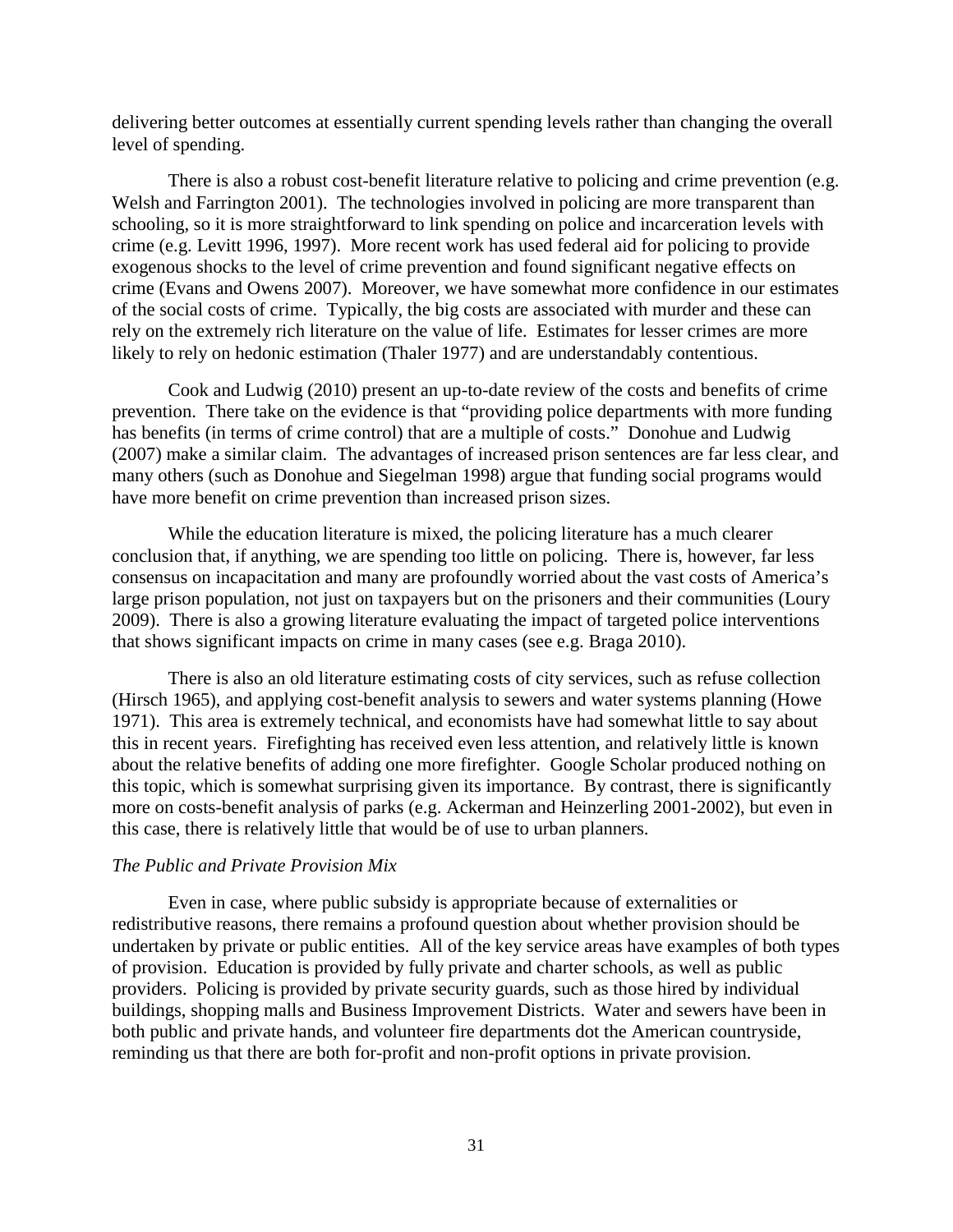Hart, Shleifer and Vishny (1997) provide a framework for understanding the costs and benefits of private provision. In their model, private providers are contracted to provide some core public service, like operating a prison. The key difference between private and public providers is that the private providers have incentives to cut costs. That incentive yields the desirable effect of crowding out waste. It also achieves the less desirable effect of lowering quality. The proper role of government, therefore, is to provide those services that are likely to be severely compromised by private provision.

Their work explains the problem of private water supply in the  $19<sup>th</sup>$  century perfectly. At the end of the 18<sup>th</sup> century, New York City provided the Manhattan Water Company with a subsidy—the ability to engage in banking activities—in exchange for providing more water for Manhattan. The company provided relatively little water and there were allegations about its quality, but it was quite successful as a bank, eventually become the Chase Manhattan Bank. Troesken and Geddes (2003) shows the water quality seems to have improved dramatically in the move from private to public provision.

Does privatization actually occur when it is efficient? Lopez-de-Silanes, Shleifer and Vishny (1997) look empirically at privatization within the U.S. and argue that political factors, such as union power actually explain where privatization does and does not occur. They suggest that politics explains why privatization is rare despite the cost savings that it can bring.

 Advocates for privatization argue that cost savings is only a relatively modest benefit from private provision. Private provisions are also allegedly less likely to be encumbered by bureaucratic rules that hinder innovation. In some cases, the rules are restricting the level of service delivery in relatively straightforward ways. The advocates of charter schools argue that they achieve benefits through a combination of innovative methods and longer class hours, which are made difficult because of contracts with teachers' unions.

Glaeser and Shleifer (2001) present a model of not-for-profit firms that draws on Hansmann (1981), Weisbrod (1978) and Hart, Shleifer and Vishny (1997), and argues that nonprofits occupy an intermediate space between governments and the private sector. In this model, non-profits face incentives to cut costs, but these incentives are limited by the non-distribution constraint—the fact that the leaders of non-profits cannot just pocket the profits. This fact makes non-profits an attractive alternative that creates more scope for innovation than direct government provision and less incentive for quality-reducing cost cutting than for-profit providers.

While the literature on water provision in U.S. history showed clear benefits from public provision, many papers have found that at least some charter schools have achieved remarkable successes. The key element in evaluating these schools is that successful schools are typically oversubscribed and admit students based on a lottery, which provides a random sample of treated students. Abdulkadiroglu et al. (2011) and Hoxby and Murarka (2009) are two of the papers documenting significant benefits from charter schools—private providers with public funding. There is also relatively positive evidence on private school provision from the school choice programs in Chile, the Netherlands and Sweden.

Business Improvement Districts are one of the more radical privatizations of public functions in cities today. They operate within cities and take on responsibility for core urban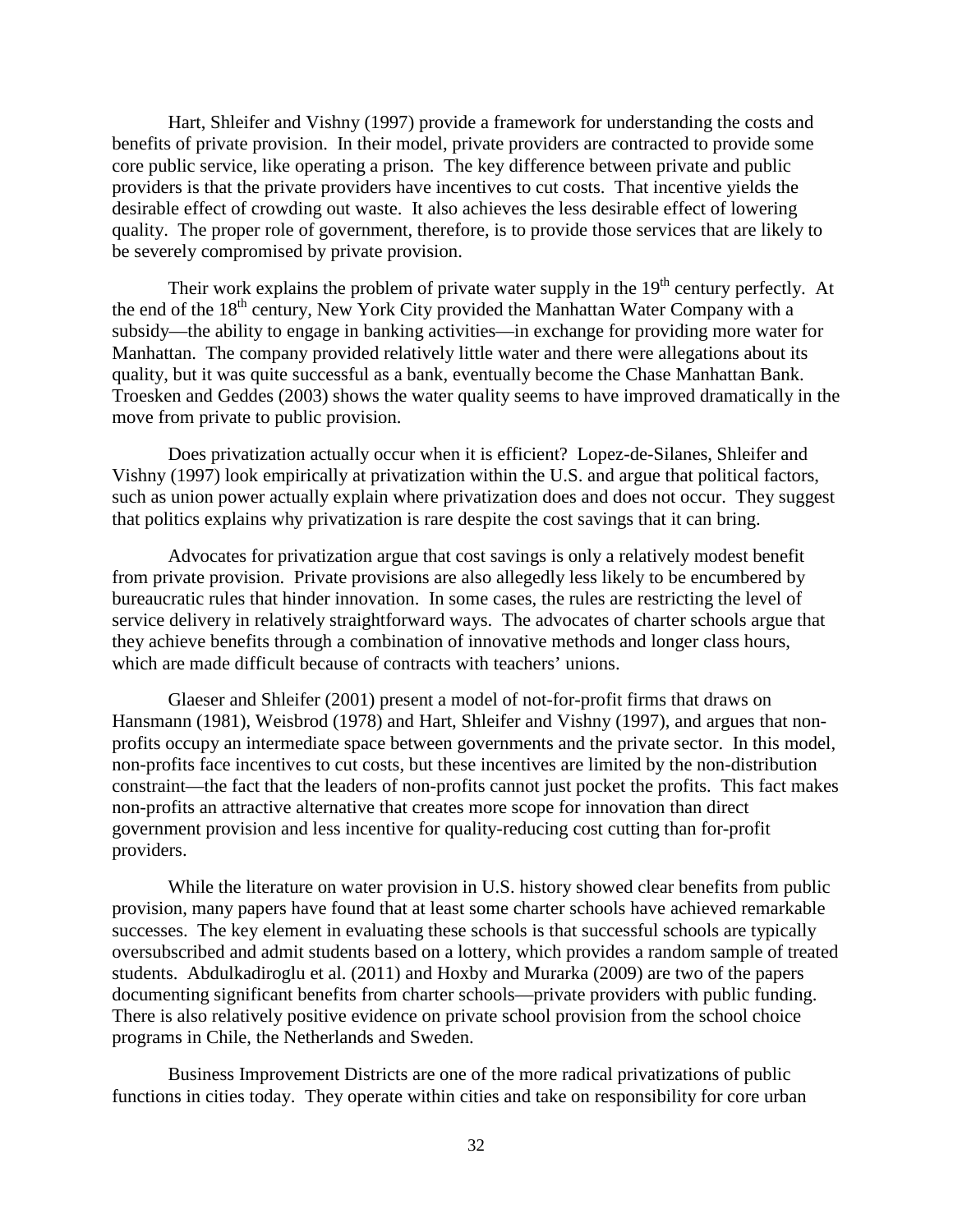services, like safety and street quality. They are funded with levies on businesses with the district. While there have been complaints about heavy handed treatment of street people by BID policemen, the general view of these districts is quite positive. Studies have found that they reduce crime levels (Brooks 2008) and increase local property values (Ellen, Schwartz and Voicu 2007). The fact that businesses voluntarily choose to form them and fund them makes them relatively likely to generate some value.

One concern, however, with the privatization of city services, like policing, is that this reduces the pressure on local governments to improve the general quality of public services. These concerns have been particularly serious in Latin America, where some authors have suggested that the prevalence of private security among the wealthy decreases their incentive to vote for higher taxes for security citywide. While this is a concern, there is little hard evidence that estimates the magnitude of this effect.

#### *User Fees vs. Property Taxes vs. Alternative Means of Financing*

Business districts essentially shift the costs of providing safety for an area from general tax revenues to charges imposed on the businesses that occupy that area. They operate with user fees, and such fees are one source of funding local government services. Utilities, for example, generally rely on user fees, and user fees also help pay for some portion of public transit. As discussed above, property taxes provide the main alternative source of local government funding. Local sales taxes and income taxes are also sometimes used to fund local governments. What determines the optimal mix of financing local public services?

The case for user fees is that they operate like a price and that can be helpful both for efficiency and equity reasons. The efficiency gains from user fees occur in investment, maintenance and at the point of ultimate use. In the case of standard services, where there is a marginal cost of use (like crowding a city bus or delivering water), user fees generate efficiency at the point of ultimate use because they help deter wasteful overutilization, just like standard prices. If water is costly to provide, then charging people to use water will get them to internalize some of those costs.

One downside of user fees is just the administrative cost of charging people. For example, the London congestion system has operating costs that consume a significant fraction of the system's revenues. We must, however, suspect that technological improvements, such as electronic road pricing, will generally make it easier to charge users at a relatively low administrative cost.

A second downside of using user fees to ration service is that this may be counterproductive if the case for public supply is based on some form of externality. In the case of water, where the externality fundamentally comes from low quality, not quantity, using prices to ration quantity seems natural and efficient. In the case of education, where the externality comes from both quantity and quality, user fees are less natural. Part of the point of public education is to induce people to get more education than they would on their own account. If individuals were charged for the full cost of education, this would eliminate a key advantage of public provision.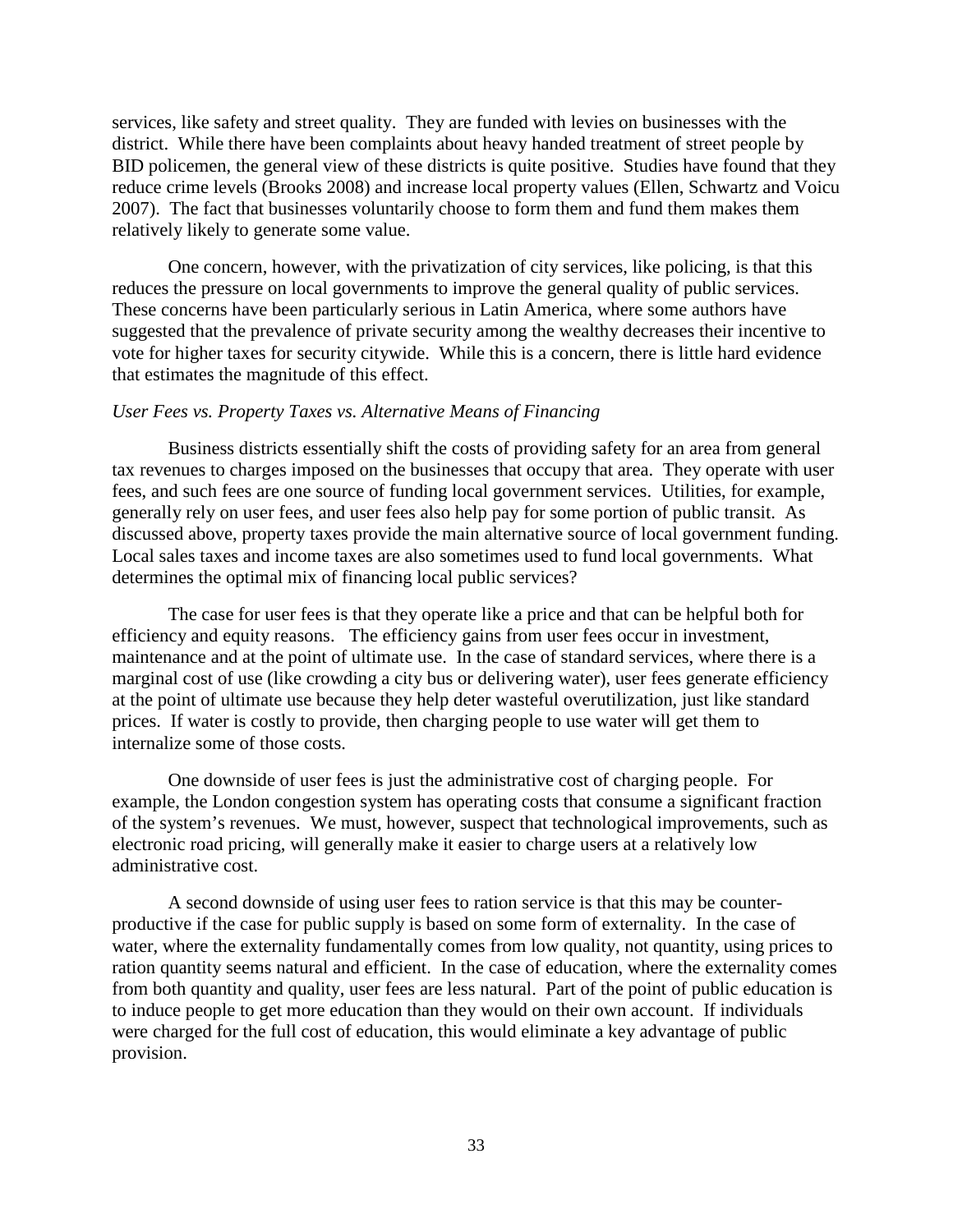In the case of public transportation, theory suggests that user fees should be reduced to account for the externality in driving. It may still make sense to charge bus riders some of the marginal social costs of their transit use, but since governments do not typically charge drivers for the social costs of driving, cross-subsidizing transit is one way of reducing that externality. The subsidy should be proportion to the reduction in external social cost created by taking the bus, i.e. the reduction in the probability that the individual will drive times the social cost of driving.

 User fees have value beyond individual choice. By paying providers based on usage, providers have an incentive to maintain quality. This should occur even if the government is paying with a voucher instead of the user paying out of pocket. This is one of the hopes of charter schools. User fees also create a useful discipline on investment within the political process. If projects are to be eventually funded by user fees, then the project must generate enough users to cover its costs. This will tend to cut down on white elephants, as I will discuss later in the section on infrastructure investment.

 In some cases, like policing and fire, economic theory suggests seem that there are less likely to be social gains from user fees. In principle, it might be possible to imagine charging building owners for the fire-fighting costs associated with addressing a fire, but equity concerns mediate against that course. It would be politically difficult to imagine having a firefighter deliver a bill to a property owner who had just lost a child to a fire. In the case of police, the biggest benefits occur to individuals who are never the victims of a crime. As a result, it is hard to see how a user fee system could be put into operation.

Of course, it is quite possible to set fees on socially harmful behavior. In some cases, businesses are charged for the cost of a fire department visit due to a false alarm. Such fees should, presumably, create an incentive that internalizes the costs to the fire department of making such visits.

If user fees are unable to fund every service, then a tax system is necessary, and then the question becomes whether the current local dependence on the property tax is appropriate. Certainly, it is conceivable to imagine greater dependence on sales or income taxes or to follow Henry George and rely solely on a land tax. Section IV provides the core theoretical justification for the land tax.

 The primary virtue of the property tax that has made it popular for centuries is that historically, property was far more observable to local government than other forms of wealth or income. Sales transactions or earnings were hard to monitor. As such, governments relied on property taxes (or even coarser taxes based only on the number of windows). While incomes and sales have generally become much more observable, property taxes remain dominant in local governments, perhaps partially due to historical path dependence.<sup>[9](#page-34-0)</sup>

 But the property tax also has several key virtues for a locality. First, property is considerably less mobile than income or other forms of wealth. Even the tiniest community, like a Business Improvement District, can levy a charge based on the amount of real property in the

 $\overline{\phantom{a}}$ 

<span id="page-34-0"></span> $9$  The increasing prevalence of internet transactions, however, has pushed in the opposite direction making the enforcement of sales taxes more difficult for local governments (Goolsbee, Lovenheim and Slemrod 2010).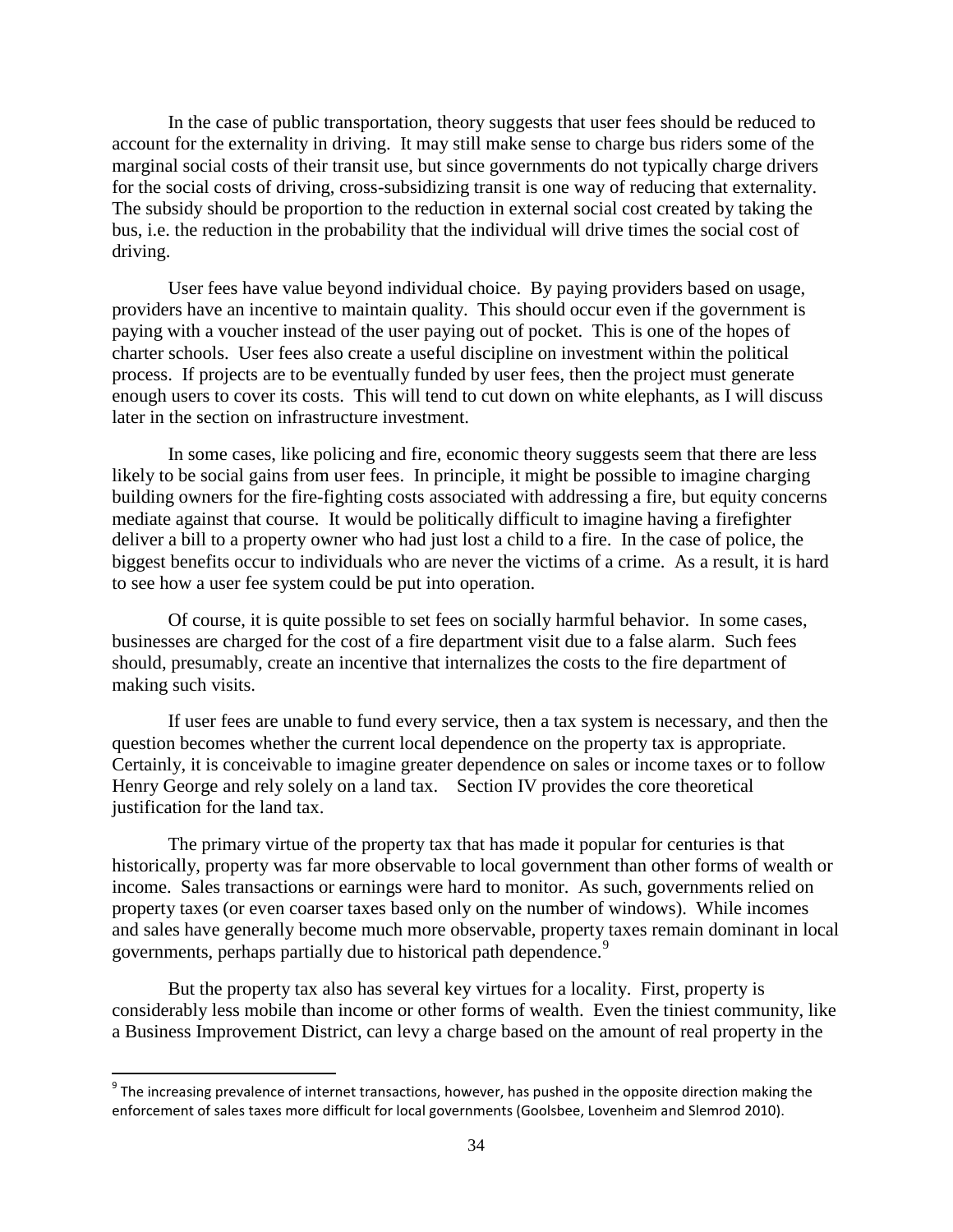community. That property will not just get up and walk away, while an attempt to have a neighborhood level income tax would surely lead to considerable out-migration by the wealthy.

 The immobility of real property, however, does not mean that property taxes are distortion free. If we tax real estate, we create incentives not to add value by building up. A developer can deduct the price of construction from his income taxes, but property taxes are typically proportional to adjust to the assessed value of the building.

Henry George proposed one approach to this problem—taxing only the value of land, not the value of the structure on the land. In the model above, land taxes consistently produced optimal outcomes. As discussed earlier, George's plan does face an assessment problem—the total value of a building is easier to evaluate than the value of the land under that building. The assessment problem is only increased if the tax is meant to be only on unimproved land values, so that there is no distortion to decisions that might increase the value of a neighborhood and its land. Still, it is somewhat puzzling that pure land taxes have been so rare in the United States.

While property taxes distort the incentive to construct, they do have several advantages beyond mere observability. In some cases, they value of the property may be proportional to the cost of delivering the relevant public services, like police. In that case, the property tax becomes a de facto user fee.

Additionally, the property tax makes governments sensitive to the value of local property. This creates an incentive within the government to increase the value of local homes and businesses and that may create desirable incentives (Glaeser 1996). There is a long standing result in urban economics that social welfare is maximized, under certain conditions, when local property values (or at least land values) are maximized (Arnott and Stiglitz 1979, Brueckner 1990).

The property tax is less redistributive than a progressive income tax, but it is not particularly regressive either. Typically, income elasticity of demand for real estate are estimated to be near one (Glaeser, Kahn and Rappaport 2008). This fact means that, on average at least, the property tax's cost rises proportionally with income.

One key question about property taxes is whether they should have the same rates for commercial and residential real estate. In many cities, such as Boston, commercial real estate is taxed at a higher rate. While the most conventional explanation for this gap is political—votes per dollar of real estate value are higher in residential properties than in commercial properties there are potential economic justifications for this gap. For example, if commercial real estate creates greater costs for city government than residential government, perhaps by bringing in more commuters per square foot, then the gap would be justifiable. Whatever the reason, the gap does create an incentive to convert from commercial to residential uses, which is appropriate only if the net social benefit of residential space exceeds that of commercial space.

Sales taxes and wage taxes are two other forms of revenue that are used at the local level. One argument for these forms of revenue is that they charge the users of city services, commuters and tourists, for the costs of their actions. Of course, the users of these services are already implicitly paying some taxes, because the businesses that employ them and the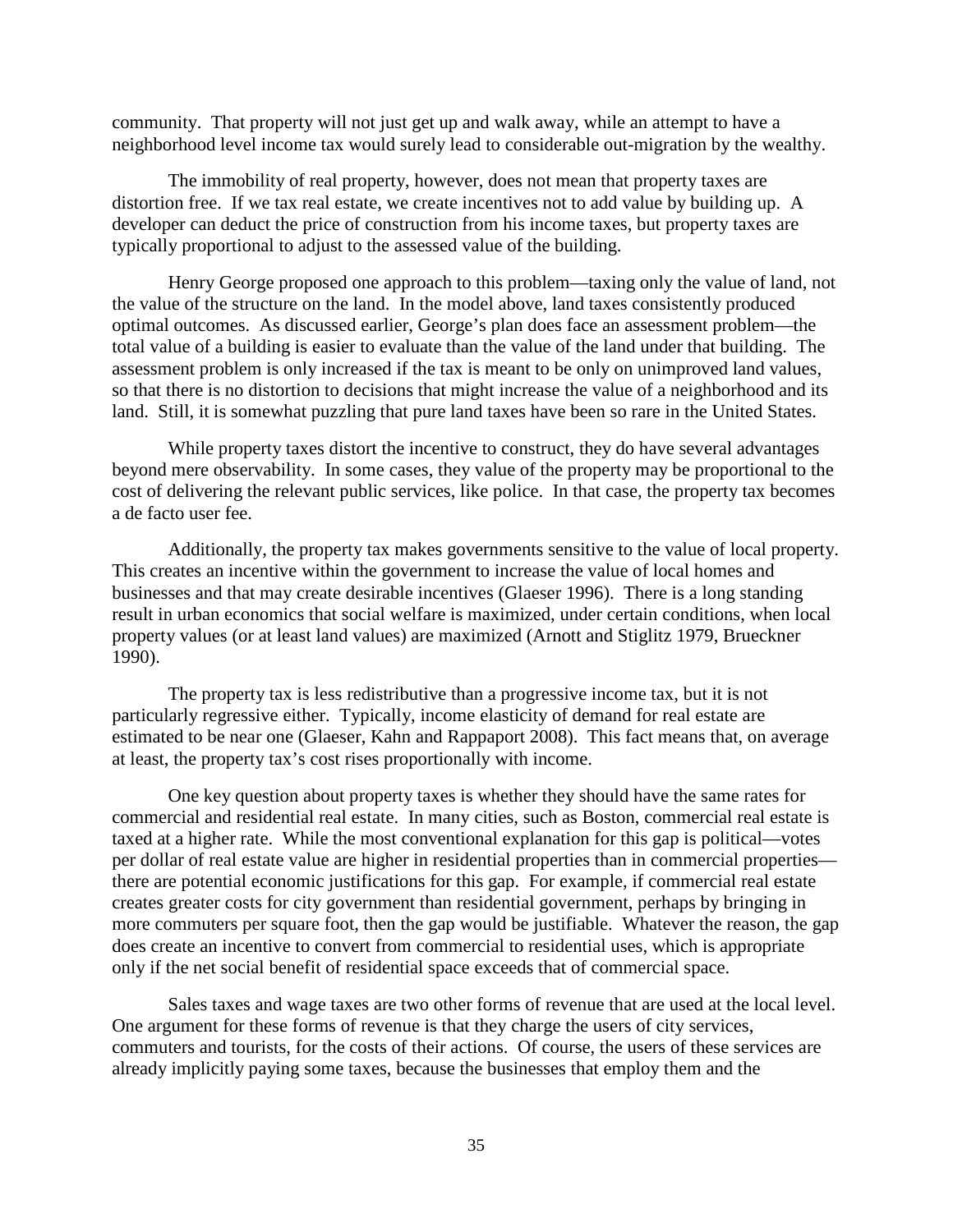restaurants that serve them are already paying commercial real estate taxes. There is too little written on whether these taxes are already appropriate.

Income taxes, of course, can be far more redistributive than sales taxes and that is one of the reasons for their attraction to many cities. The problem with local income taxes, of course, is that they potentially repel wealthier individuals (e.g. Haughwout et al. 2004). That provides one reason why many forms of local redistributive services are actually funded by higher levels of government.

## *Inter-Governmental Transfers and Basic City Services*

As discussed in Section II, inter-governmental transfers account for about one-third of the total revenues of local governments. Historically, these transfers have been tied to specific local services, such as public housing or transit systems. In recent decades, education has become less local and had more funding from state and local sources. The federal government also began funding local police services during the Clinton Administration.

These funds can either take the form of pure transfers or they can be tied to local performance. Both No Child Left Behind and Race to the Top explicitly aimed at improving local performance by using federal aid to improve incentives. State-initiated school finance equalization schemes also create incentives at the local level that can either increase or decrease the incentives to spend on education (Hoxby 2000).

There are two core rationales for providing funding for local governments with intergovernmental transfers: redistribution and incentives. Each of these rationales has two different variants as well. The simplest redistribution-related story is that the money is being given for a service that is targeted at the poor and the locality would not provide that service on its own. Housing support is a clear example of this phenomenon.

A second redistribution-related explanation is that inter-governmental transfers are essentially an in-kind transfer to the poor to purchase government services. When state aid to a locality is tied to the number of poor people in a community, it is as if each poor person has a voucher that helps pay for local government. The case for providing aid in this fashion, rather than with direct cash transfers, is the same as for any in-kind transfer. Either there are paternalistic reasons to encourage the poor to consume more government services, or non-poor taxpayers receive positive benefits from seeing the poor consume more government services, as opposed to other forms of consumption.

The first incentive-related explanation is that higher level of government just thinks that, for whatever reason, the locality does not have the right incentives to spend enough on a given service, such as policing. In this case, the optimal strategy would not be to just give cash grants, but to tie grants to increases in local spending. A second incentive-related explanation is that the higher level of government believes that the locality is taking the wrong actions, like retaining below par teachers or making it too hard to open a charter school. Tying aid to performance along these metrics seems to provide one means of improving performance.

The No Child Left Behind Act tied federal aid to education to performance on standardized tests. While the act has been roundly criticized, a number of academic papers have found significant test score improvements, not just on the high stakes tests (Dee and Jacob 2011)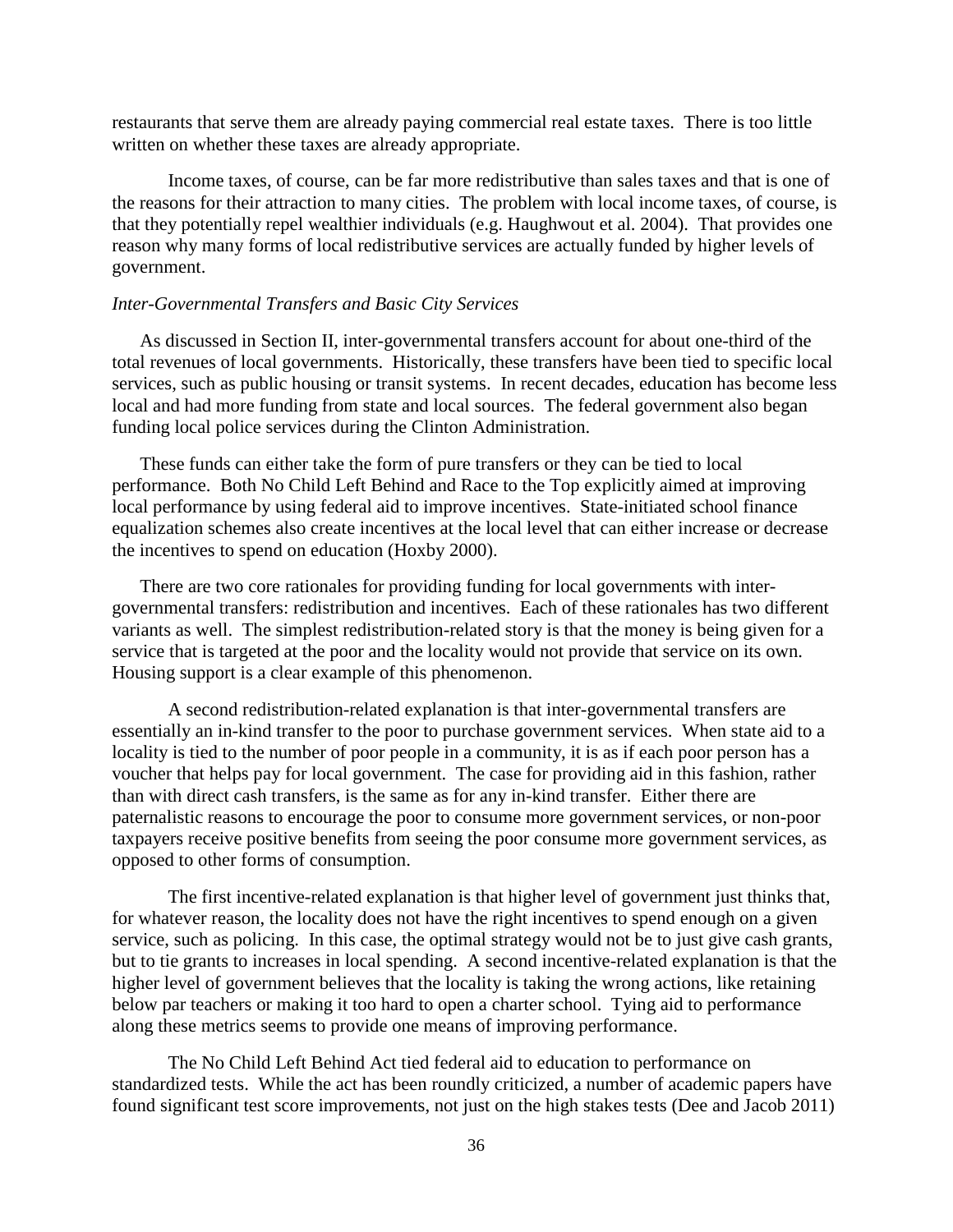but also on low stakes tests taken by the same students (Ballou and Springer 2008). Reback, Rockoff and Schwartz (2011) presents a particularly comprehensive analysis of the act and find "either neutral or positive effects on students' enjoyment of learning and their achievement gains on low-stakes exams in reading, math, and science." These results parallel the results found on federal aid for policing found by Evans and Owens (2007).

The Great Recession that started in 2007 represents a particularly radical departure in the federal role in spending for local governments. The federal government structured its recovery support in the form of significant transfers to states and localities that enabled them to sustain existing expenditure levels without significant increases in tax rates. Essentially, the federal government has taken on the role of providing insurance against a downturn, which may be desirable if localities are unable to save or borrow enough to smooth their own spending. Still, this would seem to reduce some of the incentives that do exist for fiscal prudence at the local level. I now turn to city services and redistribution.

## VI. **Cities, Taxes and Redistribution**

A central difference between cities and national governments is that it is relatively easy to leave a local jurisdiction. This mobility puts significant checks on local welfare systems which should tend to attract the rich and repel the poor. Since there is a redistributive element in many urban services and since the poor are disproportionately drawn to cities, this is an important element in much of urban public finance.

In this section, I will first discuss migration and redistribution, and then turn to local housing policies, and then end with public health and social services, including some redistributive elements in education.

### *Migration and Redistribution*

 How much do the poor and rich respond to financial incentives in making their migration decisions? There is a robust literature on the tendency of the poor to migrate in responses to differences in welfare payments. Before welfare reform, states typically had significant differences in maximum Aid to Families with Dependent Children (AFDC) payments. In some cases, metropolitan areas like St. Louis were split between more and less generous states (Illinois and Missouri), and those welfare gaps seemed to explain the extraordinarily high levels of poverty in higher welfare areas like East St. Louis.

More systematically, a number of papers have examined whether the migrations decisions of the poor respond to the differences in welfare payments. Blank (1988), for example found that "[t]he probability of a typical female-headed household with little outside income leaving an area with low welfare payments and low wages can be as much as 12% points higher over a four-year period than the probability of leaving a high-welfare, high-wage area." Borjas (1999) found particularly large impacts on the location decisions of recent immigrants. Conversely, Levine and Zimmerman (1999) find "little evidence indicating that welfare-induced migration is a widespread phenomenon."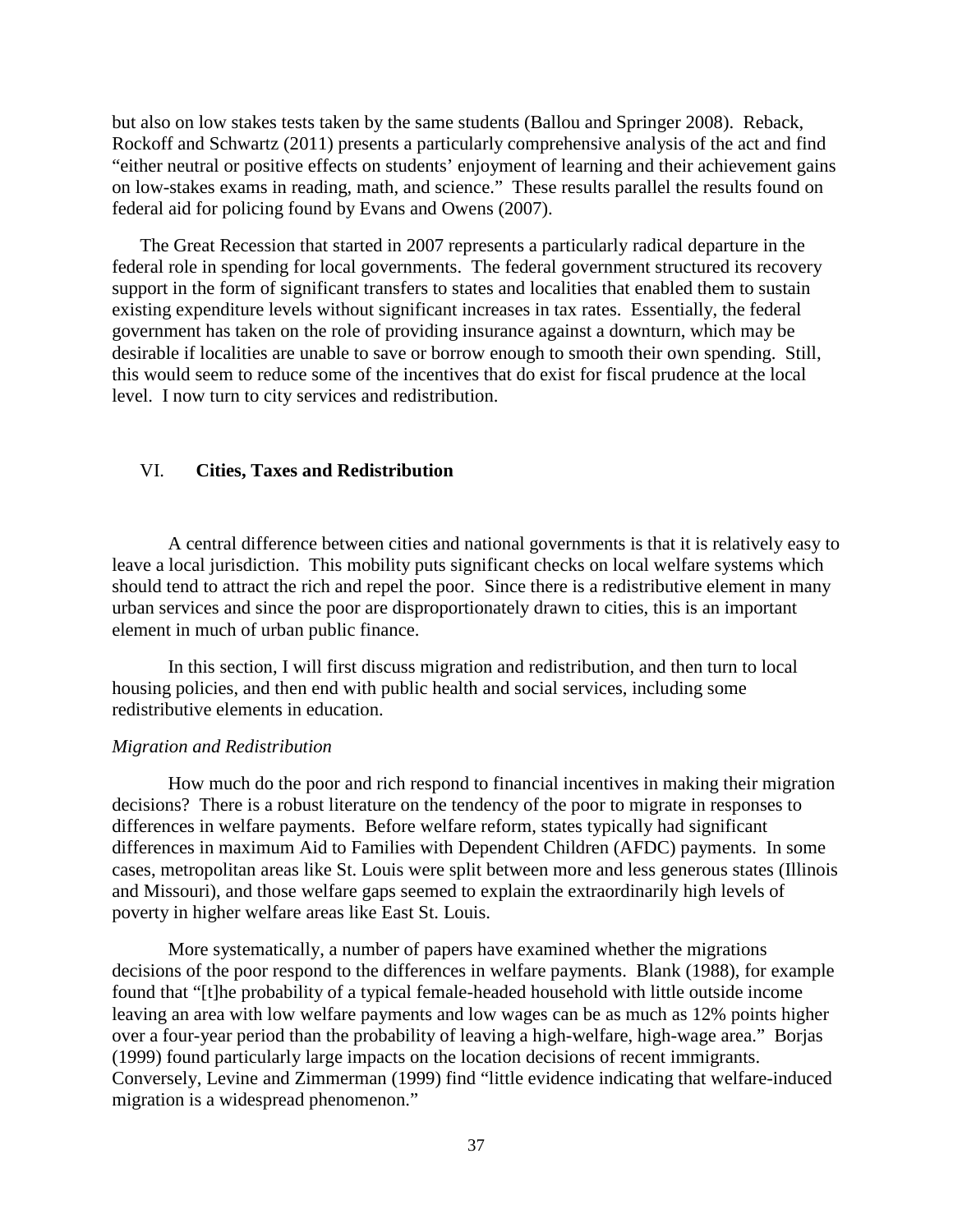There is a similar literature assessing whether the wealthy relocate in response to high local tax rates. Feldstein and Wrobel (1998) take what may be the strongest stance; their data suggests that behavioral responses make local redistribution essentially impossible. It is however unclear whether their findings represent migration or other behavioral responses to higher taxes. Bakija and Slemrod (2004) use income tax records and find that the "rich flee from high tax states," although their estimated effects are modest.

Cohen, Lai and Stendal examine Internal Revenue Service data from 1992-2008, and find that increases in the state marginal tax rate have "small but significant" impacts on net migration rate. Their estimates suggest that New Jersey's "cumulative losses from increases in average marginal tax rates after 2003 (most importantly the 2004 "millionaires' tax") totaled roughly 20,000 taxpayers and \$2.5 billion in annual income." Young and Varner (2011) also examine New Jersey during this period. They also find that out-migration of the wealthy increased after the tax increase, but note that out-migration also increased for poorer people, so their estimate of tax migration elasticities using a difference-in-difference (between over and under \$500,000 before and after 2003) is tiny.

There is also a literature estimating the impact of local attempts at redistribution on business formation. Holmes (1998) looked at industrial growth in neighboring counties on opposite sides of state borders, where the states had different policies towards businesses, like Right-to-Work rules. He finds quite sizable effects of anti-business rules on industrial growth in post-war America. Carlton (1983) had earlier found negative effects of local tax rates on new business formation. Coughlin, Terza and Arromdee (1991) find less foreign direct investment in states with higher tax rates.

 Taken together, these studies suggest that economic incentives do impact migration decisions of the poor, the wealthy and businesses, although these migration responses may not be all that large. One reason why migration elasticities can be hard to estimate is that governments typically deliver value as well as taxing, and higher service levels may be correlated with higher tax levels. Another potential empirical confound is that only local governments with sufficient other attraction may take the risk of increasing the local tax burden on the wealthy or on businesses.

Before the New Deal, the redistribution initiated by American governments was often led by the state and local levels. The scale was modest, and urban governments seemingly understood that they had fixed assets, like a thriving harbor, that would keep businesses in the city even with some social welfare spending. Moreover, some of these policies could certainly be justified as a tool for making the city a somewhat more pleasant environment (e.g. moving sick people off the street into almshouses). With the radical transformation of the desired level of social insurance, the federal government took the lead but worked jointly with local governments to administer programs, such as those associated with the Works Progress Administration or the Federal Emergency Relief Administration.

These programs became the nucleus of the larger welfare system that would emerge in the post-war world. Aid to Families with Dependent Children (AFDC), which was started under the Social Security Act of 1935, became a core means of distributing aid to poorer families, until the 1996 welfare reform. AFDC was always a hybrid federal-state-local program. The federal government set relatively minimal rules and paid for part of the program. The state exercised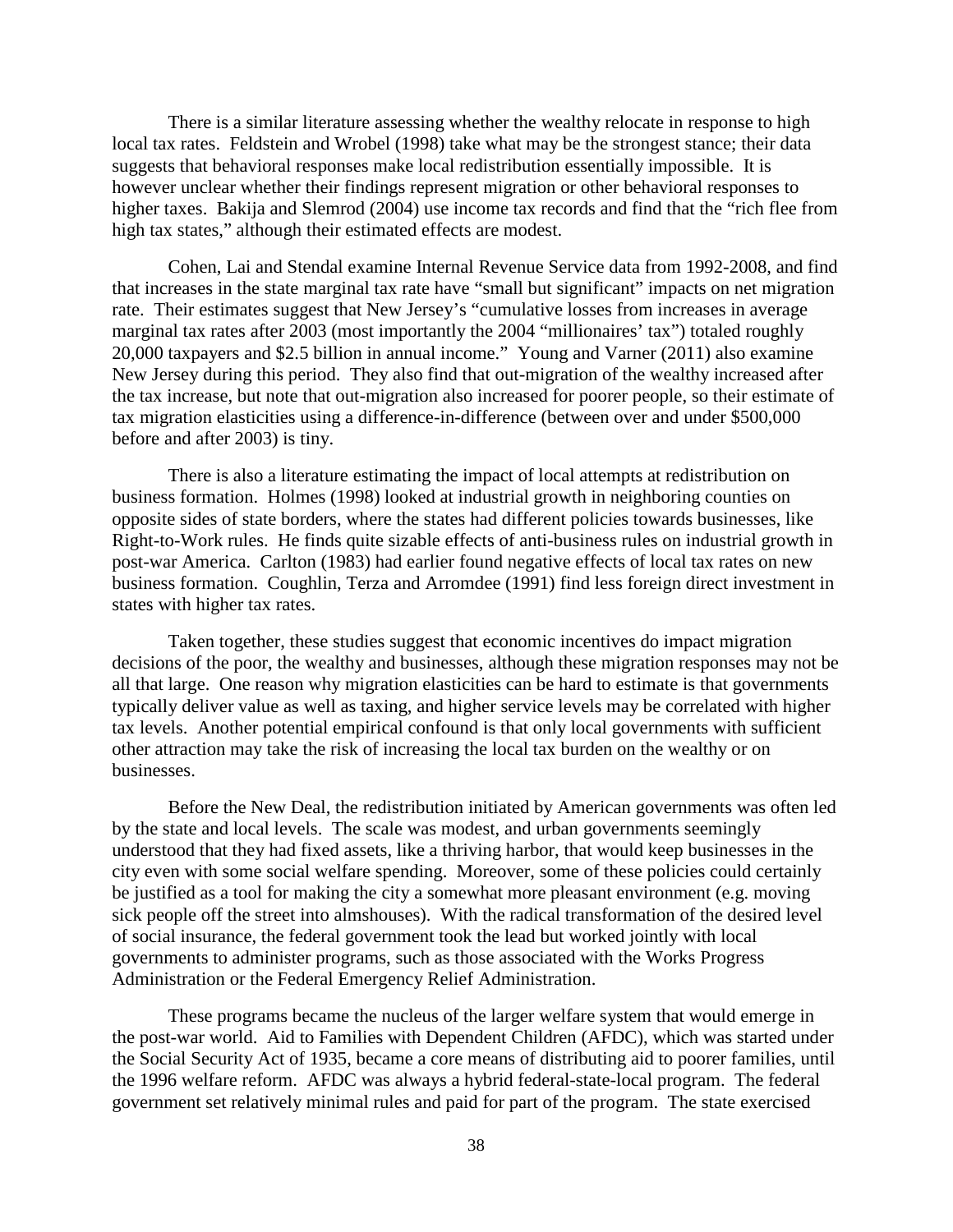some oversight, either directly administering or supervising the program, and decided on the benefit level. In states that chose supervision, localities often directly administered the programs. This meant that cities did not have control over the size of the benefits, but they could often control the administrative style and efficiency of the system. As a result, localities had some ability to influence how friendly their jurisdiction was to the poor.

The New Deal also launched the federal government into the housing business in a major way and the Federal Housing Administration was another significant source of funding for urban areas. Fishback, Horrace and Kantor (2005) claim that this spending was extensive and that it helped shape migration during the New Deal. It is one example of the local housing policies that have some connection to redistribution.

#### *Local Housing Policies*

Localities have long regulated housing, but the purpose of most pre- $20<sup>th</sup>$  century interventions was the mitigation of externalities, not redistribution. During the  $20<sup>th</sup>$  century, localities have become more aggressively involved with the production and regulation of housing, often supported by the federal government. There are three primary types of local redistribution-related interventions that have shaped urban housing markets, and often urban finances: rent control; the production of public housing and urban renewal; and the administration of housing vouchers.

 Rent control first became common in the U.S. during World War I, as an emergency wartime measure and it reappeared on a large scale during World War II. Price controls were ubiquitous during the wars, partially as an attempt to limit the morale-related costs of obvious producer profits and higher consumer expenditures. Some localities, such as New York City, have kept some form of rent control ever since. The most common form of rent control is a limit on the extent the rents can be increased on an existing tenant, although there can also be limits as well on the extent that rents can be increased between tenants. The alleged benefit of rent control is the redistribution from landlord to tenant, but Arnott (1995) has also argued that rent stabilization serves to minimize a hold-up problem that can occur once tenants have paid the fixed costs of moving into a building.

 The economic literature on rent controls is enormous, and since Friedman and Stigler (1946) it has typically been widely criticized. Economists have emphasized the adverse supply consequences of a price control, leading to both underproduction and the conversion of rental units into owner-occupied housing (which appears to have been quite common during the 1940s). Others have emphasized the deterioration of unit quality due to rent control (Frankena 1975), rent-seeking behavior created by the system (Barzel 1974) and misallocation of units among renters (Glaeser and Luttmer 2003). Some have even questioned whether lowering rents is counterproductive from a redistributive perspective, as landlords can be poorer than tenants (Johnson 1951). Certainly, few economists today would argue that rent control is an efficient means of redistributing wealth.

In an interesting example of restricting local authority, the majority of states have enacted statewide rules preventing localities from imposing rent control. Rent control in Cambridge, Massachusetts was, for example, ended by the state legislature. An economic explanation for this state intervention is that rent control imposes costs on people outside the jurisdiction, who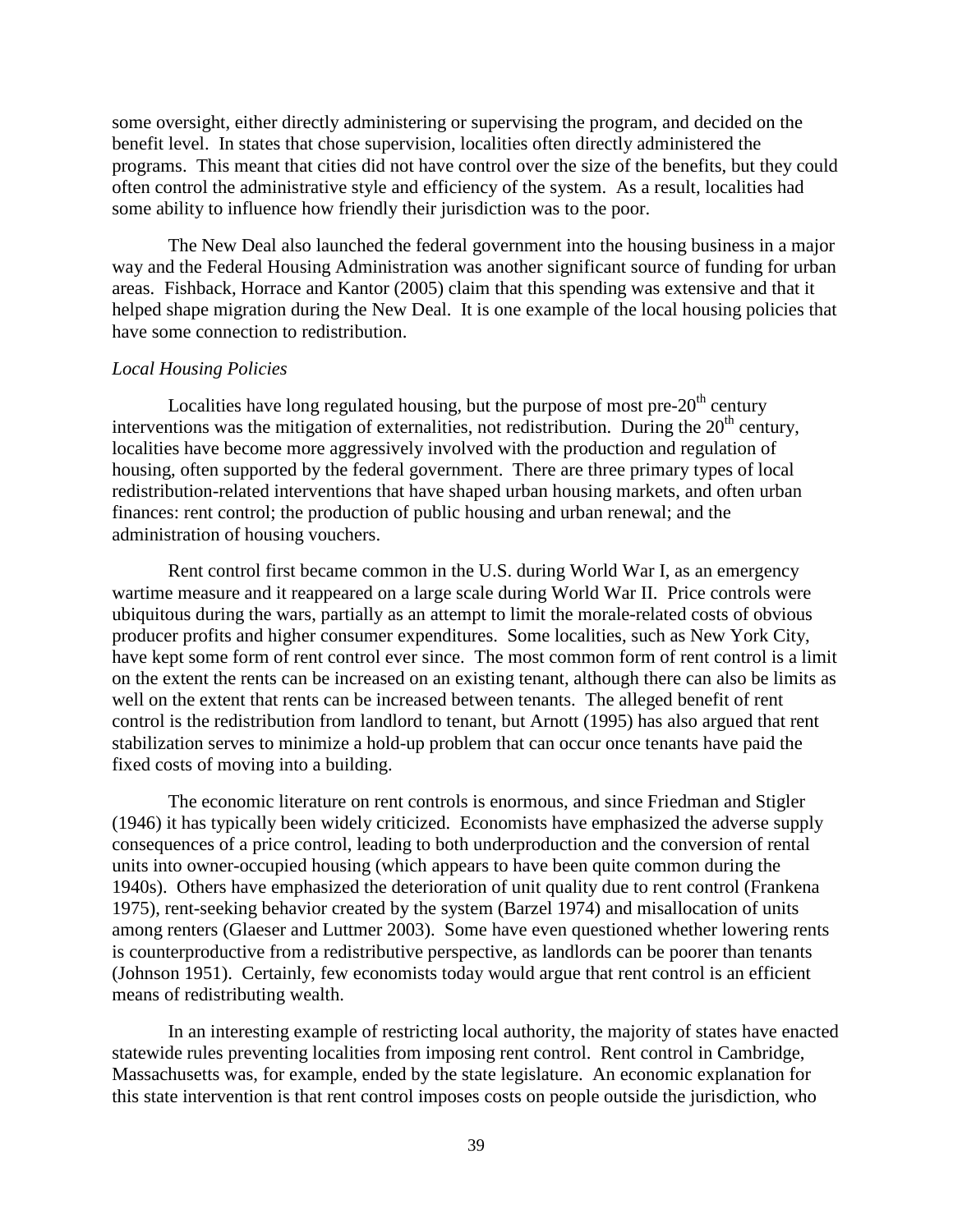might want to move to the community but are prevented by the lack of supply of available housing.

 Rent control also has possible impacts on municipal finances, which depend heavily on property taxes. By reducing the value of rental properties, rent control would seem to reduce the tax revenues of the community. Of course, the city could offset this with an increase in tax rates, but that may be difficult for institutional or political reasons. The heavily distorted property market in New York City, for example, may have something to do with that city's relatively light reliance on property taxes.

 The second primary means in which localities use housing as a means of redistribution is through the direct provision of public housing, which was also initiated as part of the New Deal.<sup>[10](#page-40-0)</sup> The Public Works Administration and later the United States Housing Authority began the federal engagement with public housing projects. More federal funding was made available by the Federal Housing Act of 1949, which helped encourage the process of "urban renewal." These funds typically supported the clearing of existing poorer neighborhoods, often called "slums," and their replacement with newer, often high-rise buildings, frequently for middleincome residents, who would pay below market rate rents.

While these initiatives always had the veneer of redistribution, initially they seemed like redistribution from both taxpayers and the poorest urban residents to people in the middle of the income distribution. Many of these projects had rules that worked to exclude the poorest people from their premises, although explicit racial barriers were met with significant protest (Zipp 2010). Eventually, however, the projects became far more focused on poorer urbanites.

While state and federal funding provided significant financing for these projects, there were also implications for local budgets. Localities did bear some of the cost of building and maintain public housing. Moreover, public housing meant that large swaths of the city were taken off the tax rolls, and if public housing encouraged poorer people to stay in the city that would lead to larger expenditures on other municipal services.

 By the 1960s, there was widespread antipathy to public housing in the United States. Jane Jacobs argued that these projects were poorly designed to meet the human needs of their residents. Cities and taxpayers were increasingly unwillingly to shoulder the costs of these projects. The visible poverty in the projects led many to argue that they actually made things worse for their residents, although that view has been challenged in recent research. Currie and Yelowitz (2000) and Jacob (2004) both provide evidence suggesting that public housing does not have demonstrable negative effects on children's outcomes.

 Nevertheless, the Nixon Administration moved away from public housing, embracing instead Section 8 housing vouchers. The Reagan Administration changed its supply focus to the Low Income Housing Tax Credit instead, which provides incentives for developers to construct "affordable" housing for lower income residents. The impact of the Low Income Housing Tax Credit on housing production has been questioned by Sinai and Waldfogel (2005) among others, who present evidence suggesting that these public units significantly crowd out the private production of housing. Glaeser and Gyourko (2009) argue that the Low Income Housing Tax

 $\overline{\phantom{a}}$ 

<span id="page-40-0"></span> $10$  Zipp (2010) provides a helpful overview of the public projects within New York City.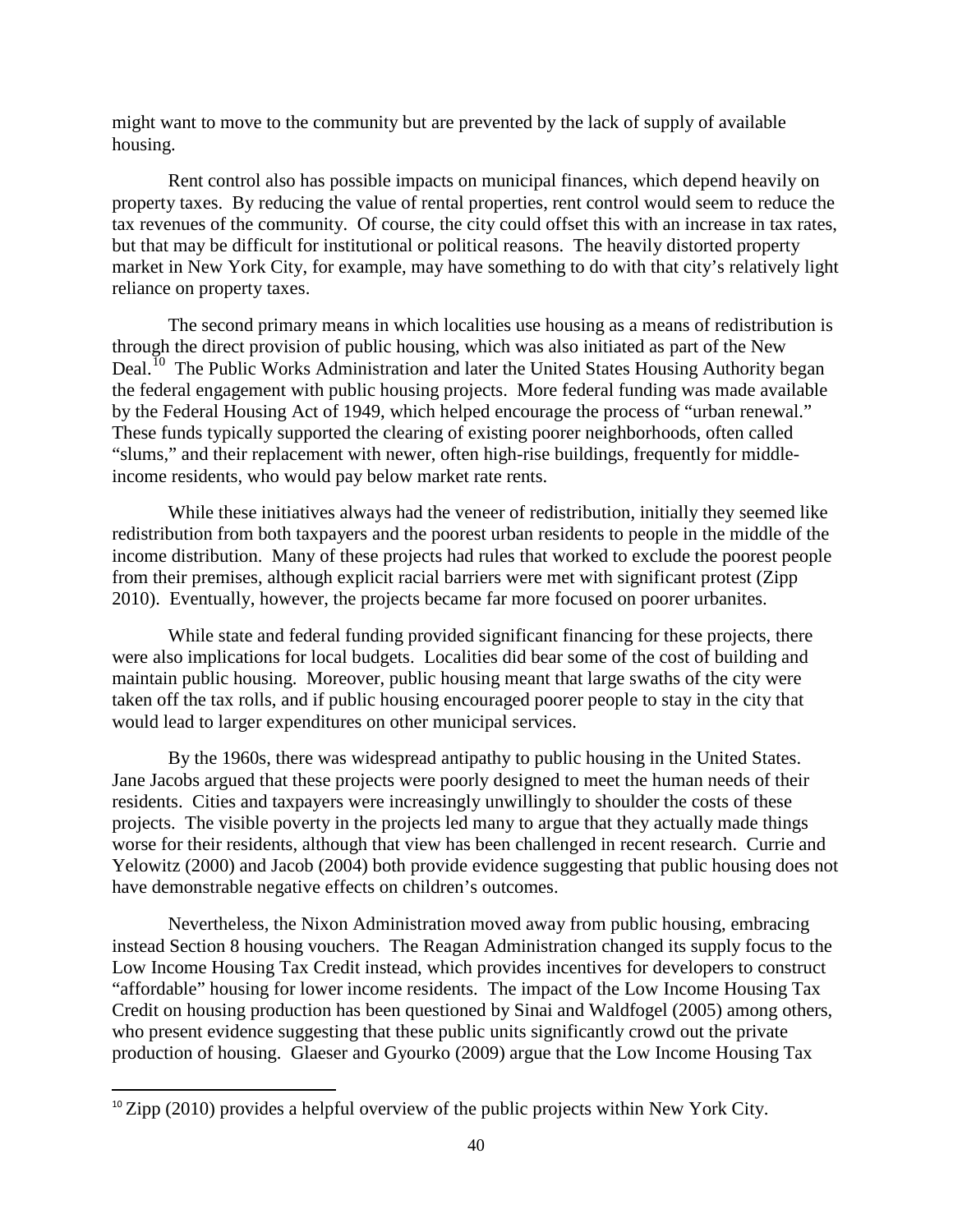Credit errs by introducing a common housing approach across urban areas with wildly different housing conditions, and that it makes little sense to subsidize housing in areas which are already over-supplied with cheap homes.

 Housing vouchers have been typically seen as being a relatively efficient way to provide in-kind housing. Economists of course question whether this aid would not be better distributed in the form of unrestricted cash. Moreover, the somewhat opaque manner in which these vouchers are redistributed has been fairly puzzling to many. By creating a large, lumpy benefit, there is more demand than supply for the vouchers and local authorities typically enjoy significant autonomy over their distribution.

 Both the Low Income Housing Tax Credit and Section 8 housing vouchers are administered by local housing authorities, who are important local governmental entities. While these entities typically have independent budgets, they are often controlled by the mayor or other local officials. As such, they remain an arm of local government providing aid that is at least meant to be redistributive in nature and that is largely funded by the federal government.

## *Public Hospitals and Health Care in Cities*

Cities also engage in the redistribution through public hospitals and other local agencies meant to improve the welfare of the poor. City hospitals have a long history in the United States and they began as tools for addressing illness among the urban poor (Opdycke 2000). Public hospitals, just like public health insurance, does seem to crowd out private health insurance (Rask and Rask 2000), but competition from public hospitals, at least in the United Kingdom, appears to increase managerial quality in nearby institutions (Bloom, Propper, Seiler and Van Reenen 2010).

Just as the federal government's rising role in paying for redistribution reduced the local role in that area, federal health care interventions have similarly been associated with a reduced local commitment to providing health care for the poor. Medicaid represents a significant shift in the vision for low income health care in America. Historically health care was provided free by public or non-profit hospitals, and was paid for either by local taxpayers, charitable giving or cross-subsidization from other income. Medicaid meant that the federal government had taken on responsibility for paying for the health needs of the poor. This meant that hospitals of all sort could provide health care to the poor and expect to get it paid for, at least in large part by the federal government.

While public hospitals receive funding from federal Medicaid and state-level support they can also impose costs on local budgets. The combination of fiscal shortfalls at the city level and rising health costs have caused many cities to scale back their commitment to local public hospitals. For example, in response to the fiscal crisis of 1975, New York City cut the payroll of its Health and Hospitals Corporation by 17 percent, which appears to have led to significantly adverse health outcomes (Freudenberg et al. 2006).

More generally, between 1975 and 1995, the number of local government and state-run hospitals declined by 30 percent and the number of beds in those hospitals declined by 34 percent. The rising costs of providing health care have often challenged local budgets, and public hospitals are not particularly nimble in responding to changes in health care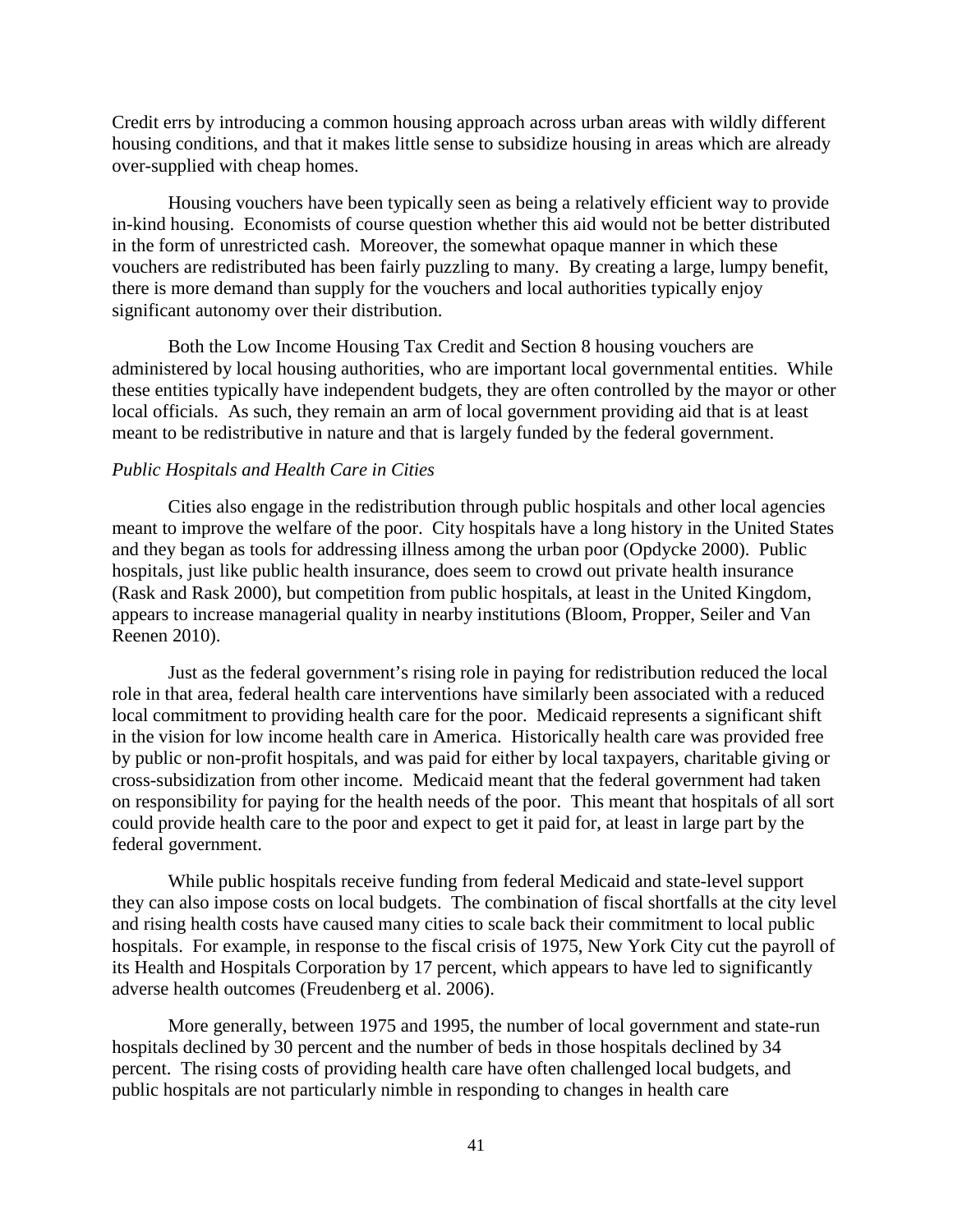compensation. Hansmann, Kessler and McClellan (2003) show that while for-profit and nonprofit hospitals scaled back services to the poor dramatically in response to a reduction in federal reimbursements, public hospitals did not. Duggan (2000) finds that when California increased incentives to care for low-income patients, more of these patients ended up at non-profit and forprofit hospitals, while a lower share of them ended up in public hospitals.

Cities, both in their hospitals and in their health care costs more generally, are facing the national challenge of dealing with the expanding costs of providing care. Weak (or non-existent) incentives to ration health care have been cited as a primary problem with the current system. As a result, many of the calls for reform have focused on alternative service models which create stronger incentives to cut costs as well as increase quality.

## VII. **Cities, Investment and Deferred Compensation**

To many, urban public finance connotes the intertemporal aspects of municipal spending. Typically, local governments in the U.S. are formally restricted from running operating expenditure deficits. They can, however, borrow to finance infrastructure and, indeed, their borrowing is implicitly subsidized by the fact that investors often do not have to pay income taxes on interest paid by municipal governments. In this section, I will start with the theory of intertemporal financing decisions by municipalities. I then treat infrastructure and deferred spending on operating expenditures in separate sub-sections.

#### *The Timing of Spending by Municipalities*

Like U.S. states, cities typically face balanced budget rules that constrain their ability to borrow for operating expenses. While there has been a large literature on the impact of different types of balanced budget rules across U.S. states (Poterba 1994, Inman 1998), there has been less investigation of these rules at the city level. Grembi, Nannicini and Troiano (2011) found that when Italy relaxed its fiscal rules for cities with fewer than 5,000 inhabitants, deficits increased from zero to roughly 2 percent of the city budget, and most of the change occurred because of reductions in tax revenues. Moreover, there are abundant examples of cities that have managed to defer the costs of operational spending either through creative accounting (Gramlich 1976) or through underfunded pension promises (Novy-Marx and Rauh 2011).

 The economic case for local budget rules trades the costs of limiting financing options with the advantage of imposing discipline on local governments. Certainly, the inability to borrow means that cities may have difficulty responding to revenue shortfalls during a recession. The widespread nature of these rules suggests that voters do see them as necessary to restrain local public excesses, but it is unclear why these rules are more prevalent at the local than at the national level. Perhaps, the national ability to borrow is seen as a critical element in fighting wars or perhaps, local governments are seen as less trustworthy and therefore in need of more fetters.

Importantly, in many states, municipal borrowing is restrained by state law or the state constitution rather than by city charters. One interpretation of these rules is that the state is dealing with an externality related to local borrowing. If the state ultimately feels some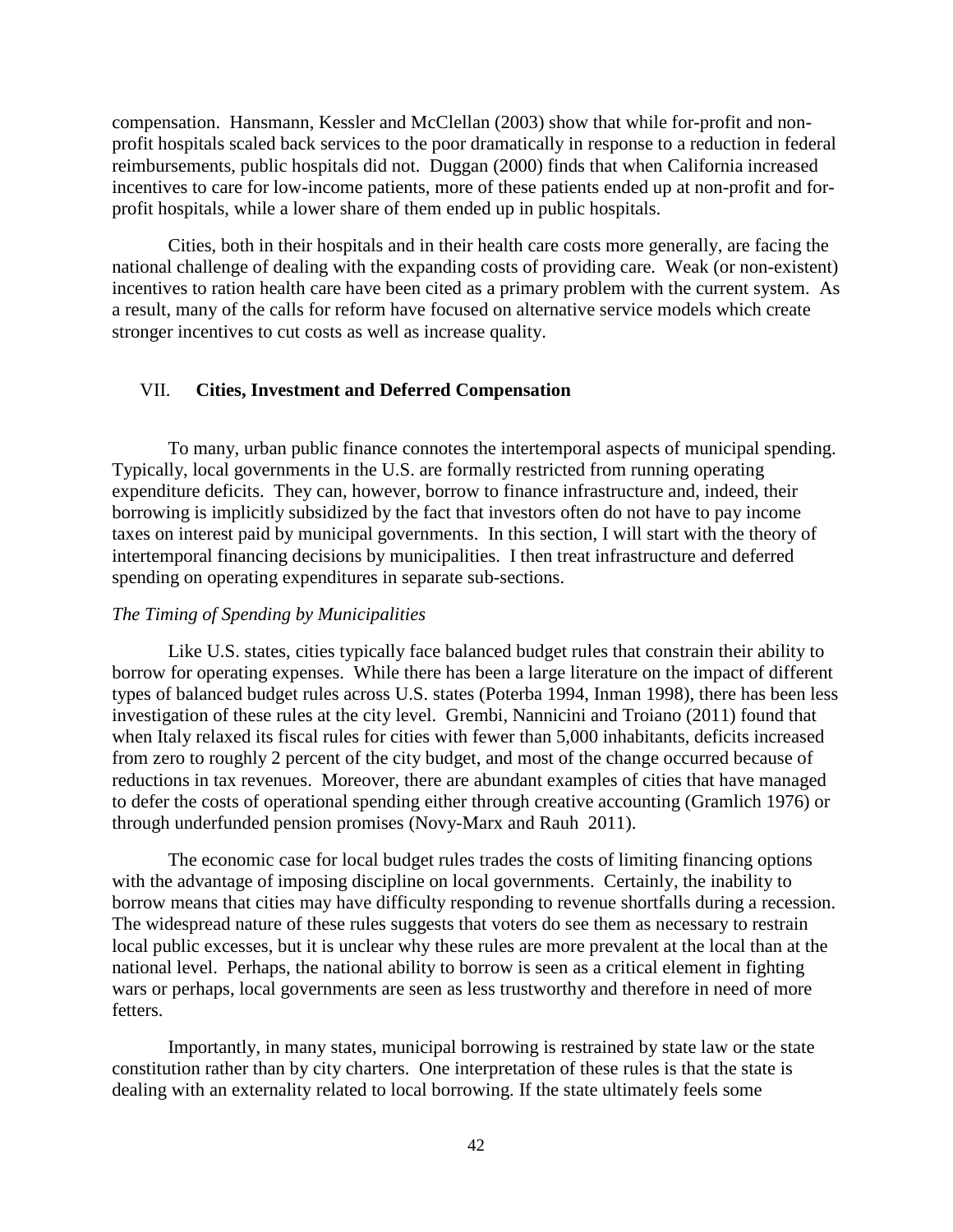obligation to deal with municipal debts, then restricting local borrowing is a means of pushing the city against imposing costs on other municipalities. The extreme example of state interventions in municipal finance occurs when cities have gotten into fiscal trouble and the state actually takes over the administrative function of the city. In some cases, like New York in the 1970s, the outside control board was seen as necessary to persuade investors to continue to buy city debt.

There are also plausible reasons why local public officials might want to engage in too much current spending, relative to voter desires, at least if they do not have to pay for them with current taxes. Certainly, there have been abundant allegations that city mayors have shown a strong desire to do just that in many situations. Perhaps the simplest model of this process is that politicians enjoy spending money, either because it builds political support or because spending is just fun, but they do not enjoy raising taxes, presumably because voters complain. If the costs are put off into the future, the politician faces less current hostility for spending and will overspend.

While this model has the virtue of simplicity and probably also truth, it does run afoul of more sophisticated economic theories. Homeowners, for example, should realize that they will end up paying the cost of extra spending in the future either through higher taxes or because those expected future taxes get compensated into the price of the home. Indeed, on theoretical grounds, we might expect Ricardian equivalence to operate quite strongly at the local level, when revenues are paid for by property taxes.

According to capitalization theory, if the city undertakes a obligation of present value of X dollars, which will be fair by property taxes on a set of N identical homes, then if current tax to pay for the obligation is Y/N, then the value of the homes declines by  $(X-Y)/N$  to reflect the future obligations. The assets owned by homeowners declines by Y/N because of the tax payment and (X-Y)/N because of declining property values. The total and immediate loss to homeowner is X/N no matter how the expenditure is financed.

Yet this Ricardian argument is unlikely to hold for renters, who may not expect to pay any future taxes. Rent control will particularly limit the impact that taxes imposed on property owners have on rents, which may reduce the incentive of people in rent controlled units to oppose taxes, but it may also reduce the preference for current vs. future spending. Moreover, the Ricardian equivalence argument may fail if voters have trouble understanding the size of the expenditures, especially deferred expenditures. Lack of information may mean that voters expect a certain amount of expenditure deferral, but they will not impose extra costs for more deferral and that reduces the costs on politicians who raise total spending beyond revenues.

The cost of these budget restrictions depends on the ability to increase revenues during budget shortfalls or, if revenues cannot be adjusted, the costs of limiting city expenditures during a downturn. Buettner and Wildasin (2006) find that when there are revenue shortfalls, intergovernment grants help provide budgetary stability for larger cities while revenue cuts are more important for smaller cities. Baicker (2004) shows similar results on increasing revenues for county governments using the negative budgetary shock of having a capital crime trial. There has been relatively little work on the impact of local spending cuts on relevant outcomes (e.g. Freudenberg et al. 2006).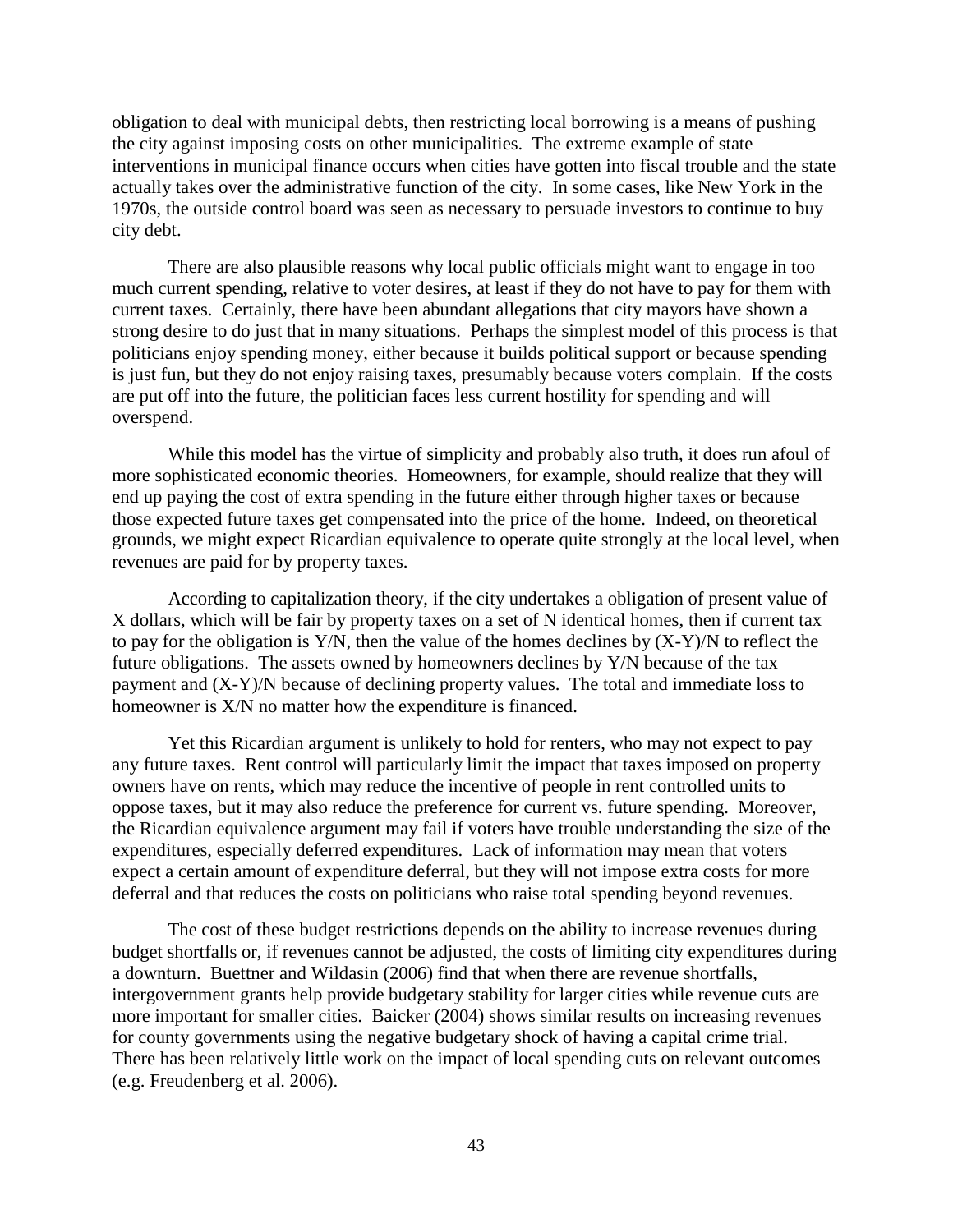The ability of cities to respond to revenue shortfalls also depends on their ability to raise tax rates, which are themselves constrained in some states. For example, California and Massachusetts both passed referenda that severely limit the ability of communities to adjust tax rates. Bradbury, Mayer and Case (2001) show that Massachusetts Proposition 2½ significantly constrained community spending. Those limits must either be seen as internalizing crossjurisdictional externalities, or voters perceived inability to restrain their own local governments. Fischel (1989) argued that California's court order restriction on spending differences in schools in *Serrano v. Priest* made Proposition 13 more attractive by limiting the ability to spend more on schooling.

While cities are constrained (at least officially) from running deficits for current expenses, they can borrow to fund infrastructure investments, such as building new schools. In these cases, the logic is that these investments will pay off in the future so it makes sense to charge future residents or homeowners. Moreover, the scale of the investment might overwhelm local budgets if paid for out of current taxes. In some cases, the bond issues will be paid for by user fees on the infrastructure, such as tolls.

The ability of cities to borrow used tax-exempt securities creates a potential investment opportunities because municipalities can borrow at lower rates than their taxpayers (Gordon and Slemrod 1986). This provides an incentive for cities to borrow on behalf of their constituents. Gordon and Metcalf (1991) argue that the tax exempt borrowing does not so much subsidize municipal investment, which could after all be financed directly by taxes, but it does create incentives for financial rebalancing.

In many cases, municipal bond issues must be approved by voters in an explicit vote. Cellini, Ferreira and Rothsein (2010) use the need for bond issues to get local votes to estimate the impact of school investment on housing values. Their approach exploits the natural discontinuity in votes when 50 percent of the population approve. The need for voter approval creates yet another check on the ability to spend for future investments.

 Perhaps the most surprising aspect of all the controls on deferring local spending is that things look so different at the local and national level. While the federal government finds it extremely easy to run large deficits, local governments cannot do anything like that. This surely helps explain the increasing role of the federal government. Certainly, this arrangement can be justified because of the federal role in counter-cyclical spending, but it is still hard to reconcile the ease with which the federal government runs deficits during good periods and the difficulties facing local governments borrowing even during sharp recessions.

#### *Infrastructure: Cost-Benefit Analysis and Financing*

 The benefits of infrastructure spending are rarely easy to quantify, and serious costbenefit analysis has been a significant contribution that economists have made to urban finance debates. Economists have also weighed into the related issue of the financing of infrastructure and the larger place of infrastructure in urban growth and change.

 Cost-benefit analysis has progressed through essentially three stages, reflecting the increasing complexity of factors brought into the analysis. The simplest version of cost-benefit analysis essentially values the direct impact of the investment on its users treating current prices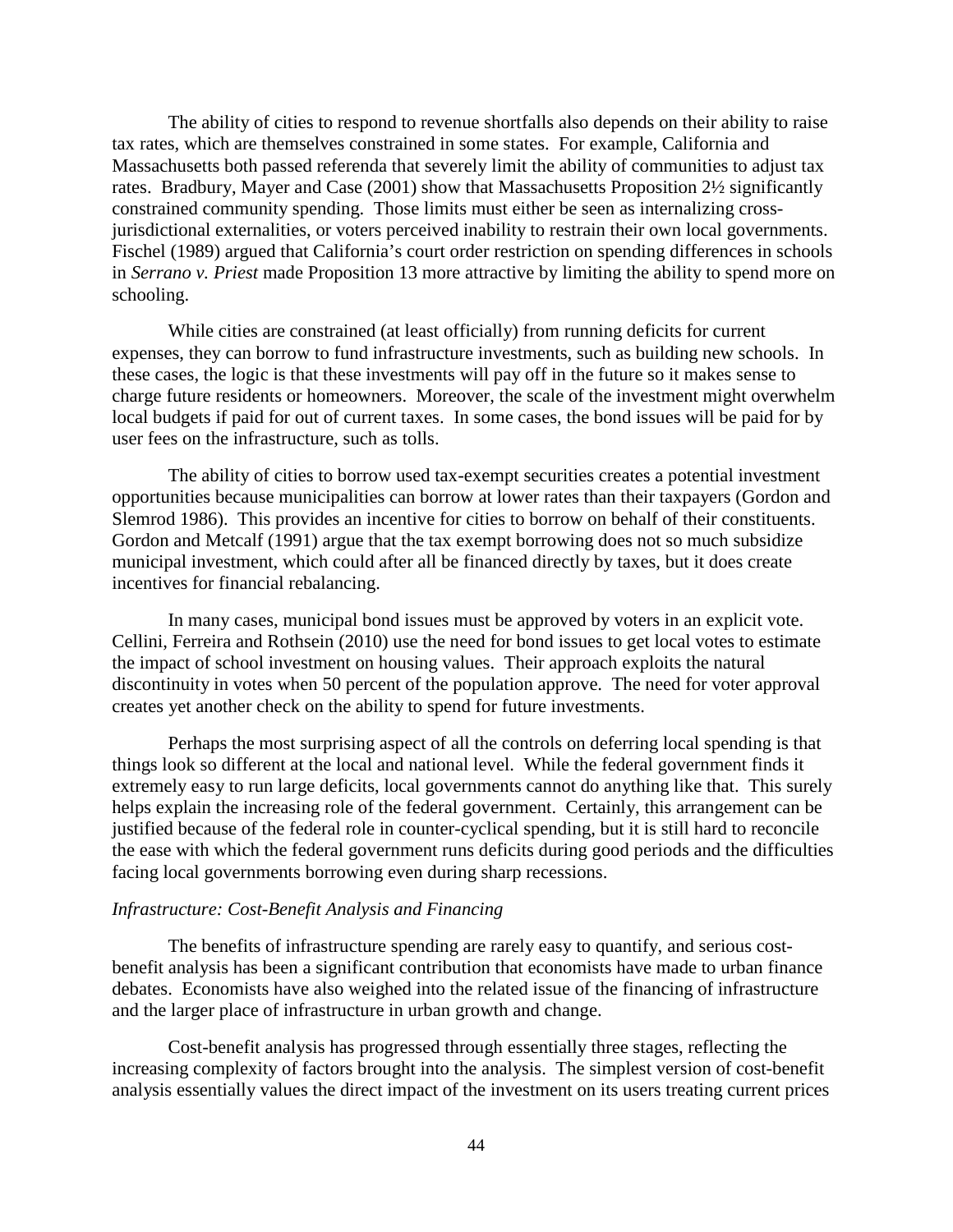as given. For example, a new highway can be evaluated by estimating the time savings for the estimated number of riders who use the highway. A cleaner water system can be evaluated by assessing the health advantage for users of the system.

 The second layer of cost-benefit analysis introduces general equilibrium effects and impacts on non-users. For example, a new highway can deliver benefits for users themselves and for drivers on related roads where the congestion has been decreased. Change in wages or prices can also reflect impacts of the investment, although in some cases, there is a risk of double counting. For example, the price impact of a new road on housing should reflect the direct benefit that drivers receive from the infrastructure.

The third layer is to include a wide range of hard-to-measure externalities. For example, the case for Cross Rail investment in London was partially made by emphasizing the positive agglomeration externalities that the added commuters would create (Graham 2007). Glaeser and Gottlieb (2008) have questioned whether these agglomeration economies are sufficiently well understood to provide a sound basis for public investment.

The vagaries of local situations mean that it is difficult to make any blanket statements about whether there is too much or too little infrastructure investment within the U.S., despite the claims of the Civil Engineers Report Card and many politicians that America has a dire infrastructure gap. There certainly are papers that find some correlation between infrastructure investments and subsequent growth at least at the national level (e.g. Canning and Pedroni 2008). But there is reasonable doubt about whether these associations are causal and whether the advantages of infrastructure in developing countries have much to say about the advantages of infrastructure in the developed world.

 Duranton and Turner (2008), like Baum-Snow (2007) look at the impact of highway and other transportation investments. They find that highways did tend to increase metropolitan area growth within the U.S., but this does not actually make the case that highways create benefits that cover the costs. Highways may pull development in one area or another, but that development may well have occurred anyway. John Kain (1990) and others have long made the case that subway investments were based on wildly optimistic ridership projections that led to faulty cost-benefit analysis.

 The regression discontinuity design of Cellini, Ferreira and Rothstein (2010) does seem to provide a more compelling means of assessing investments, at least in school infrastructure. They find that these investments are significantly valued by local homeowners, who see home prices rise by more than the cost of the infrastructure, but they also see relatively little impact on test scores.

 The case for investing in infrastructure is particularly dubious in declining cities, which typically are relatively well-endowed with structures and roads, relative to the current state of demand. Glaeser and Gyourko (2005) argue that low income rustbelt cities remain primarily because of their durable structures. Yet infrastructure for declining areas is often sold as a tool for helping those areas come back. There is little evidence that supports these claims and an abundance of failed projects, such as Detroit's People Mover. Even Bilbao's Guggenheim Museum, which is usually held up as a model of successful urban regeneration, has been found to have costs that are exceeding benefits (Plaza 2006). Since it is relatively easy to justify white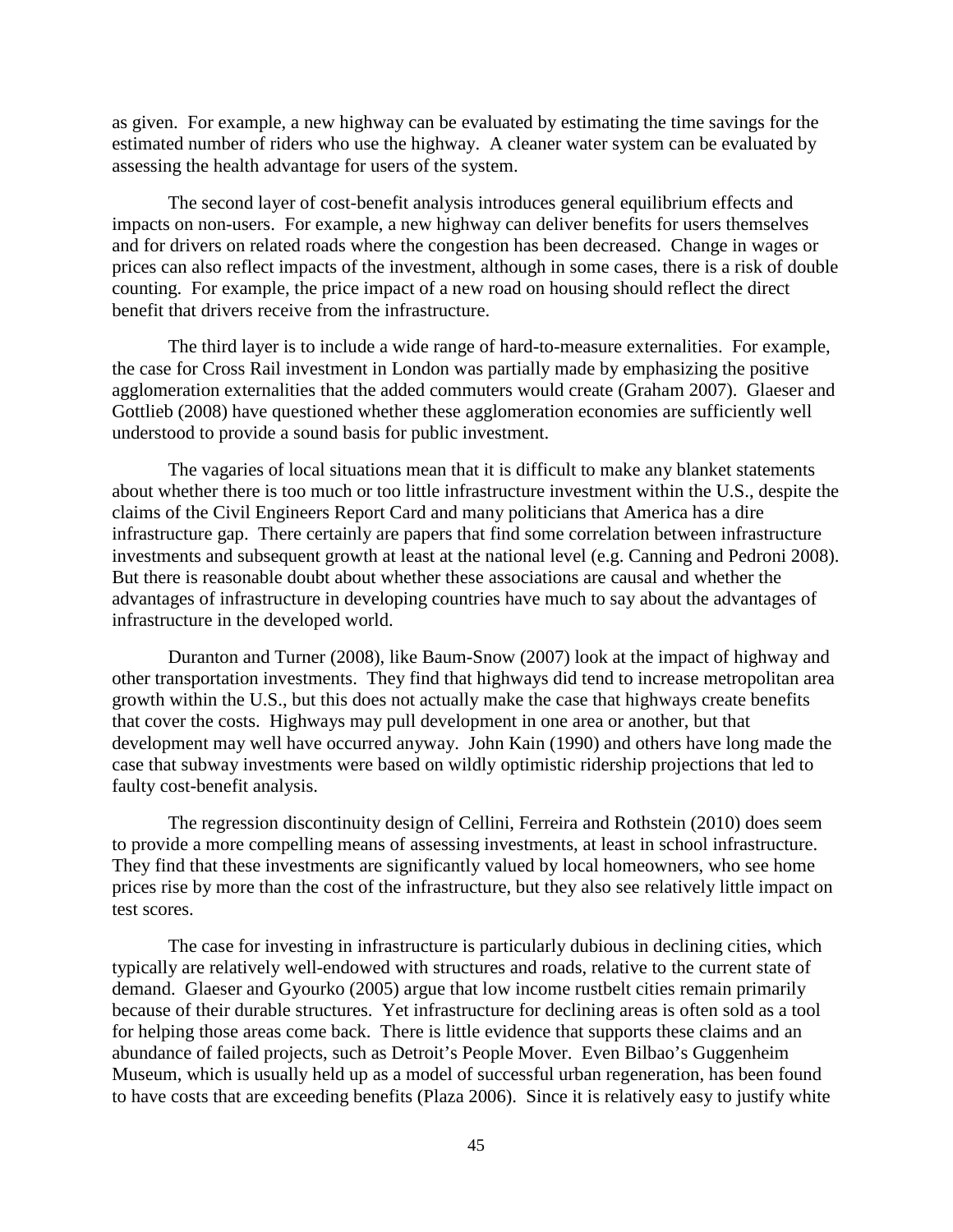elephant projects with far reaching claims about city-building, it makes sense to be particularly wary about inserting these elements into cost-benefit analysis, especially since moving economic activity from one area to another does not imply any automatic welfare gain.

 The financing of infrastructure is also a subject of a considerable economic discussion. The decision about funding infrastructure through user fees or tax revenues goes back to Adam Smith, who argued that user fee-based financing would eliminate unnecessary projects. The case against user fee financing is that the marginal social cost of using the infrastructure may be significantly below the average cost of delivering the infrastructure especially when, as in the case of public transit, the infrastructure's use reduces external costs elsewhere in the system.

If marginal social costs are less than average costs, then the standard argument is that general tax revenues should be used to pay for the infrastructure. Typically, the property tax is seen as handling this problem equitably since property owners will supposedly benefit from the infrastructure as it is capitalized into real estate prices. One argument for using other taxes, such as sales taxes, to pay for infrastructure is that some of the infrastructure's value may be experienced by the tourists or commuters who use the infrastructure to get into the city. Of course, even in those cases, the benefits of the real estate should presumably be capitalized, in part, by commercial real estate prices.

 There is also an ongoing debate about private infrastructure provision in the U.S. (Winston 2010) and throughout the world. The advocates of private provision argue that it can create more scope for innovation, more incentives for maintenance and a tighter link between costs and benefits. The opponents emphasize the extent to which private-public partnership often end in the expropriation of either the public or private entity (Engel, Fischer and Galetovic 2007).

## *Deferred Expenditures for Operating Expenditures*

While current tax expenditures are intended to cover current expenses, urban governments have often managed to contrive means of delaying costs. Historically, artful accounting played this role, but today the largest issue appears to be insufficient funding of worker pensions and retiree healthcare. Novy-Marx and Rauh (2011) present evidence that there is currently a three trillion dollar shortfall in state and local pension plans. They argue that pension plans are usually evaluated using extremely high expected asset returns, which can only be realized by taking on large amounts of risk. Yet pension obligations are essentially fixed, and for that reason, they argue that they should be evaluated essentially using risk-free rates. Even if existing accounting practices are used, many states and municipalities have managed to develop large pension shortfalls.

 The fundamental political economy model that explains this behavior is the one discussed above. Politicians seem to have an incentive to obscure the costs of current spending. As such, they strike deals with municipal unions where workers receive relatively low current wages and are compensated with relatively high levels of deferred compensation. One cost of this behavior is that communities may be purchasing more government employee time than would be optimal if voters recognized the true costs of labor*.*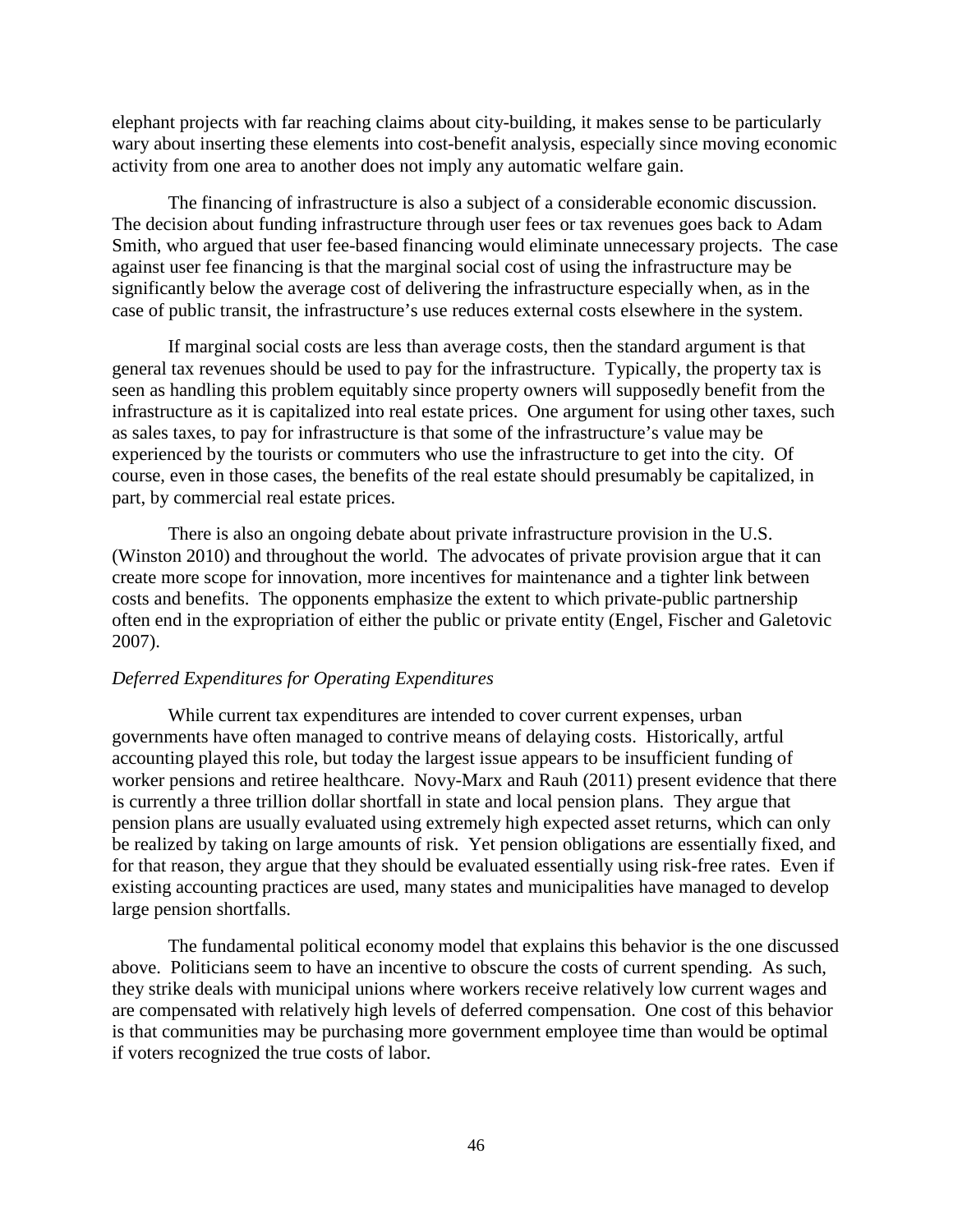Another cost is that workers may be provided with suboptimal earnings packages from a standard compensation theory framework. A simple model of optimal compensation would suggest that employers should only defer compensation if workers are more patient than employers. Yet the work of Fitzpatrick (2011) suggests that workers do not value their retirement packages terribly much. She examines an Illinois program that allowed teachers to increase the value of their pensions by making a one-time payment. For younger workers, the cost of the top up was less than one-fifth of its net present value. Yet less than one-half of younger workers typically took the deal. This suggests that the current system is distinctly suboptimal.

 If indeed deferred compensation creates social waste by pushing workers to backload compensation and leading communities to have outsized governments, then the natural fix is to ensure more transparency in the cost of pensions and other benefits. One approach would be to require more investment into state pension plans. Another approach is to follow private industry and move from defined benefit to defined contribution plans that would be funded during the year in which the employee works. Facing significant fiscal crises, many municipalities are now considering this sort of move.

## VIII. **Urban Political Economy**

In this final section, I will discuss the political economy of urban governments. I will start by discussing the institutions of local government and how local governments interact with the national political system. I will then turn to the interplay between mobility, sorting and elections. I will end with a brief discussion of urban political machines.

## *The Institutions of Local Government*

l

Typically, cities are endowed with both a legislature, such as a city council, and an executive, typically a mayor in larger governments. A smaller city legislature may employ a professional city manager to serve as its executive, which creates the possibility of benefitting from specialized skills. Allegedly, professional managers might manage to lower costs, but empirically that does not appear to be the case (Chang and Hayes 1990). Indeed, recent work finds that city spending actually falls when cities switch from managers to mayors, possibly because managers are meant to implement the plans favored by city councils, while Mayors can also veto those plans (Coate and Knight  $2011$  $2011$ ).<sup>11</sup>

Mayors are typically elected by city-wide pluralities, but city council members may be elected either from particular districts or in at large elections. Large elections essentially allow the entire city to vote on particular candidates and then winning candidates are selected based on some measure of their total support. At-large candidates can sometimes provide one of the rare examples of proportional representation in American politics. The primary literature on at-large

<span id="page-47-0"></span><sup>&</sup>lt;sup>11</sup> Vlaicu and Whalley find that cities with managers have fewer police officers per capita, which they interpret as reflecting the greater isolation of managers from popular tastes, but it is unclear whether having fewer police officers is desirable or not.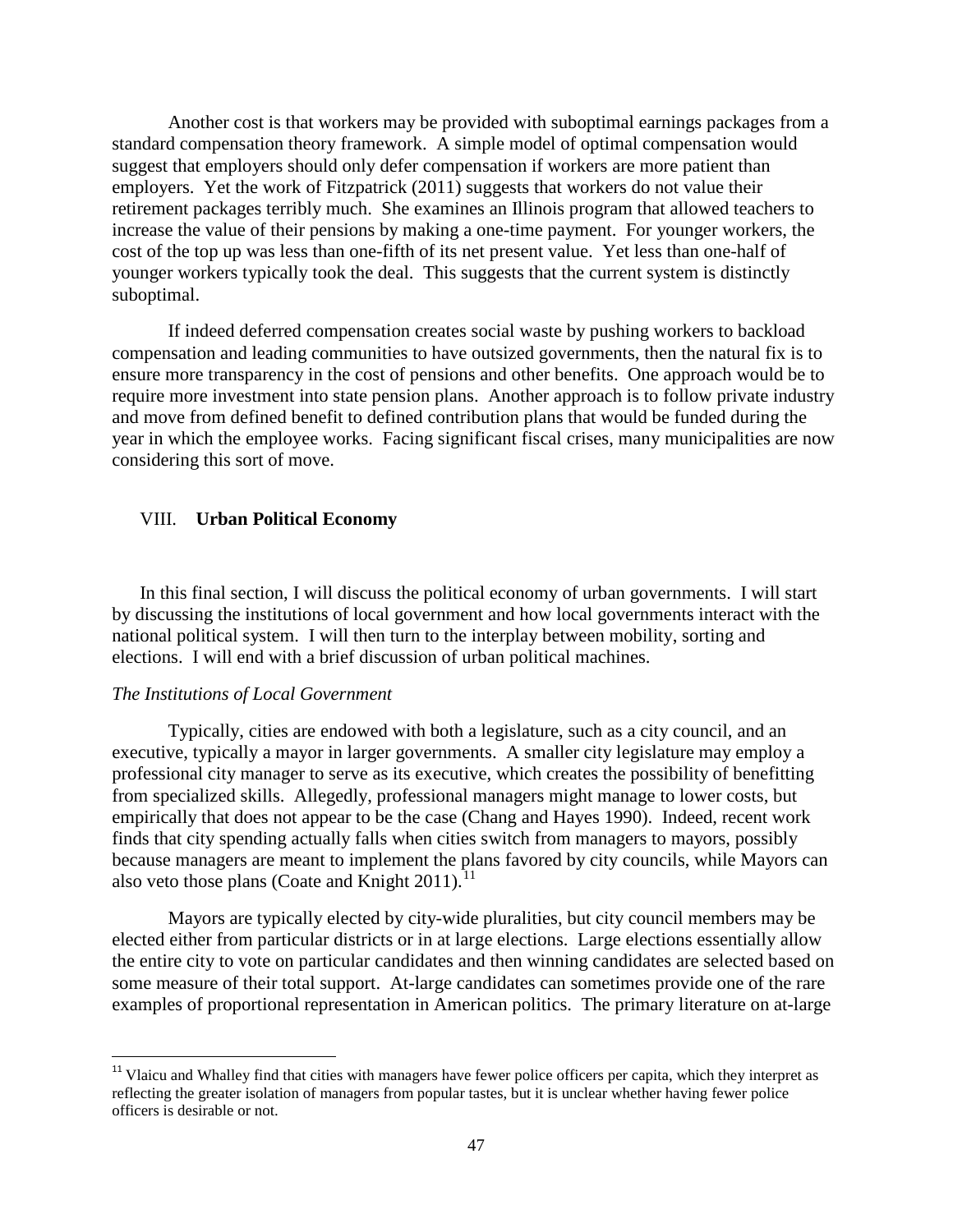elections has focused on their role in promoting diversity (e.g. Welch 1990), rather than on the functioning of the city.

In many cities, mayors appear to be able to dominate city councils because of their control over patronage and city projects. This essentially means that mayors can reward or punish city councilors as needed. As a result, in some cities, city councils seem to be only a moderate check on the power of the mayor. Indeed, the balance between legislature and executive typically seems far less even than in the federal government. City mayors also typically enjoy far more ability to generate publicity than council members, which gives them an added ability to reward and punish council members.

The advocates of strong city mayors argue that they are the only elected official who is likely to take responsibility for the overall functioning of the city. Since city council members are not really held responsible, they are more likely to be beholden to specific interest groups such as public section unions. The strong power of the mayor is seen as appropriate given the need for a responsible leader to act for the larger interests of the city, but many cities have also introduced term limits to provide some form of limitation on mayoral power. Ferreira and Gyourko (2009) show that mayors typically enjoy strong incumbency advantages and that can also provide an argument for term limits (Glaeser 1996). Interestingly, however, these limits do not always appear to be all that durable in the face of a strong mayor, as evidenced by the recent rewriting of term limits in New York City.

 Of course, mayors and city council members operate in the murky world of urban interest groups. Logan and Molotch (1987) argue that "urban growth machines" are a typical feature of many cities. These growth machines are a combination of real estate, banking and commercial interests who support the increased expansion of the city and are able to heavily influence urban policies. The effect of these machines may not be so harmful if without them cities adopt NIMBYist policies that excessively restrict the production of new buildings.

 Public sector unions are another important urban interest group that appears to carry sizable weight in local elections. The growth of public sector unions may reflect the fact that in cities, unions influence both the demand and supply of labor (Freeman 1986). American states differ sharply in the extent to which they allow collective bargaining for municipal services, and research in this area typically finds some positive impact of collective bargaining on labor costs in the relevant sector (e.g. Valletta 1989).

 Cities are, of course, also influenced by political economy factors at the national level. The over-representation of low density states in the Senate and the tendency of cities to vote with the Democratic policy may reduce the political clout of cities in the United States. In other countries, cities have often been more powerful because they are the seats of political power (Ades and Glaeser 1995).

#### *Mobility, Sorting and Elections*

The politics of cities is deeply influenced by the fact that people can move across these areas. Ferreira and Gyourko (2009) find little evidence that Democratic and Republican mayors differ in their spending policies. One explanation for this fact is that city mayors are constrained from following their ideological impulses because of the threat of out-migration. The ability to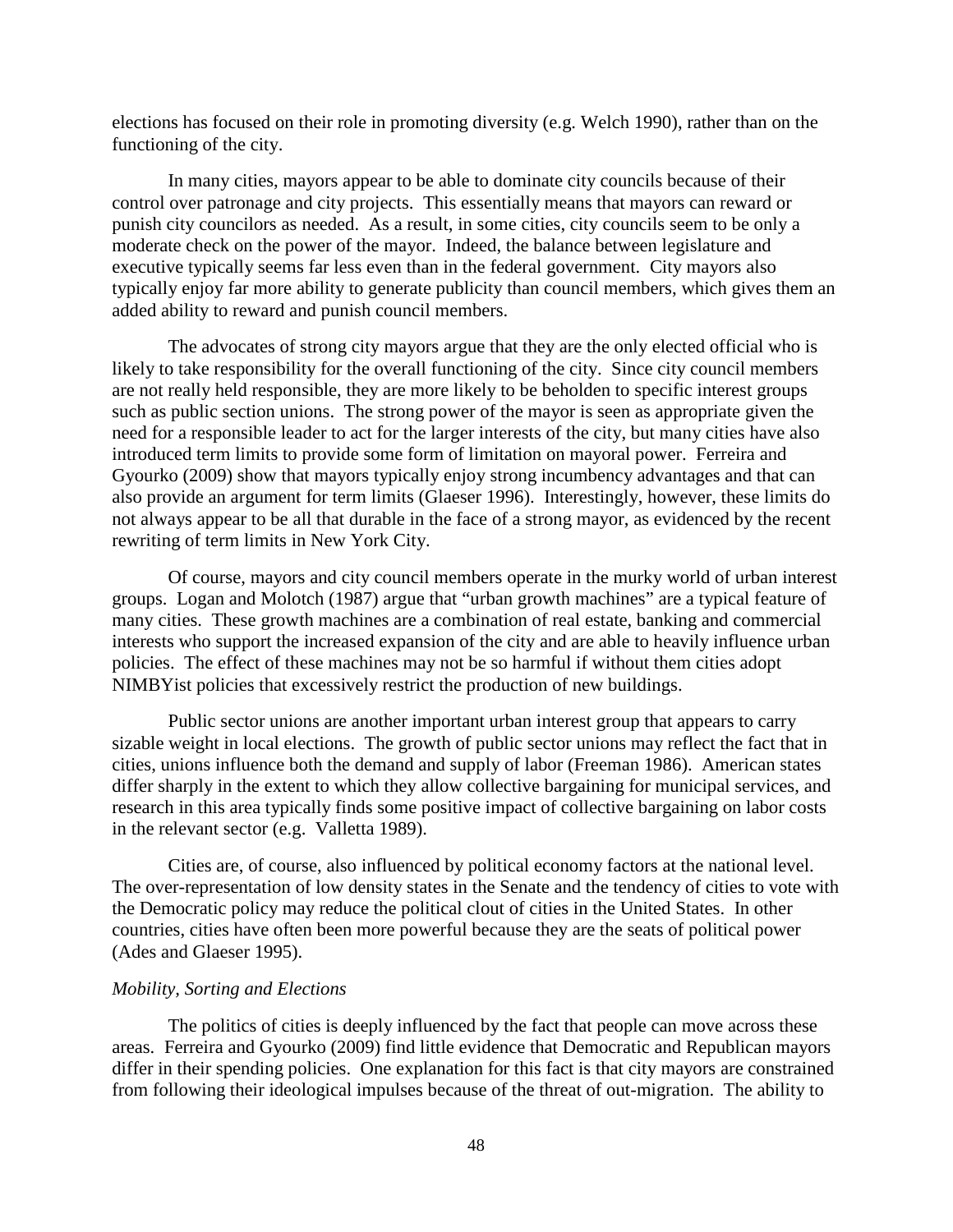leave cities may also make citizens more tolerant of strong government at the local level than at the national level.

The sorting of people across districts creates the possibility that cities might get caught in political poverty traps. If poorer people vote for more local redistribution, and if local redistribution increases the poverty of an area, then redistribution and poverty might reinforce each other, and lead to a city with high levels of poverty and little effective redistribution.

 The tendency of areas to lock themselves into poverty traps will be ameliorated if voters or politicians are forward looking and anticipate that increases in redistribution will lead to more poverty down the road. But this effect will be weakened if mayors draw their electoral support from the poor and therefore welcome the emigration of the wealthy. Glaeser and Shleifer term this phenomenon the "Curley Effect," after Boston's James Michael Curley, who seemed perfectly happy encouraging wealthier, Protestant Bostonians who opposed his leadership style to leave the city. The administration of Coleman Young in Detroit may provide another example of this phenomenon.

 Sorting across cities shapes the demographic composition of cities and this may lead to different political outcomes. Alesina, Baqir and Easterly (1999) argue that ethnic diversity makes it difficult to agree on public goods and pushes cities instead to focus on public employment that can be spread among ethnicities. Eisinger (1982) finds that African-American mayors increase the level of African-American employment in city government.

### *Urban Political Machines*

No discussion of urban political economy could be complete without some mention of the urban political machines that once controlled city governments throughout the country (Steffens 1904). The basic structure of these machines was that they would provide services to constituents who would then vote for the machine and induce their friends to vote. Critics of machines argued that they led to over-employment of semi-competent workers and corrupt profits for their leaders.

Long-lived modern mayors may create political systems that resemble old style political machines. Mayors still have patronage to dispense and they can still favor their political supporters. Yet the current situation is a shade of past excesses. The level of patronage controlled is far smaller and the legal barriers preventing wholesale expropriation of city property are far more common. Wallis, Fishback and Kantor (2006) argue that the New Deal was a crucial turning point for the fortunes of political machines that had to obey rules put in place by the federal bureaucracy.

There is a growing literature on the impact of these machines on city costs and employment. Menes (1999), for example, finds that cities with machines typically paid workers more, spent more on government, but also had more public goods.

There were several institutions that progressive reformers put in place to limit the supposedly deleterious effects of local machines. More direct democracy through referendums and recall were meant to be tools against entrenched city government. Civil service reform that limited patronage and often doled out jobs through tests was another measure against patronage politics. Rauch (1995) finds that these reforms had little impact on the overall size of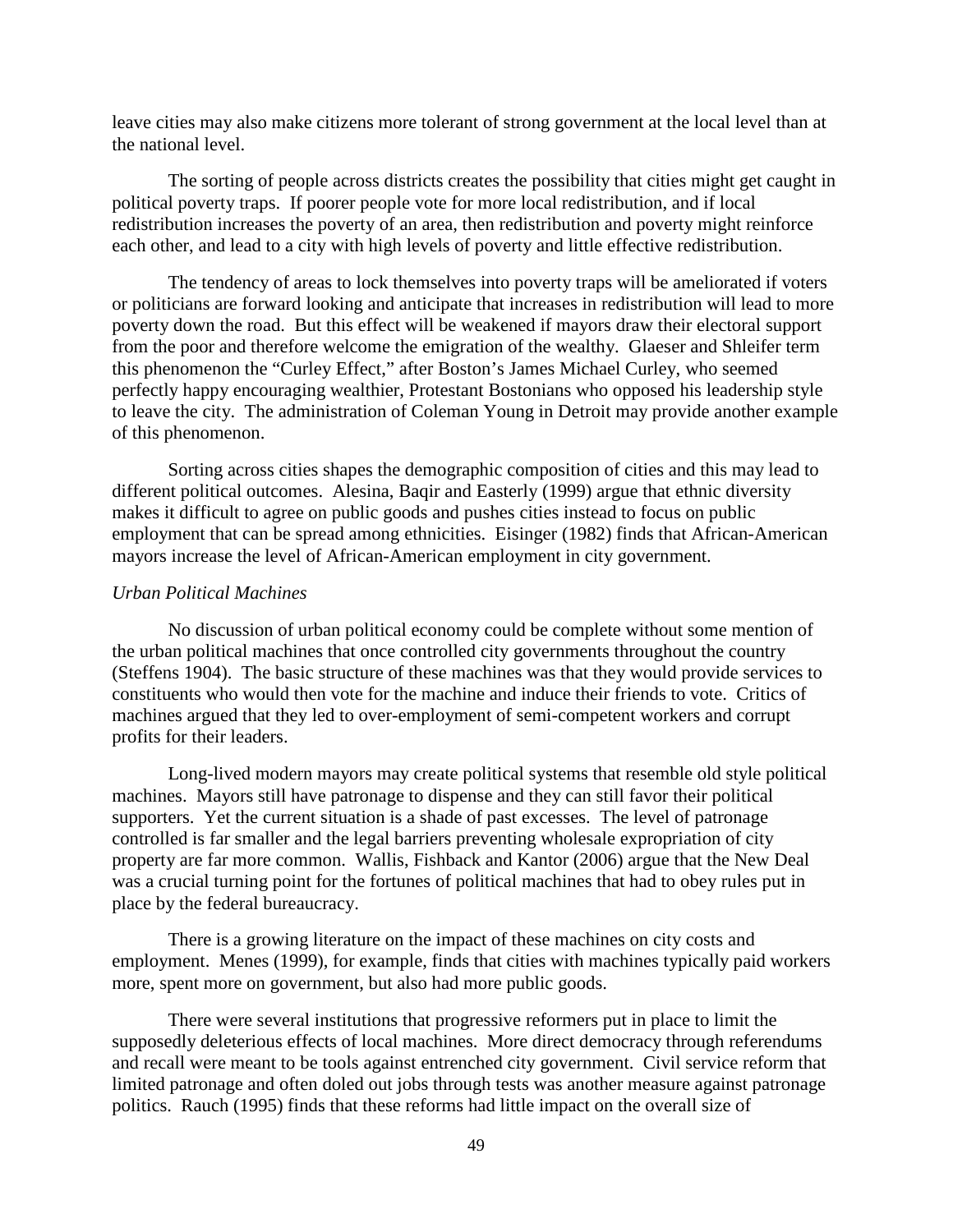government even though they did shift expenditures from labor to capital. Rauch also found that reform increased manufacturing growth.

Interestingly, while late  $20<sup>th</sup>$  century privatization was seen as a tool to combat municipal corruption and incompetence, increasing the size of the public force in the  $19<sup>th</sup>$  century was also seen as a means to combat corruption. Kickback deals between city governments and private providers of services, like street cleaning, were seen as a major problem in cities like New York. Direct public provision of street cleaning, for example, was seen as a means of reducing this problem. The long history suggests that corruption may be fought by changes in either direction—towards more or less private provision—that disturb a cozy and corrupt status quo.

# IX. **Conclusion**

Cities are an important part of the American economy and increasingly dominate the rest of the world. They need governments to address the externalities that exist in cities and local governments have often played an important role in addressing perceived national political objectives. Yet the economic literature on urban public finance is still in a relatively early stage.

The most salient aspects of urban political economy are the dependence on property taxes and the important role of intergovernmental transfers. There are good economic arguments for both features of local public finance. Yet we are far from knowing whether the current systems are, in any sense, optimal. The growing dependence of cities on federal largesse is quite understandable, but that change creates distortions and the possibility for spending that is not valued at the local level. These areas are badly in need of future research.

 In addition, local governments face important challenges regarding intertemporal tradeoffs. They operate with seemingly strict balanced budget rules, but then often seem to work hard to eliminate the impact of those rules. The political forces that lie behind this process are also an important topic for future research.

 While there was a robust urban politics literature during the 1960s, there has been less work in this area in recent years and the positive political economy revolution in political science has produced relatively few papers that are relevant for cities. This is another shortfall that is worth addressing.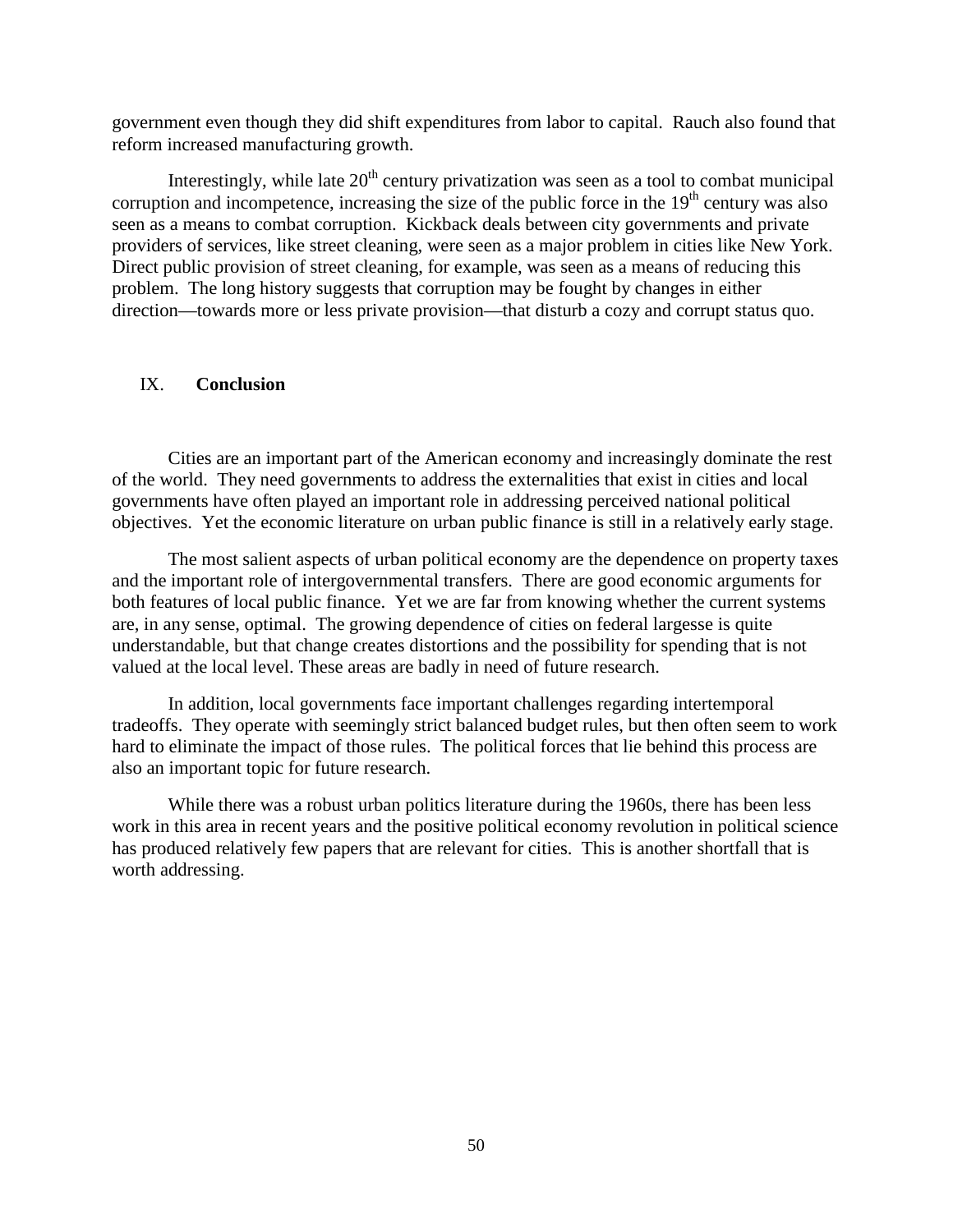#### **References**

- Abdulkadiroglu, Atila, Joshua D. Angrist, Susan M. Dynarski, Thomas J. Kane, and Parag A. Pathak. 2011. "Accountability and Flexibility in Public Schools: Evidence from Boston's Charters and Pilots." *Quarterly Journal of Economics* 126, (2): 699-748.
- Ades, Alberto F. and Edward L. Glaeser. 1995. "Trade and Circuses: Explaining Urban Giants." *Quarterly Journal of Economics* 110, (1): 195-227.
- Acemoglu, Daron, and Joshua Angrist. 2001. "How Large are Human-Capital Externalities? Evidence From Compulsory Schooling Laws." edited by Ben S. Bernanke, Kenneth Rogoff eds. Volume 15. Cambridge and London: MIT Press.
- Ackerman, Frank and Lisa Heinzerling. 2001-2002. "Pricing the Priceless: Cost-Benefit Analysis of Environmental Protection." 150, U. Pa. L. Rev. 1553.
- Alesina, Alberto, Reza Baqir, and William Easterly. 1999. "Public Goods and Ethnic Divisions." *The Quarterly Journal of Economics* 114, (4): 1243-1284.
- Alesina, Alberto, Reza Baqir, and William Easterly. 2004. "Political Jurisdictions in Heterogeneous Communities." *Journal of Political Economy* 112, (2): 348-396.
- Arnott, Richard. 1995. "Time for Revisionism on Rent Control?" *Journal of Economic Perspectives* 9, (1): 99-120.
- Arnott, Richard J., and Joseph E. Stiglitz. 1979. "Aggregate Land Rents, Expenditure on Public Goods, and Optimal City Size." *Quarterly Journal of Economics* 93, (4): 471-500.
- Atkinson, Rowland, Sarah Blandy, and M. Mostowska. 2007. "Gated Communities." *Journal of Housing and the Built Environment* 22, (2): 231-234.
- Baicker, Katherine. 2004. "The Budgetary Repercussions of Capital Convictions." *Advances in Economic Analysis & Policy* 4, (1).
- Bakija, Jon, and Joel Slemrod. 2004. "Do the Rich Flee from High State Taxes? Evidence from Federal Estate Tax Returns." *NBER Working Paper Series*. Cambridge, MA: The National Bureau of Economic Research.
- Ballou, Dale, and Matthew G. Springer. 2008. "Achievement Trade-offs and No Child Left Behind." Peabody College of Vanderbilt University.
- Barzel, Yoram. 1974. "A Theory of Rationing by Waiting," *Journal of Law and Economics.* 17, (1): 73-95.
- Baum-Snow, Nathaniel. 2007. "Did Highways Cause Suburbanization?" *The Quarterly Journal of Economics* 122, (2): 775.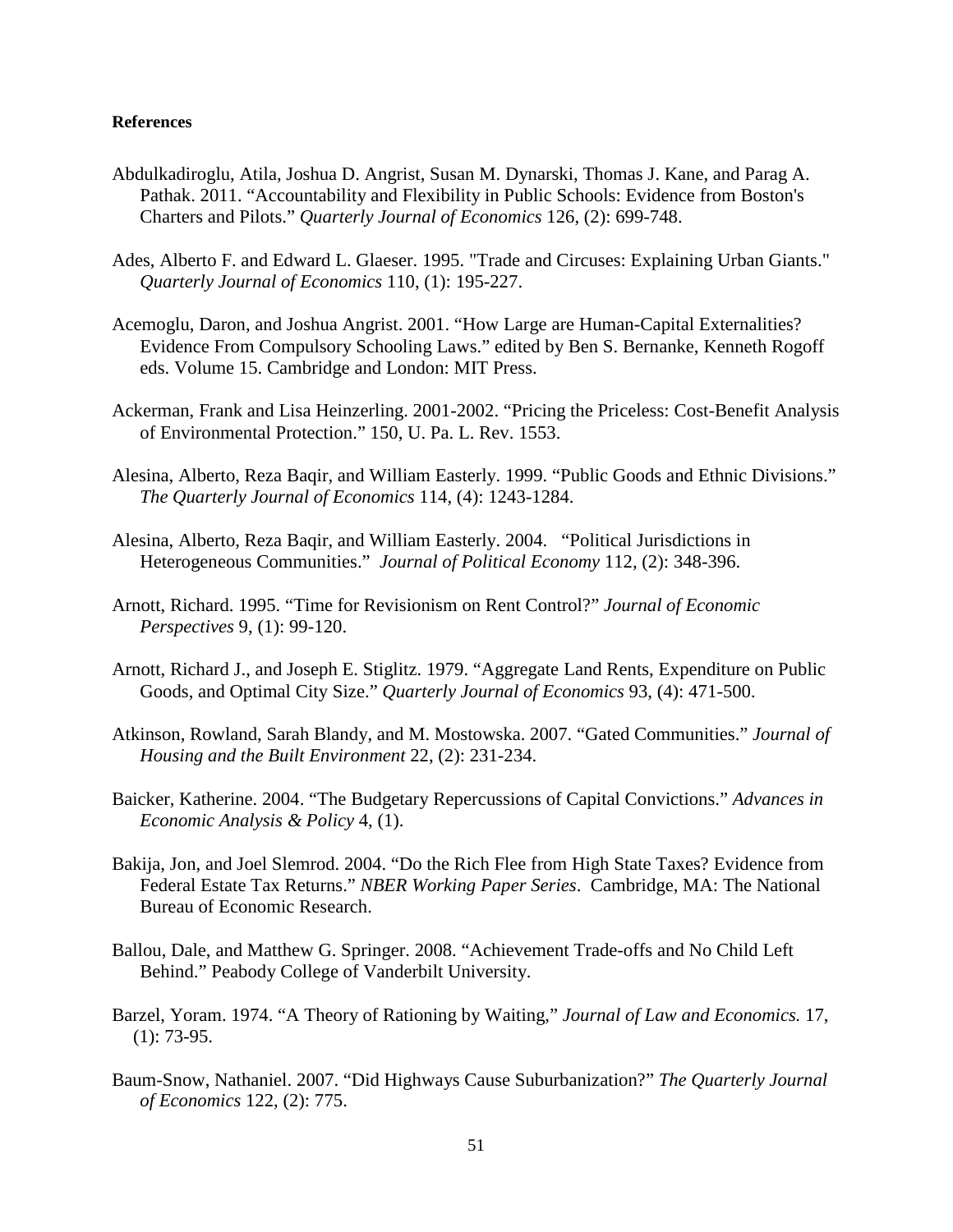- Baum-Snow, Nathaniel and Matthew E. Kahn. 2005. "Effects of Urban Rail Transit Expansions: Evidence from Sixteen Cities, 1970-2000." *Brookings-Wharton Papers on Urban Affairs*: 147-197.
- Becker, Gary S. 1965. "A Theory of the Allocation of Time," *Economic Journal* 75, (299): 493-517.
- Belfield, Clive R., Milagros Nores, Steve Barnett, and Lawrence Schweinhart. 2006. "The High/Scope Perry Preschool Program: Cost-benefit Analysis using Data from the Age-40 Followup." *Journal of Human Resources* 41, (1): 162-190.
- Berry, Christopher, R. 2009. *Imperfect union: Representation and taxation in multilevel governments*. Cambridge University Press.
- Besley, Timothy and Stephen Coate. 2003. "Centralized Versus Decentralized Provision of Local Public Goods: A Political Economy Approach," *Journal of Public Economics* 87, (12): 2611-2637.
- Black, Sandra E. 1999. "Do Better Schools Matter? Parental Valuation of Elementary Education." *Quarterly Journal of Economics* 114, (2): 577-599.
- Blakely, Edward J.and Mary Gail Snyder. 1999. *Fortress America: Gated Communities in the United States*. Washington, D.C.: Brookings Institution Press.
- Blank, Rebecca M. 1988. "The Effect of Welfare and Wage Levels on the Location Decisions of Female-headed Households" *Journal of Urban Economics* 24, (2):86-211.
- Bleakley , Hoyt and Jeffrey Lin, 2010. ["Portage: Path Dependence and Increasing Returns in](http://ideas.repec.org/p/nbr/nberwo/16314.html)   [U.S. History,](http://ideas.repec.org/p/nbr/nberwo/16314.html)" *[NBER Working Papers](http://ideas.repec.org/s/nbr/nberwo.html) 16314*, Cambridge, MA: The National Bureau of Economic Research.
- Bloom, Nicholas, Propper, Carol, Seiler, Stephan, and John Van Reenan. 2010. "The Impact of Competition on Management Quality: Evidence from Public Hospitals." *NBER Working Papers 16032*, Cambridge, MA: The National Bureau of Economic Research.
- Boffa, Federico, Amedeo Piolatto, and Giacomo A. M. Ponzetto. 2012. "Centralization and Accountability: Theory and Evidence from the Clean Air Act." mimeograph.
- Borjas, George J. 1999. "Immigration and Welfare Magnets." *Journal of Labor Economics* 17, (4): 607-637.
- Bradbury, Katharine L., Christopher J. Mayer, and Karl E. Case. 2001. "Property tax limits, local fiscal behavior, and property values: Evidence from Massachusetts under Proposition 2 1/2." *Journal of Public Economics* 80, (2): 287-311.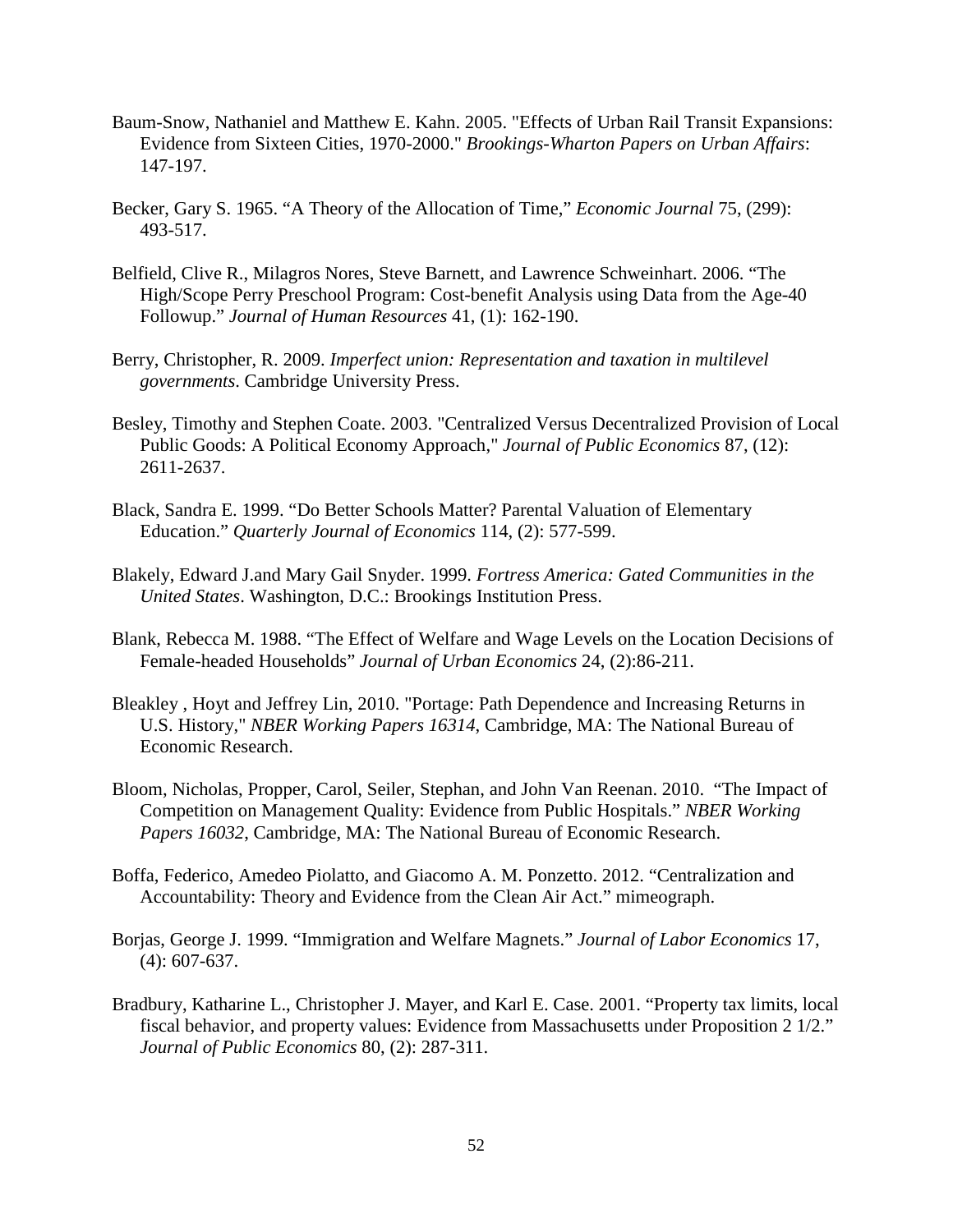- Braga, Anthony A. 2010. "Setting a Higher Standard for the Evaluation of Problem-Oriented Policing Initiatives." *Criminology & Public Policy* 9.1, (2): 173-182.
- Brooks, Leah. 2008. "Volunteering to Be Taxed: Business Improvement Districts and the Extra-Governmental Provision of Public Safety." *Journal of Public Economics* 1-2: 388- 406.
- Brueckner, Jan K., 1990. "Growth controls and land values in an open city." *Land Economics* 66, 237–248.
- Buettner, Thiess, and David E. Wildasin. 2006. "The dynamics of municipal fiscal adjustment." *Journal of Public Economics* 90, (6-7): 1115-1132.
- Canning, David, and Peter Pedroni. 2008. "Infrastructure, long-run economic growth and causality tests for cointegrated panels." *Manchester School* 76, (5): 504-527.
- Carlton, Dennis. 1983. "The location and employment choices of new firms: An econometric model with discrete and continuous endogenous variables." *Review of Economics and Statistics*. 65, (3) : 440-9.
- Cellini, Stephanie Riegg, Fernando Ferreira, and Jesse Rothstein. 2010. "The value of school facility investments: Evidence from a dynamic regression discontinuity design." *The Quarterly Journal of Economics* 125, (1): 215.
- Chang, Semoon and Kathy Hayes. 1990. "The relative efficiency of city manager and mayorcouncil forms of government." *Southern Economic Journal* 57, (1): 167-177.
- Ciccone, Antonio and Robert E. Hall. 1996. "Productivity and the Density of Economic Activity." *American Economic Review* 86 (1): 54-70.
- Coate, Stephen and Brian Knight. 2011. "Government Form and Public Spending: Theory and Evidence from U.S. Cities," *American Economic Journal: Economic Policy* (3): 82-112.
- Cohen, Roger, Lai, Andrew and Charles Steindel. 2011. "The Effects of Marginal Tax Rates on Interstate Migration in the U.S." New Jersey Department of Revenue mimeograph.
- Cook, Philip J., and Jens Ludwig. 2010. "Economical crime control." *NBER Working Paper Series*. Cambridge, MA: The National Bureau of Economic Research.
- Coughlin, Cletus C., Joseph V. Terza, and Vachira Arromdee. 1991. "State characteristics and the location of foreign direct investment within the United States." *Review of Economics and Statistics* 73, (4): 675-683.
- Cullen, Julie Berry and Steven D. Levitt. 1999. "Crime, Urban Flight, and the Consequences for Cities." *Review of Economics and Statistics* 81, (2): 159-169.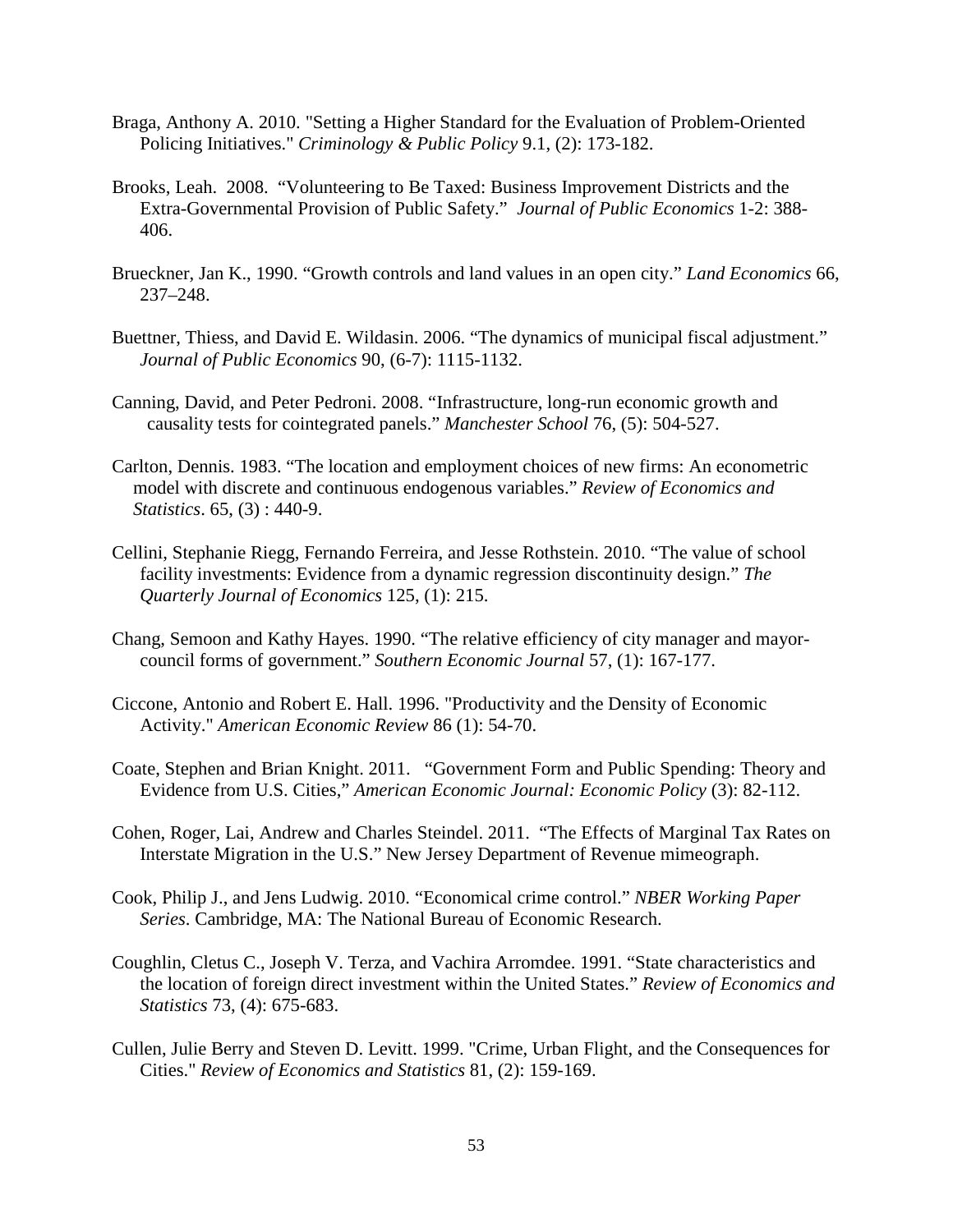- Currie, Janet, and Aaron Yelowitz. 2000. "Are public housing projects good for kids?" *Journal of Public Economics* 75, (1): 99-124.
- Cutler, David M. and Edward L. Glaeser. 1997. "Are Ghettos Good Or Bad?" *Quarterly Journal of Economics* 112, (3): 827-872.
- Cutler, David and Grant Miller. 2006. *"*Water, Water Everywhere: Municipal Finance and Water Supply in American Cities." Edward L. Glaeser and Claudia Goldin (Eds). *A National Bureau of Economic Research Conference Report.* Chicago and London: University of Chicago Press.
- Dee, Thomas S., and Brian Jacob. 2011. "The Impact of No Child Left Behind on Student Achievement." *Journal of Policy Analysis and Management* 30, (3): 418-446.
- de Mello, Luiz R, Jr. "Fiscal Decentralization and Intergovernmental Fiscal Relations: A Cross-Country Analysis." 2000. *World Development* 28, (2): 365-380.
- Diamond, Charles A. and Curtis J. Simon. 1990. "Industrial Specialization and the Returns to Labor." *Journal of Labor Economics* 8, (2): 175-201.
- Dillinger, William and Steven B. Webb. 1999. "Fiscal Management in Federal Democracies: Argentina and Brazil." *Economica (National University of La Plata)* 45, (3): 423-483.
- Donohue, John J. and Jens Ludwig. 2007. *More COPS*. Brookings Institution Policy Brief 158. Washington, DC: Brookings Institution.
- Donohue, John J, III and Peter Siegelman. 1998. ["Allocating Resources among Prisons and](http://ideas.repec.org/a/ucp/jlstud/v27y1998i1p1-43.html)  [Social Programs in the Battle against Crime,](http://ideas.repec.org/a/ucp/jlstud/v27y1998i1p1-43.html)" *[The Journal of Legal Studies](http://ideas.repec.org/s/ucp/jlstud.html)* 27, (1): 1-43.
- Duggan, Mark G. (2000) "Hospital Ownership And Public Medical Spending," *Quarterly Journal of Economics* 115, (4): 1343-1373.
- Duranton, Gilles and Diego Puga. 2005. "From Sectoral to Functional Urban Specialisation." *Journal of Urban Economics* 57, (2): 343-370.
- Duranton, Gilles and Matthew A. Turner. 2009. "The fundamental law of road congestion: Evidence from US cities." *Working Paper w15376*. Cambridge, MA: The National Bureau of Economic Research.
- Ebel, Robert D. and Serdar Yilmaz. 2003. *On the Measurement and Impact of Fiscal Decentralization*, edited by Jorge Martinez-Vazquez, James Alm. *Studies in Fiscal Federalism and State-Local Finance*. Cheltenham, U.K. and Northampton, Mass.: Elgar.
- Eisinger, Peter K. 1982. "Black employment in municipal jobs: The impact of black political power." *American Political Science Review* 76, (2): 380-392.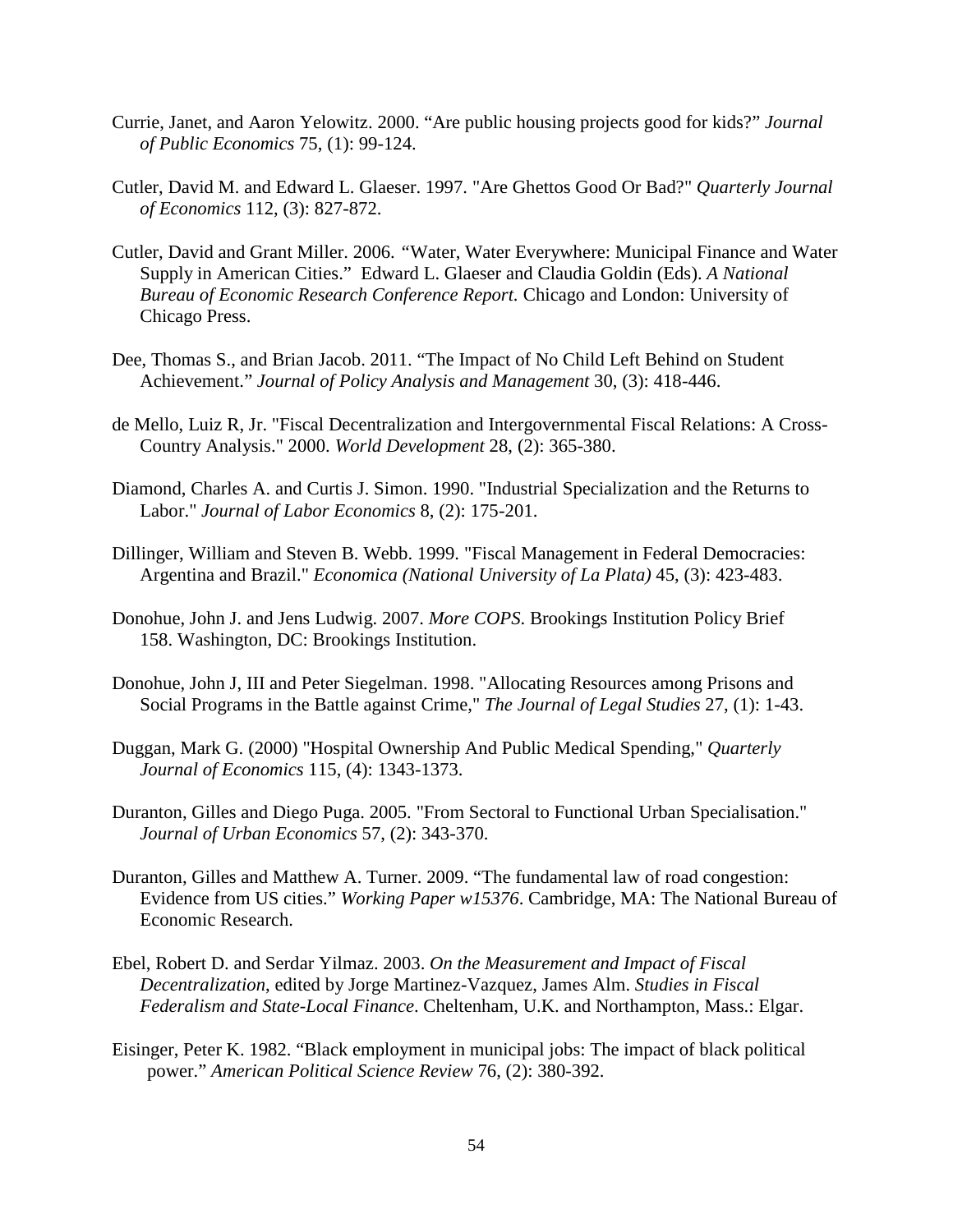- Ellen, Ingrid, Schwartz, Amy and Ioan Voicu. 2007. "The Impact of Business Improvement Districts on Property Values: Evidence from New York City" *Brookings-Wharton Papers on Urban Affairs*: 1-39.
- Engel, Eduardo, Ronald Fischer, and Alexander Galetovic. 2007. "The basic public finance of public-private partnerships." *NBER Working Paper Series*. Cambridge, MA: The National Bureau of Economic Research.
- Evans, William N., and Emily G. Owens. 2007. "COPS and crime." *Journal of Public Economics* 91, (1-2): 181-201.
- Feldstein, Martin, and Marian Vaillant Wrobel. 1998. "Can state taxes redistribute income?"*Journal of Public Economics* 68, (3): 369-396.
- Ferraz, Claudio and Frederico Finan. 2008. "Exposing Corrupt Politicians: The Effects of Brazil's Publicly Released Audits on Electoral Outcomes." *Quarterly Journal of Economics* 123, (2): 703-745.
- Ferreira, Fernando and Joseph Gyourko. 2009. "Do Political Parties Matter? Evidence from U.S. Cities." *Quarterly Journal of Economics* 124, (1): 399-422.
- Ferrie, Joseph P. and Werner Troesken. 2008. "Water and Chicago's Mortality Transition, 1850- 1925." *Explorations in Economic History* 45, (1): 1-16. doi:10.1016/j.eeh.2007.06.001.
- Fischel, William A. 1989. "Did Serrano cause Proposition 13?" *National Tax Journal (1986- 1998)* 42, (4): 465-465.
- Fishback, Price V. 2007. "The New Deal." In *Government and the American Economy: A New History.* Chicago: University of Chicago Press.
- Fishback, Price V., William C. Horrace, and Shawn Kantor. 2005. "Did New Deal Grant programs stimulate local economies? A study of federal grants and retail sales during the Great Depression." *The Journal of Economic History* 65, (1): 36-71.
- Fitzpatrick, Maria D. 2011. "How Much Do Public School Teachers Value Their Retirement Benefits?" mimeo, Stanford Institute for Economic Policy Research.
- Frankena, Mark. 1975. "Alternative models of rent control." *Urban Studies* 12, (3): 303-308.
- Freeman, Richard B. 1986. "Unionism comes to the public sector." *Journal of Economic Literature* 24, (March): 41 -86.
- Freudenberg, Nicholas, Marianne Fahs, Sandro Galea, and Andrew Greenberg. 2006. "The impact of New York City's 1975 fiscal crisis on the tuberculosis, HIV, and homicide syndemic." *American Journal of Public Health* 96, (3): 424-34.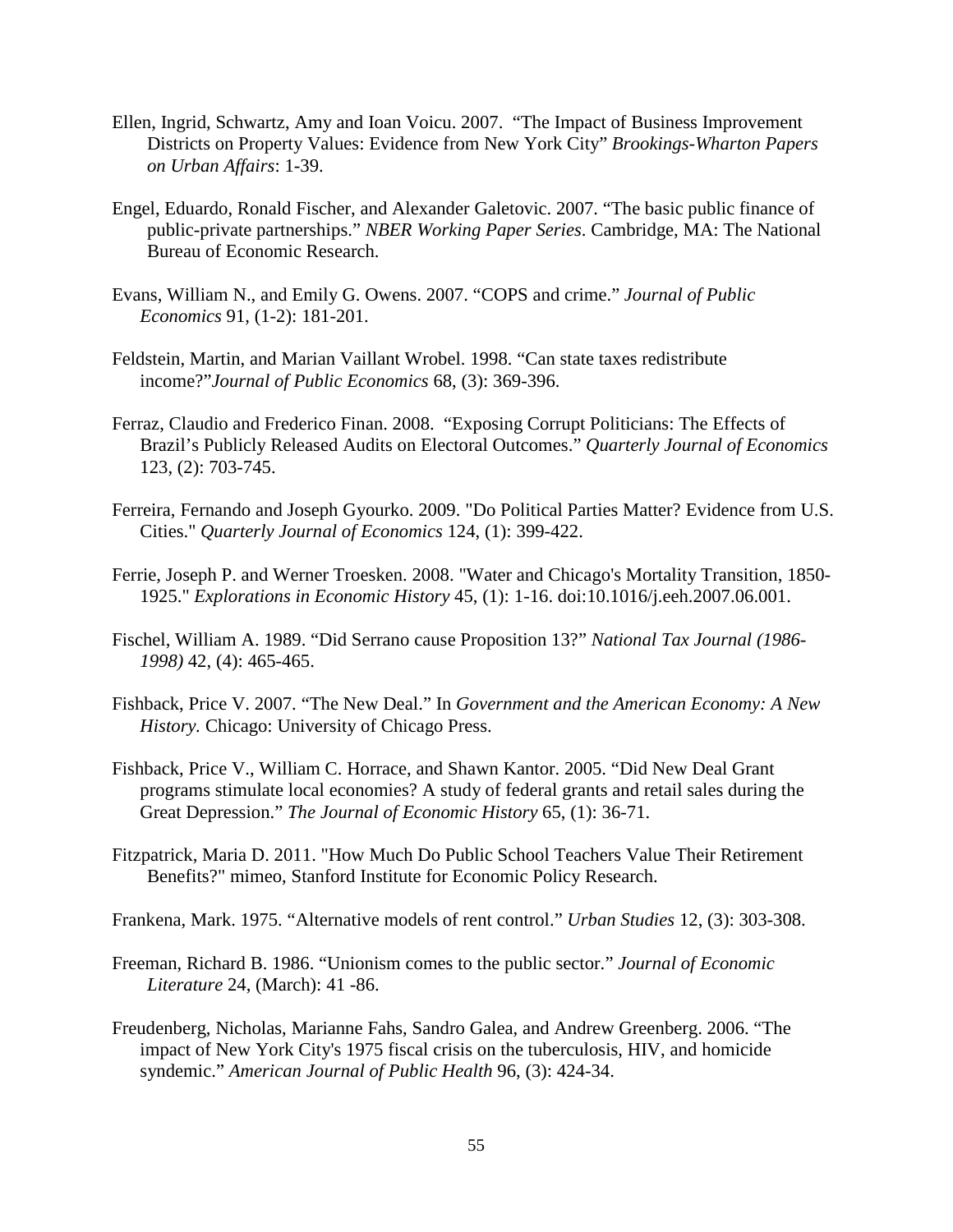- Friedman, Milton, and G. J. Stigler. 1946. *Roofs or ceilings: The current housing problem*. (Popular essays on current problems, v. 1, no.2). Foundation for Economic Education, Inc.
- Friedrich, Peter, Joanna Gwiazda, and Chang Woon Nam. 2003. *Development of Local Public Finance in Europe*.
- Gamper-Rabindran, Shanti, Shakeeb Khan, and Christopher Timmins. 2010. "The Impact of Piped Water Provision on Infant Mortality in Brazil: A Quantile Panel Data Approach." *Journal of Development Economics* 92, (2): 188-200.
- Glaeser, Edward L. 1996. The incentive effects of property taxes on local governments. *Public Choice* 89, (1-2): 93-111.
- Glaeser, Edward L. 1999. "Learning in Cities." *Journal of Urban Economics* 46, (2): 254-277.
- Glaeser, Edward L., and Joshua D. Gottlieb. 2008. "The economics of place-making Policies" *Brookings Papers on Economic Activity* (1): 155-253.
- Glaeser, Edward L., and Joseph Gyourko. 2005. "Urban decline and durable housing." *The Journal of Political Economy* 113, (2): 345-375.

Glaeser, Edward L., and Joseph Gyourko. "Arbitrage in Housing Markets." 2009. In *Housing Markets and the Economy: Risk, Regulation, and Policy* (Edward L. Glaeser and John M. Quigley, eds.), Cambridge: Lincoln Institute of Land Policy, 113-146.

- Glaeser, Edward L., Joseph Gyourko, and Raven Saks. 2005. "Why is Manhattan so Expensive? Regulation and the Rise in Housing Prices." *Journal of Law and Economics* 48, (2): 331-369.
- Glaeser, Edward L., Matthew E. Kahn, and Jordan Rappaport. 2008. "Why do the Poor Live in Cities? the Role of Public Transportation." *Journal of Urban Economics* 63, (1): 1-24.

Glaeser , Edward L., Jed Kolko, and Albert Saiz. 2001. "Consumer City." *Journal of Economic Geography.* 1, (1): 27-50.

- Glaeser, Edward L., and Erzo F. P. Luttmer. 2003. "The misallocation of housing under rent control." *The American Economic Review* 93, (4): 1027-1046.
- Glaeser, Edward L. and David C. Mare. 2001. "Cities and Skills." *Journal of Labor Economics* 19, (2): 316-342.
- Glaeser, Edward L. and John R. Meyer (Eds.). 2002. *Chile, Political Economy of Urban Development* Cambridge, MA: Harvard University Press.
- Glaeser, Edward L. and Bruce Sacerdote. 2000. "The Social Consequences of Housing." *Journal of Housing Economics* 9, (1-2): 1-23.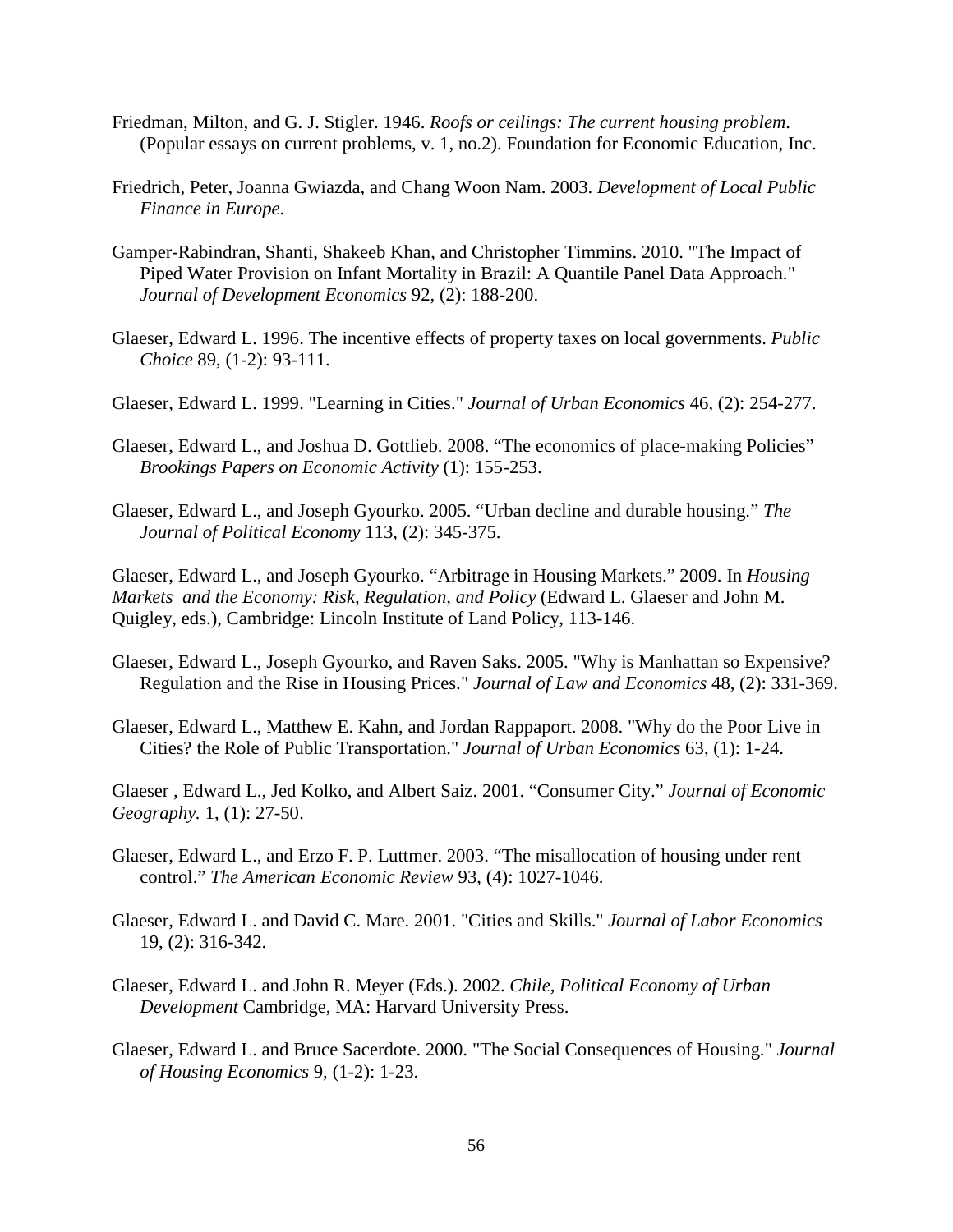- Glaeser, Edward L. and Bruce Sacerdote. 1999. "Why is there More Crime in Cities?" *Journal of Political Economy* 107, (6): S225-S258.
- Glaeser , Edward and Andrei Shleifer. 2001. "Not-for-Profit Entrepreneurs." *Journal of Public Economics* 81, (1): 99-115.
- Glaeser, Edward L., Matthew Resseger and Kristina Tobio. 2011. "Urban Inequality" in *Justice for All: Promoting Social Equity in Public Administration* (Norman J. Johnson and James H. Svara, eds.) Armonk, New York: M.E. Sharpe, 76-99.
- Goolsbee, Austan, Michael F. Lovenheim, and Joel Slemrod. 2010. "Playing with Fire: Cigarettes, Taxes, and Competition from the Internet." *American Economic Journal: Economic Policy* 2, (1): 131–54.
- Gordon, Roger H., and Gilbert E. Metcalf. 1991. "Do tax-exempt bonds really subsidize municipal capital?" *National Tax Journal (1986-1998)* 44, (4): 71-71.
- Gordon, Roger H., and Joel Slemrod. 1986. "An empirical examination of municipal financial policy." edited by Harvey S. Rosen. *National Bureau of Economic Research Project Report Series.* Chicago and London: University of Chicago Press.
- Graham, Daniel J. 2007. "Agglomeration, Productivity and Transport Investment." *Journal of Transport Economics and Policy* 41, (3): 317-343.
- Gramlich, Edward M. 1976. ["The New York City Fiscal Crisis: What Happened and What Is to](http://ideas.repec.org/a/aea/aecrev/v66y1976i2p415-29.html)  [Be Done?"](http://ideas.repec.org/a/aea/aecrev/v66y1976i2p415-29.html) *[American Economic Review](http://ideas.repec.org/s/aea/aecrev.html)* 66, (2): 415-29.
- Grembi, Veronika, Nannicini, Thomaso and Ugo Troiano. 2011. "Do Fiscal Rules Matter? A Difference-in-Discontinuities Design," mimeograph.
- Greenstone, Michael, Richard Hornbeck, and Enrico Moretti. 2010. "Identifying Agglomeration Spillovers: Evidence from Winners and Losers of Large Plant Openings." *Journal of Political Economy* 118, (3): 536-598.
- Gyourko, Joseph, Albert Saiz, and Anita Summers. 2008. "A New Measure of the Local Regulatory Environment for Housing Markets: The Wharton Residential Land use Regulatory Index." *Urban Studies* 45, (3): 693-729.
- Hansmann, Henry. 1981. "The Rationale for Exempting Nonprofit Organizations From Corporate Income Taxation." *Yale Law Journal* 91, (1): 54-100.
- Hansmann, Henry, Daniel Kessler, and Mark McClellan. 2003. "Ownership form and trapped capital in the hospital business." *The governance of not-for-profit organizations*.
- Hanushek, Eric A. 2000. Rationalizing school spending: Efficiency, externalities and equity, and their connection to rising costs. *University of Rochester - Wallis Institute of Political Economy, Wallis Working Papers: WP2, 2000*.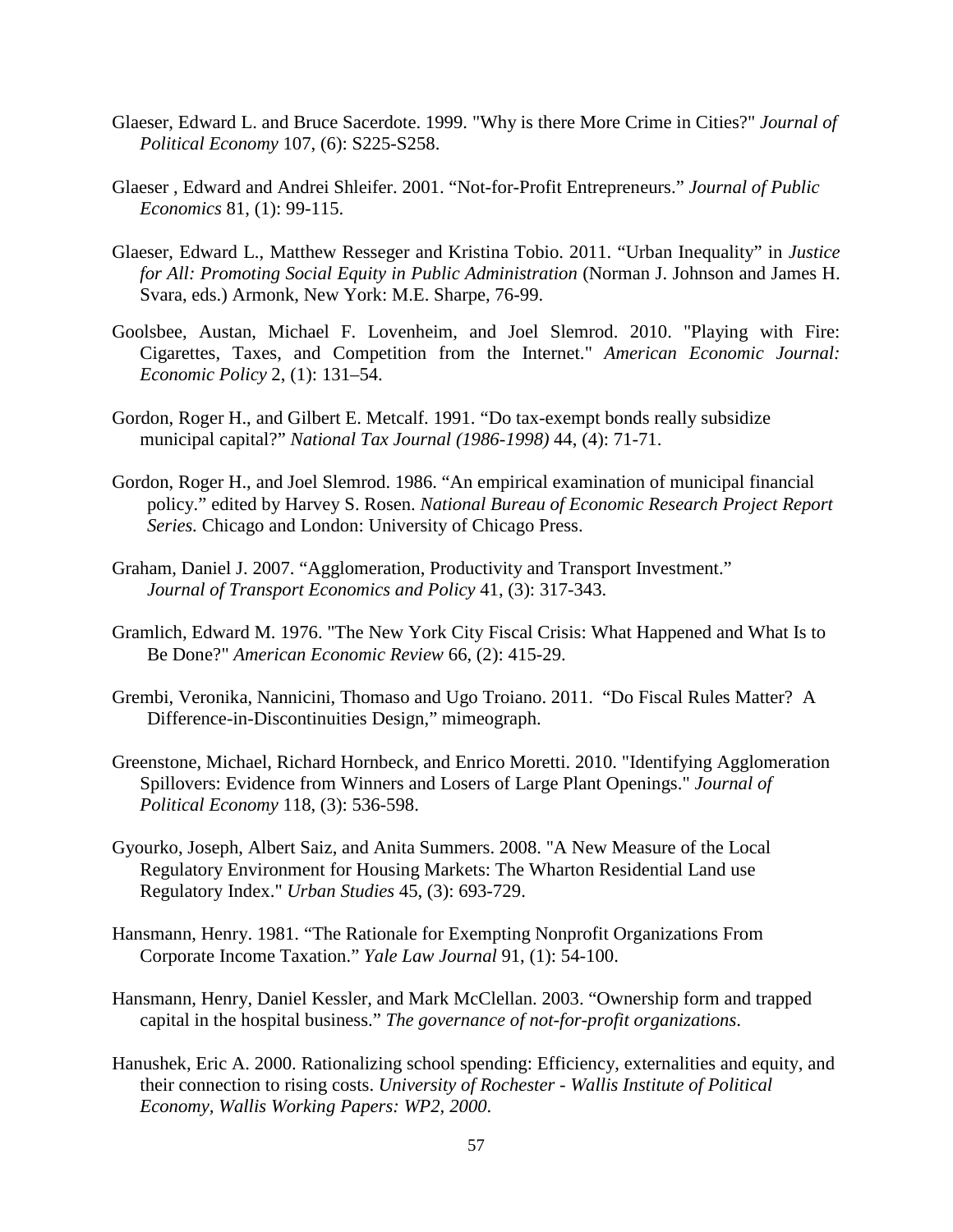- Hanushek, Eric A. 2003. "The failure of input-based schooling policies." *Economic Journal* 113, (485): F64-F98.
- Hart, Oliver, Andrei Shleifer, and Robert W.Vishny. 1997. "The Proper Scope of Government: Theory and an Application to Prisons." *Quarterly Journal of Economics* 112, 1127-1161.
- Haughwout, Andrew, Robert Inman, Steven Craig, and Thomas Luce. 2004. "Local revenue hills: Evidence from four U.S. cities." *Review of Economics and Statistics* 86, (2): 570-585.
- Heckman, James J., Lance Lochner, and Christopher Taber. 1998. "General-Equilibrium Treatment Effects: A Study of Tuition Policy." *American Economic Review* 88, (2): 381-386.
- Hilber, Christian A. L., and Christopher Mayer. 2009. "Why do Households without Children Support Local Public Schools? Linking House Price Capitalization to School Spending." *Journal of Urban Economics* 65, (1): 74-90.
- Hirsch, Werner Z. 1965. "Cost Functions of an Urban Government Service: Refuse Collection." *Review of Economics and Statistics* 47, (1): 87-92.
- Holmes, Thomas J. 1998. "The effect of state policies on the location of manufacturing: Evidence from state borders." *The Journal of Political Economy* 106, (4): 667-705.
- Howe, Charles W. 1971. *Benefit-Cost Analysis for Water System Planning*. Monograph No. 2. American Geophysical Union : Washington, D.C.
- Hoxby, Caroline M. 2000. "Does Competition among Public Schools Benefit Students and Taxpayers?" *American Economic Review* 90, (5): 1209-1238.
- Hoxby, Caroline M. and Sonali Murarka. 2009. "Charter Schools in New York City: Who Enrolls and How They Affect Their Students' Achievement. *Working Paper w14852.*  Cambridge, MA: The National Bureau of Economic Research.
- Inman, Robert P. 1998. "Do balanced budget rules work? U.S. experience and possible lessons for the EMU." *NBER Working Paper Series*. Cambridge, MA: The National Bureau of Economic Research.
- Jacob, Brian A. 2004. "Public housing, housing vouchers, and student achievement: Evidence from public housing demolitions in Chicago." *The American Economic Review* 94, (1): 233- 258.
- Jacobs, Jane. 1968. *The Economy of Cities*. New York: Vintage Books.
- Johnson, Dale G. 1951. "Rent control and the distribution of income." *The American Economic Review* 41, (2): 569-569.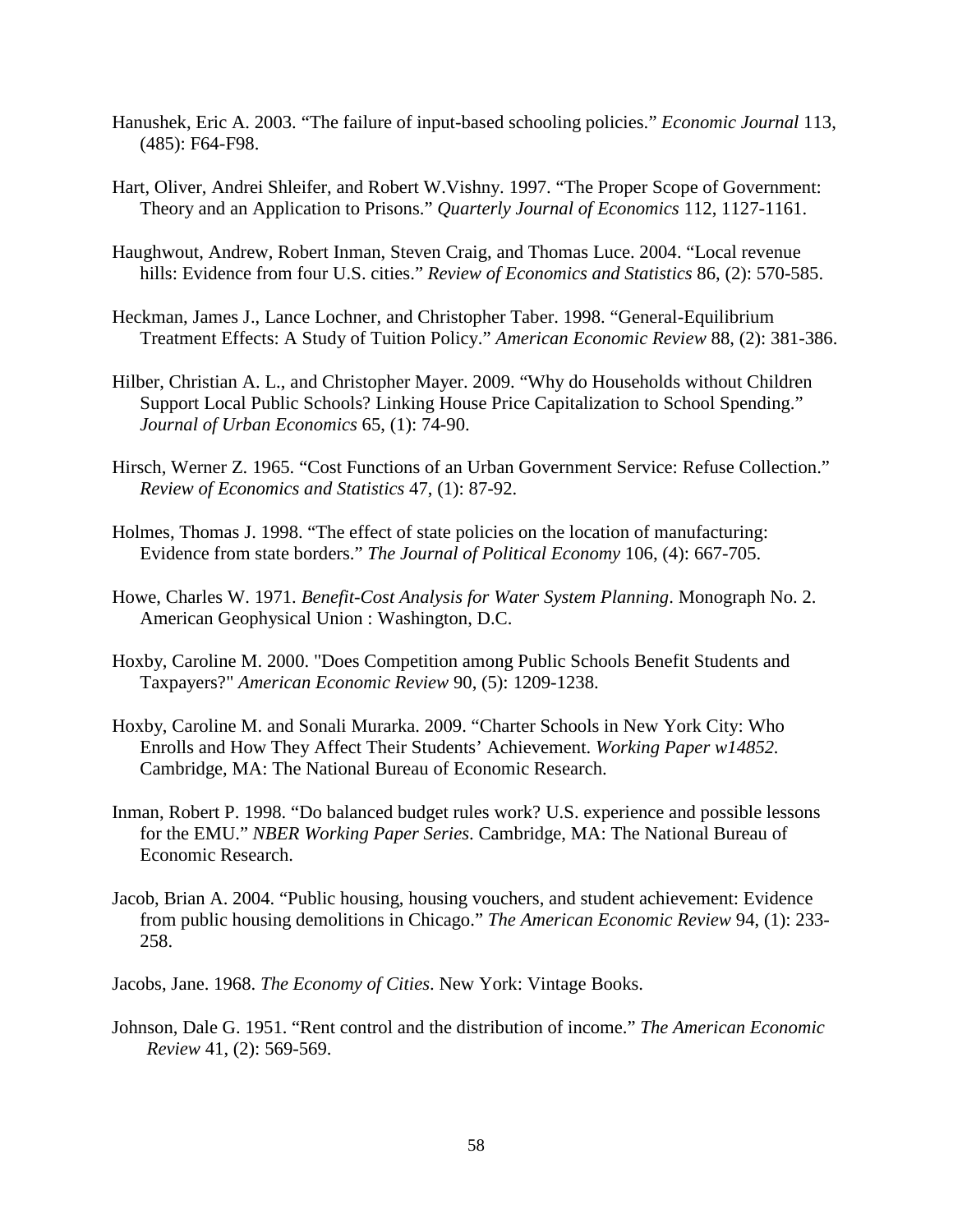- Kain, John F. 1990. "Deception in Dallas: strategic misrepresentation in the promotion and evaluation of rail transit." *Journal of the American Planning Association*, Spring: 184–196.
- Kline, Patrick and Enrico Moretti. 2011. "Local Economic Development, Agglomeration Economies, and the Big Push: 100 Years of Evidence from the Tennessee Valley Authority," mimeographed.
- Krueger, Anne. 2002. "Crisis Prevention and Resolution: Lessons from Argentina." International Monetary Fund.
- Krueger, Alan B. 2003. "Economic Considerations and Class Size." *Economic Journal* 113, (485): F34-F63.
- Krugman, Paul. 1991. "Increasing Returns and Economic Geography." *The Journal of Political Economy* 99: 483-499*.*
- Levine, Phillip B., and David J. Zimmerman. 1999. "An empirical analysis of the welfare magnet debate using the NLSY." *Journal of Population Economics* 12, (3): 391-409.
- Levitt, Steven D. 1996. "The Effect of Prison Population Size on Crime Rates: Evidence from Prison Overcrowding Litigation." *Quarterly Journal of Economics* 111, (2): 319-351.
- Levitt, Steven D. 1997. "Using Electoral Cycles in Police Hiring to Estimate the Effect of Police on Crime." *American Economic Review* 87, (3): 270-290.
- Levitt, Steven D. 2004. "Understanding Why Crime Fell in the 1990s: Four Factors that Explain the Decline and Six that do Not." *Journal of Economic Perspectives* 18, (1): 163-190.
- Logan, John and Harvey Molotch. 1987. *Urban Fortunes: The Political Economy of Place*. Los Angeles: University of California Press.
- Lopez-de-Silanes, Florencio, Andrei Shleifer and Robert Vishny. 1997. "Privatization in the United States." *RAND Journal of Economics*, The RAND Corporation, 28, (3): 447- 471.
- Loury, Glenn. 2009. "A Nation of Jailers." *Cato Unbound.* http://www.catounbound.org/2009/03/11/glenn-loury/a-nation-of-jailers/.
- Marshall, Alfred. 1890. *Principles of Economics*. London: Macmillan and Co.
- Menes, Rebecca. 1999. "The Effect of Patronage Politics on City Government in American Cities, 1900-1910." *NBER Working Paper Series*. Cambridge, MA: The National Bureau of Economic Research.
- Moretti, Enrico. 2004. "Estimating the social return to higher education: evidence from longitudinal and repeated cross-sectional data." *Journal of Econometrics* 121, (1-2): 175-212.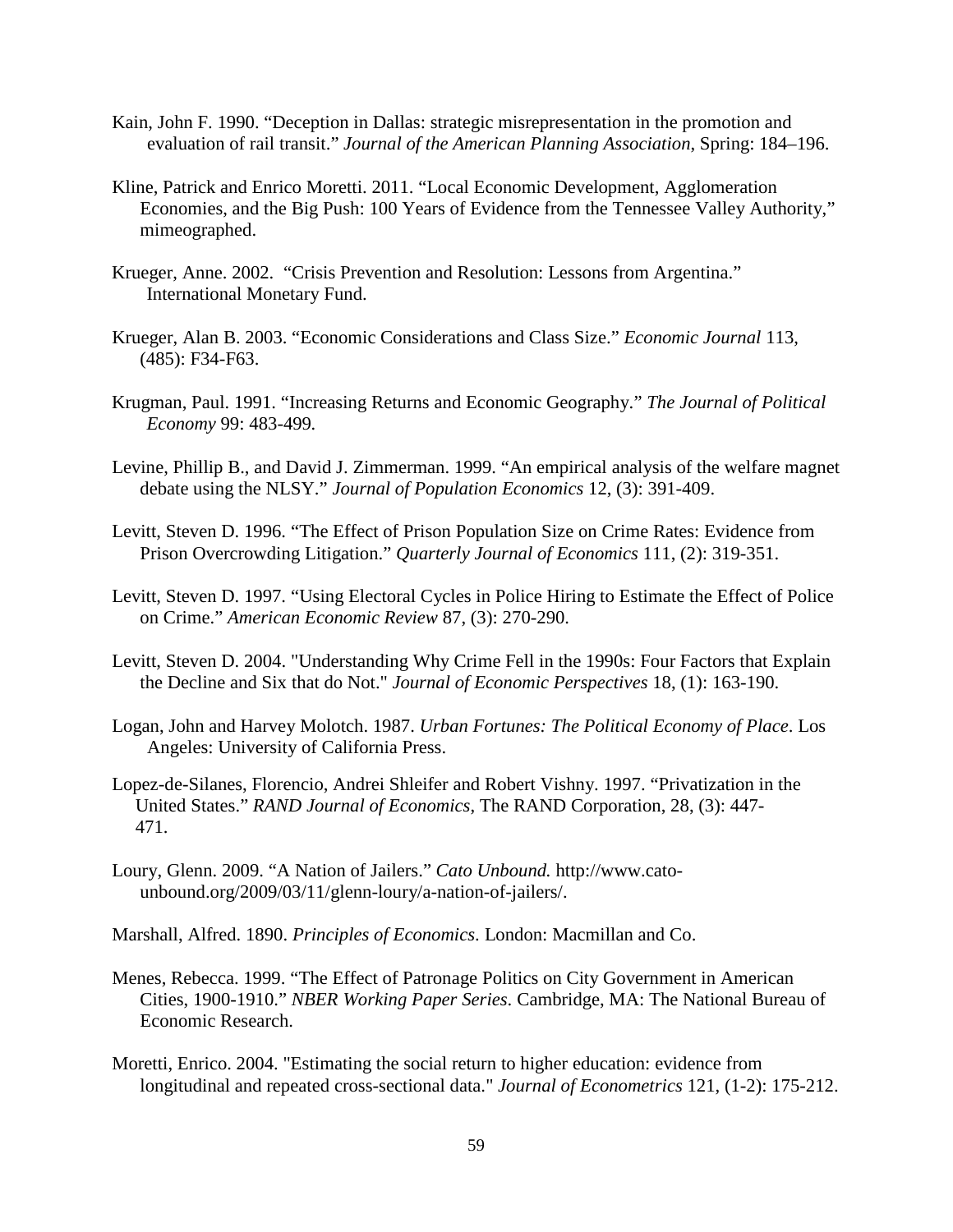- Moretti, Enrico. 2010. "Local Multipliers." *American Economic Review: Papers and Proceedings* 100: 1-7.
- Novak, Michael. 1982. *The Spirit of Democratic Capitalism*, New York: Simon and Schuster.
- Novy-Marx, Robert and Joshua Rauh. 2011. "Public pension promises: How big are they and what are they worth?" *Journal of Finance* 66, (4): 1211-1249.
- Oates, Wallace. 1999. "An Essay on Fiscal Federalism." *Journal of Economic Literature* 37: 1120-1149.
- Oberholzer-Gee, Felix and Koleman Strumpf. 2002. "Endogenous Policy Decentralization: Testing the Central Tenet of Economic Federalism." *Journal of Political Economy* 110: 1- 36.
- Opdycke, Sandra. 2000. *No One Was Turned Away: The Role of Public Hospitals in New York City Since 1900*. Oxford University Press.
- Plaza, Beatriz. 2006. "The return on investment of the Guggenheim Museum Bilbao." *International Journal of Urban and Regional Research* 30, (2): 452-467.
- Poterba, James M. 1994. "State responses to fiscal crises: The effects of budgetary institutions and politics." *Journal of Political Economy* 102, (4): 799-821.
- Rask, Kevin and Kimberly Rask. 2000. Public Insurance Substituting for Private Insurance: New Evidence Regarding Public Hospitals, Uncompensated Care Funds and Medicaid." *Journal of Health Economics* 19, (1): 1-31.
- Rauch, James E. 1995. "Bureaucracy, infrastructure, and economic growth: Evidence from U.S. cities during the progressive era." *The American Economic Review* 85, (4): 968-968.
- Reback, Randall, Jonah Rockoff, and Heather L. Schwartz. 2011. "Under pressure: Job Security, Resource Allocation, and Productivity in Schools Under NCLB." *NBER Working Paper Series*. Cambridge, MA: The National Bureau of Economic Research.
- Rosenthal, Stuart S. and William C. Strange. 2008. "The Attenuation of Human Capital Spillovers." *Journal of Urban Economics* 64, (2): 373-389.
- Rotemberg, Julio J. 1985. "The Efficiency of Equilibrium Traffic Flows." *Journal of Public Economics* 26, (2): 191-205.
- Rothstein, Jesse. 2007. "Does Competition among Public Schools Benefit Students and Taxpayers? Comment." *American Economic Review* 97, (5): 2026-2037.
- Rusk, David. 1993. *Cities without Suburbs.* Baltimore: Johns Hopkins University Press.
- Serrato, Juan and Phillipe Wingender. 2011. "Estimating Local Fiscal Multipliers." mimeographed.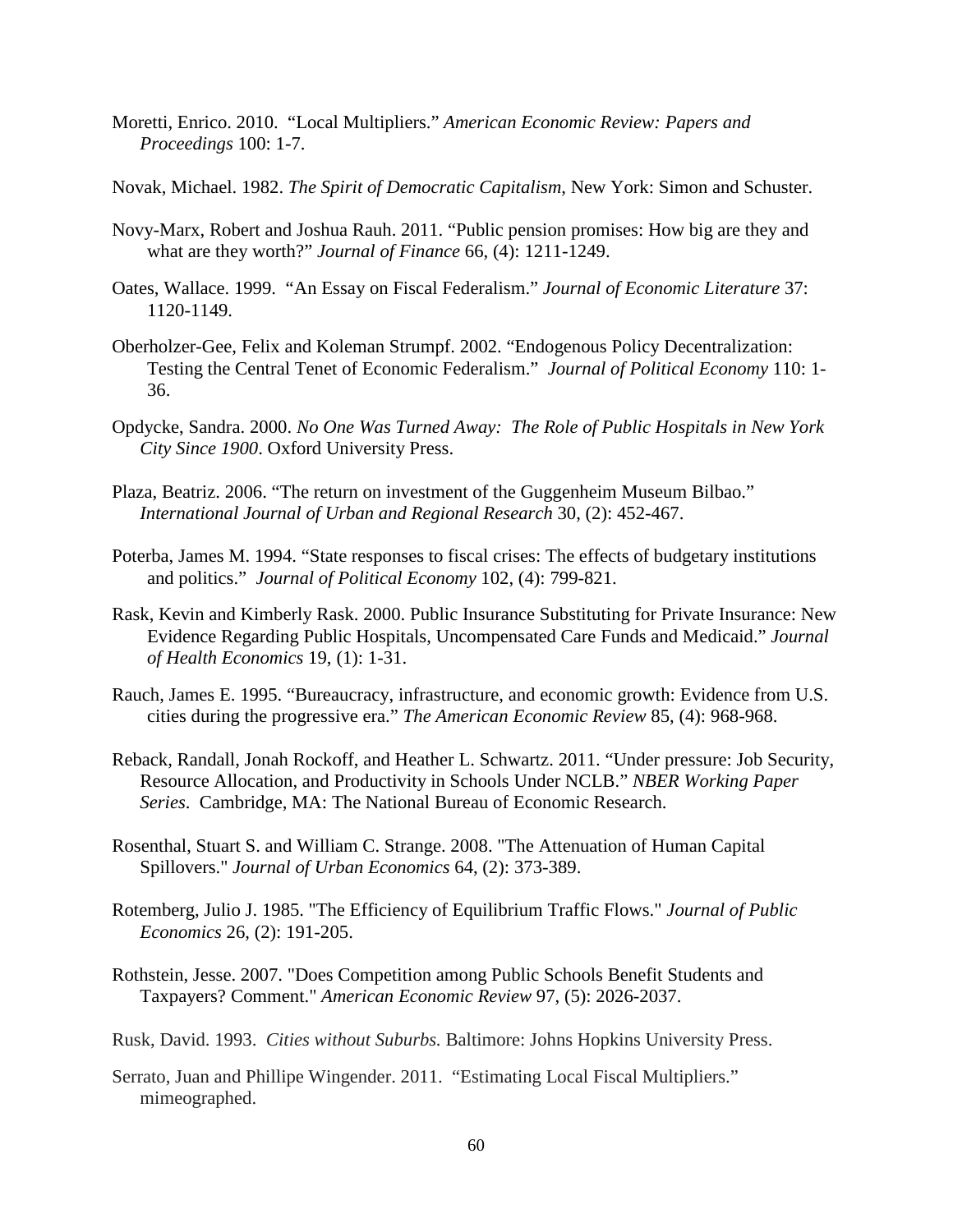Sinai, Todd, and Joel Waldfogel. 2005. "Do low-income housing subsidies increase the occupied housing stock? " *Journal of Public Economics* 89, (11-12): 2137-2164.

Steffens, Lincoln. 1904, reprinted 1957. *The Shame of the Cities*. New York: Amereon.

- Thaler, Richard. 1977. "An Econometric Analysis of Property Crime: Interaction Between Police and Criminals," *Journal of Public Economics* 8, (1): 37-51.
- Troesken, Werner and Rick Geddes. 2003. "Municipalizing American Waterworks, 1897-1915." *Journal of Law, Economics, and Organization* 19, (2): 373-400.
- Valletta, Robert G. 1989. "The impact of unionism on municipal expenditures and revenues." *Industrial and Labor Relations Review* 42, (3): 430-442.
- Vlaicu, Razvan and Alexander Whalley. 2012. "Hierarchical Accountability in Government: Theory and Evidence."
- Wallis, John Joseph, Price V. Fishback, and Shawn Kantor. 2006. "Politics, relief, and reform: Roosevelt's efforts to control corruption and political manipulation during the new deal," edited by Edward L. Glaeser, Claudia Goldin. A National Bureau of Economic Research Conference Report. Chicago and London: University of Chicago Press.
- Welch, Susan. 1990. "The impact of at-large elections on the representation of blacks and Hispanics." *Journal of Politics* 52: 1050-76.
- Welsh, Brandon C., and David P. Farrington. 2001. "Toward an evidence-based approach to preventing crime." *Annals of the American Academy of Political and Social Science* 578: 158-173.
- Weisbrod, Burton. 1978. *The Voluntary Non-profit Sector: An Economic Analysis*. Lexington Books, D.C Heath: Lexington, MA.
- Wildasin, David. 1986. *Urban Public Finance*. Chur, Switzerland: Harwood Academic Press.
- Wildasin, David. 1991. "Income Redistribution in a Common Labor Market." *American Economic Review* 81, (4): 757-774.
- Winston, Clifford. 2010. *Last exit: Privatization and deregulation of the U.S. transportation system.* Washington DC: Brookings Institution Press
- Wiseman, Jack. 1965. "Cost-Benefit Analysis in Education." *Southern Economic Journal* 32: 1- 12.
- Young, Cristobal and Charles Varner. 2011. "Millionaire Migration and State Taxation of Top Incomes: Evidence from a Natural Experiment." *National Tax Journal* 64, (2, Part 1): 255- 284.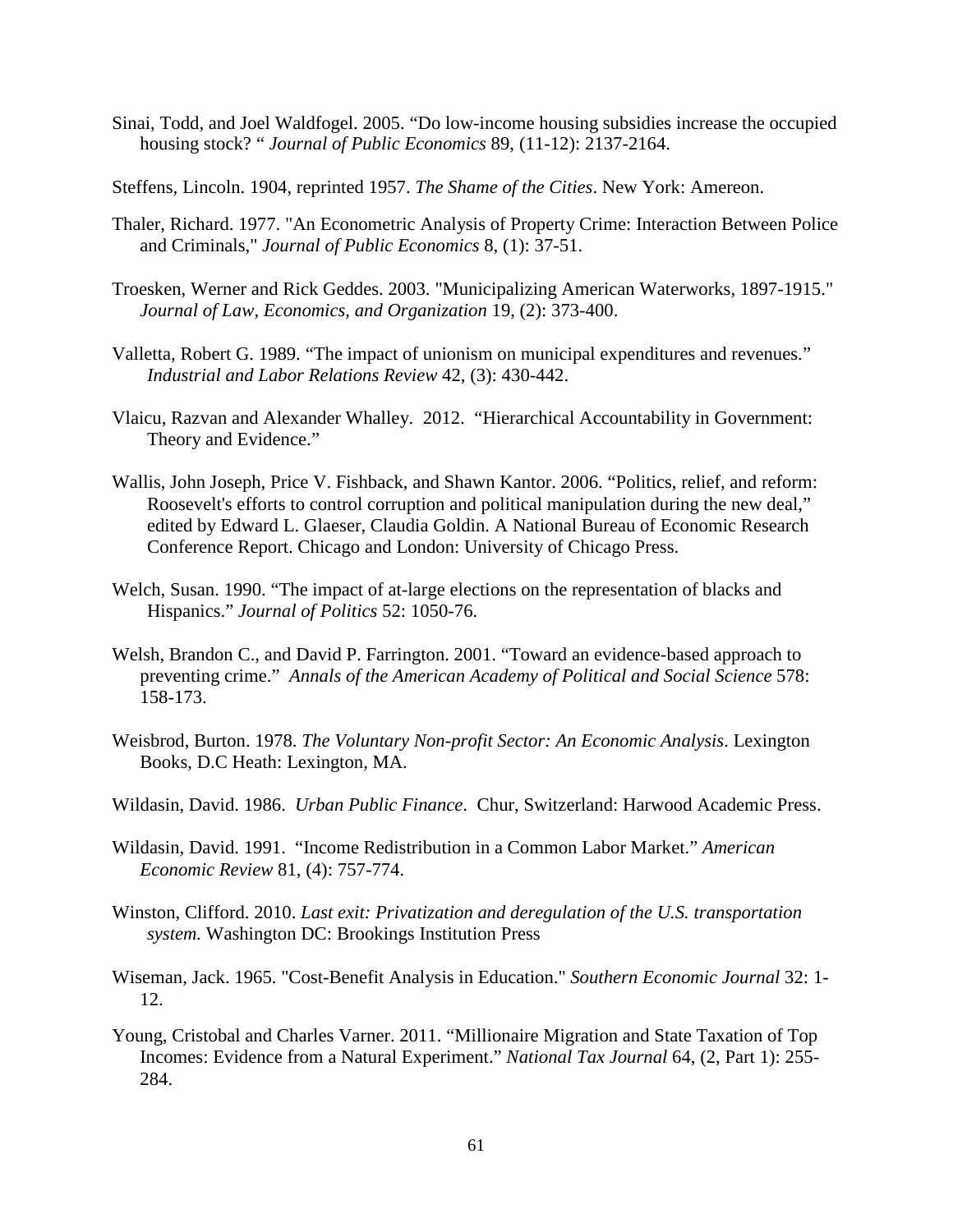Zipp, Samuel. 2010. *Manhattan Projects: The Rise and Fall of Urban Renewal in Cold war New York* Oxford University Press.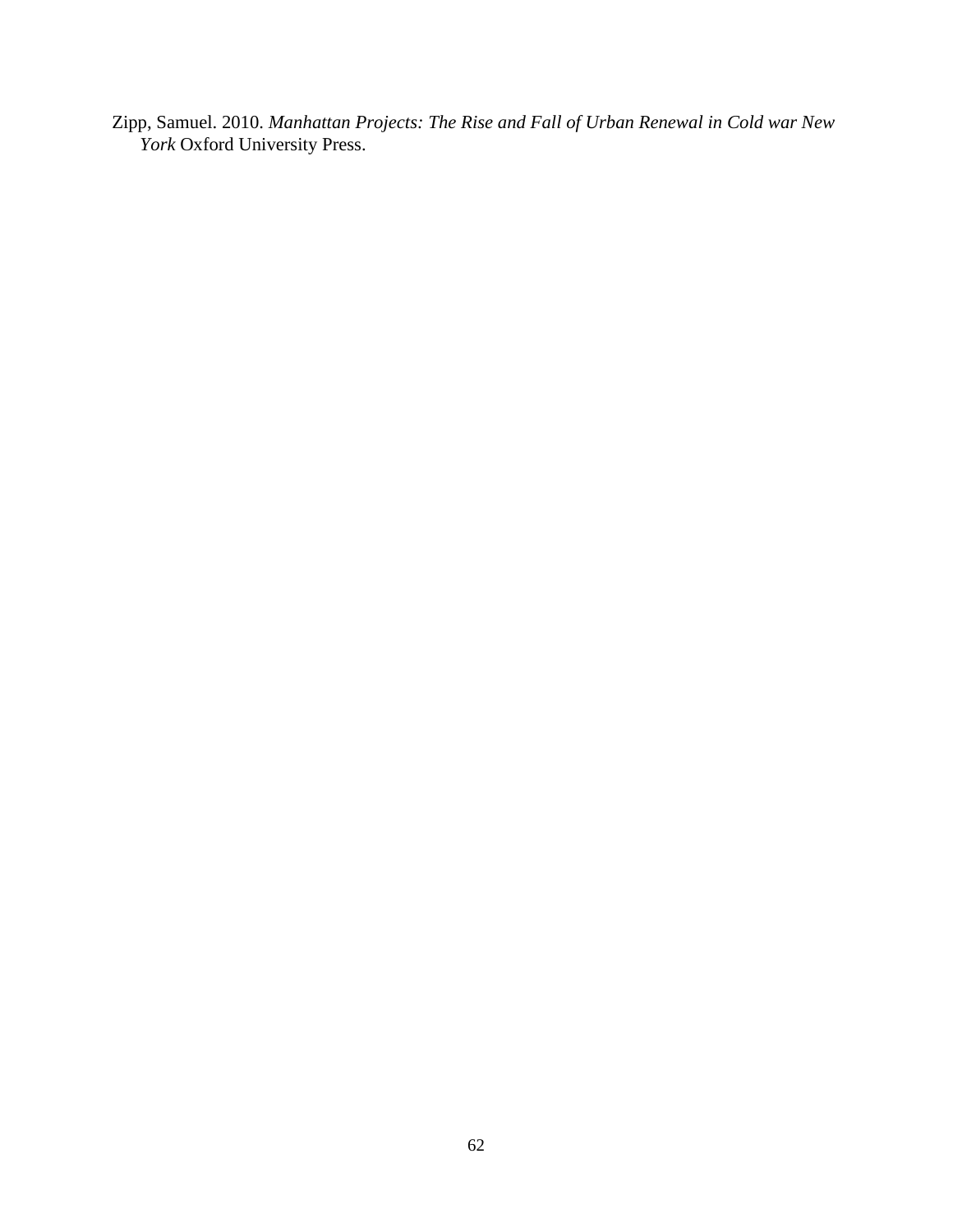| 911 F |  |
|-------|--|
|-------|--|



Source: Expenditure data is from the Census of Governments and population data is from the Census of Population and Housing [\(www.census.gov\)](http://www.census.gov/).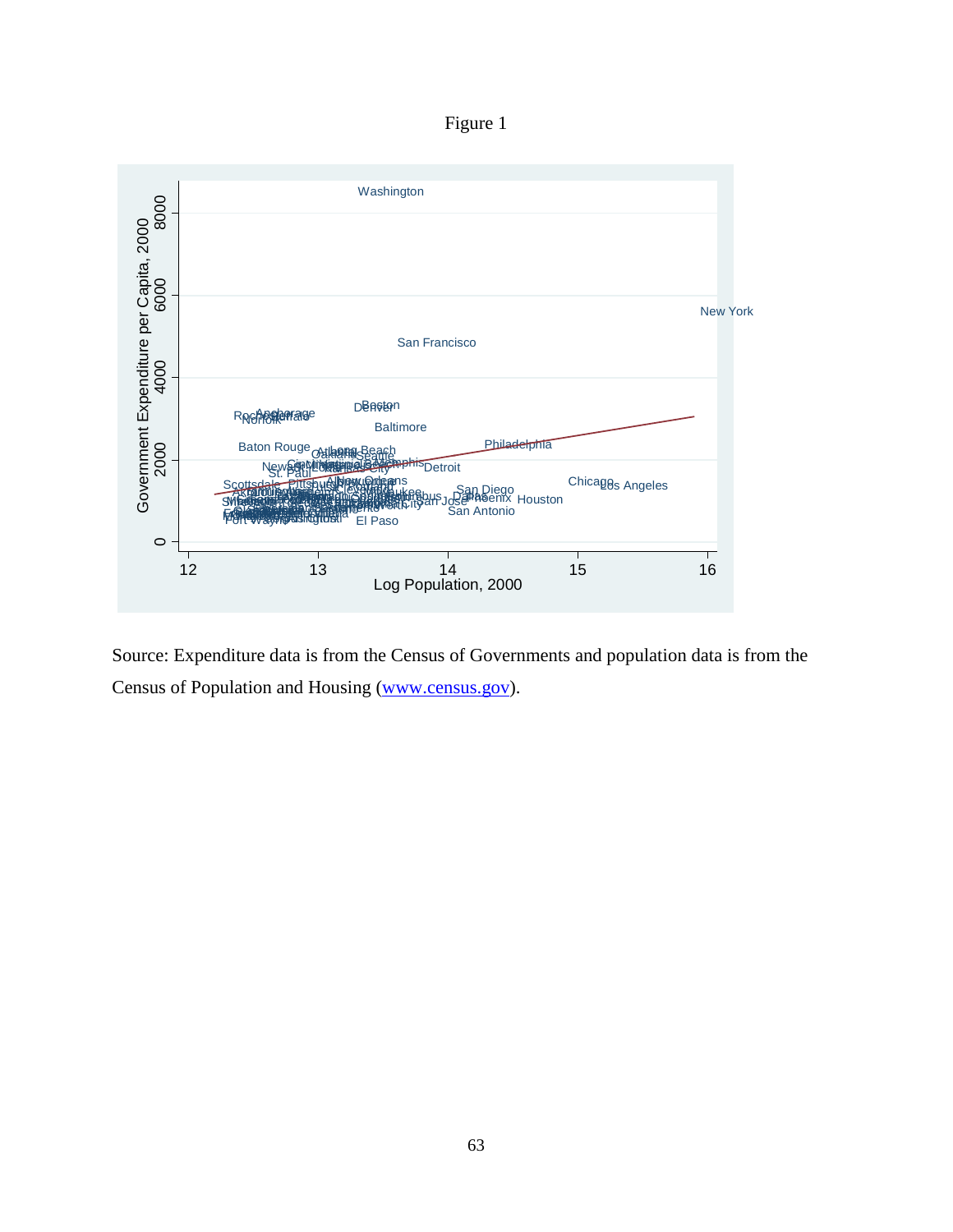



Source: Police data comes the Census of Governments; population data from the Census of Population and Housing [\(www.census.gov\)](http://www.census.gov/).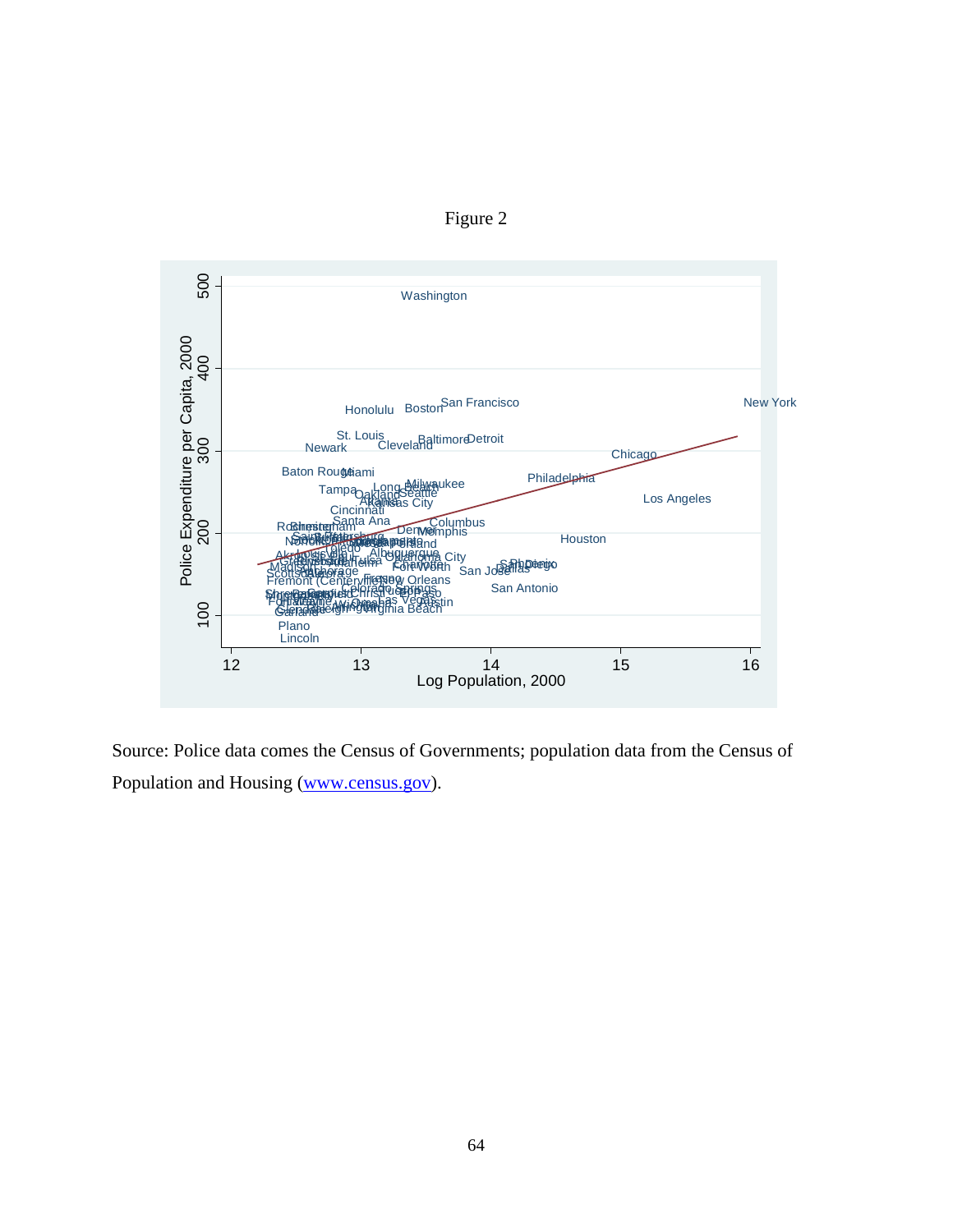Figure 3



Source: Figure is by courtesy of the New York City Department of Health and Mental Hygiene [\(http://cjrc.osu.edu/researchprojects/hvd/usa/nyc/\)](http://cjrc.osu.edu/researchprojects/hvd/usa/nyc/).